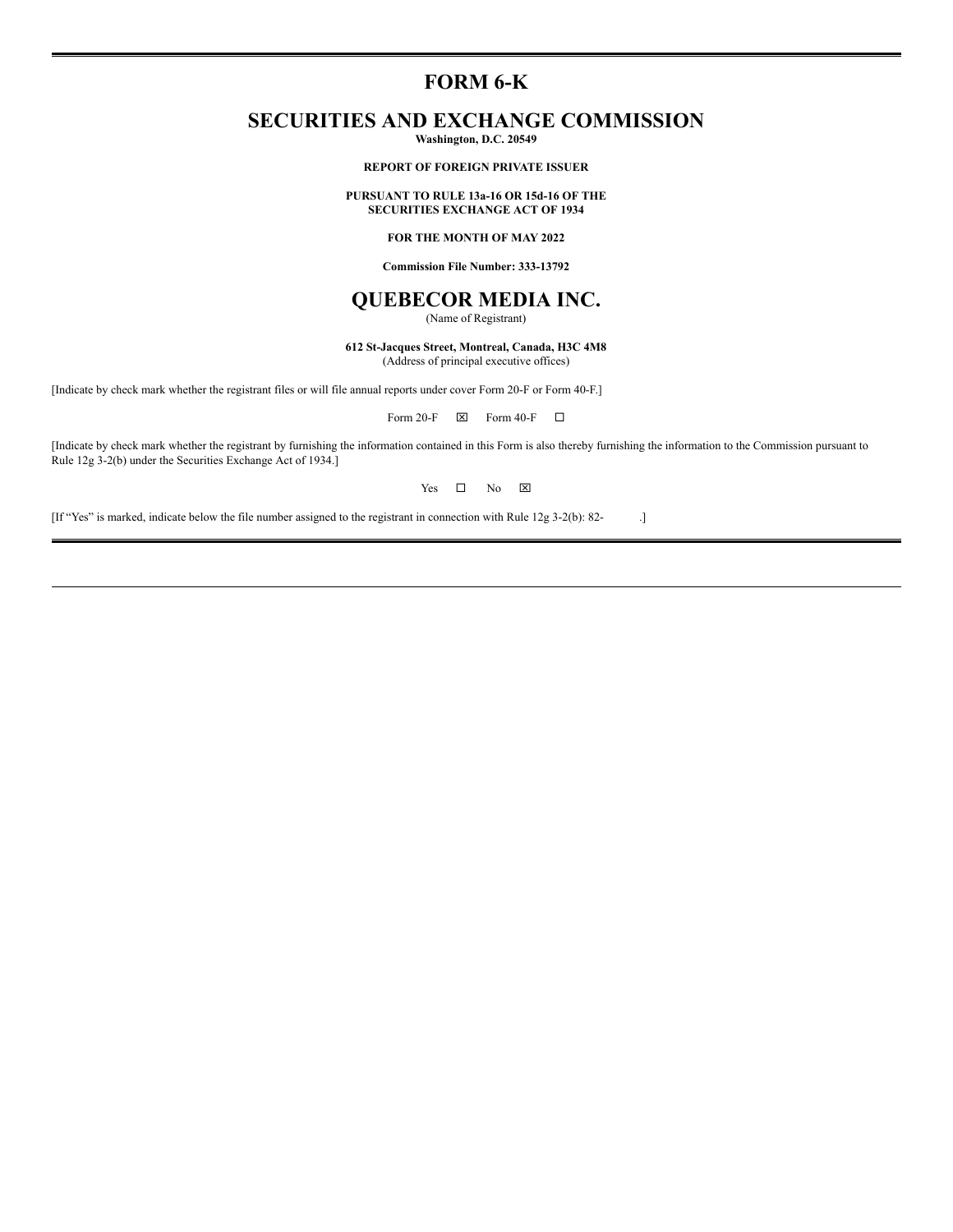# **QUEBECOR** Media

# **MANAGEMENT DISCUSSION AND ANALYSIS FIRST QUARTER 2022**

#### **CORPORATE PROFILE**

Quebecor Media Inc., a wholly owned subsidiary of Quebecor Inc. ("Quebecor" or the "parent corporation"), is governed by the *Business Corporations Act* (Québec) and is one of Canada's largest telecommunications and media corporations. Unless the context otherwise requires, "Quebecor Media" or the "Corporation" refers to Quebecor Media Inc. and its subsidiaries. Quebecor Media operates in the following business segments: Telecommunications, Media, and Sports and Entertainment. Quebecor Media is pursuing a convergence strategy that captures synergies among its properties and leverages the value of content for the benefit of multiple distribution platforms.

The following Management Discussion and Analysis covers the Corporation's main activities in the first quarter of 2022 and the major changes from the previous financial year. All amounts are stated in Canadian dollars ("CAN") unless otherwise indicated. This report should be read in conjunction with the information in the Corporation's Annual Report for the financial year ended December 31, 2021 (Form 20-F), which is available on the website of the U.S. Securities and Exchange Commission at www.sec.gov.

The Corporation uses financial measures not standardized under International Financial Reporting Standards ("IFRS"), such as adjusted EBITDA, adjusted cash flows from operations and free cash flows from continuing operating activities, and key performance indicators, such as revenue-generating unit ("RGU") and average monthly revenue per unit<br>("ARPU"). The previously used average billin changing business model related to equipment sales. Definitions of the non-IFRS measures and key performance indicators used by the Corporation, including the new ARPU metric, are provided in the "Non-IFRS Measures" and "Key Performance Indicators" sections below.

#### **COVID-19 pandemic**

Since March 2020, the COVID-19 pandemic has had an impact on some of the Corporation's quarterly results, more particularly in the Media and the Sports and Entertainment segments. Given the uncertainty around the future evolution of the pandemic, including any new major waves, all future impacts of the health crisis on the results of operations cannot be determined with certainty.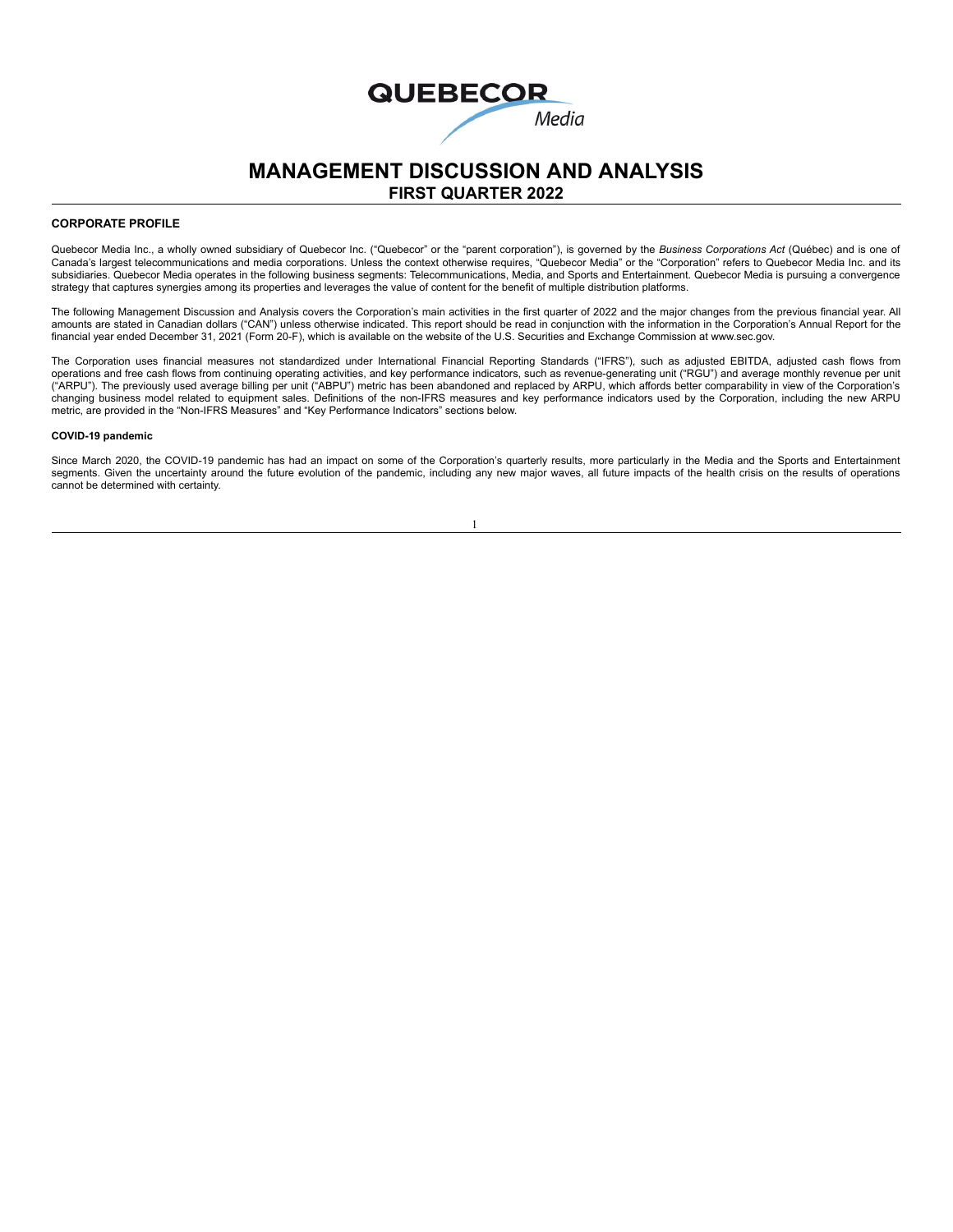#### **HIGHLIGHTS**

#### **First quarter 2022**

**Revenues:** \$1.09 billion, a \$3.1 million (-0.3%) decrease.

**Adjusted EBITDA:**<sup>1</sup> \$443.2 million, a \$10.8 million (-2.4%) decrease.

**Net income attributable to shareholders:** \$130.5 million, a \$1.2 million increase.

**Adjusted cash flows from operations:** <sup>1</sup> \$317.3 million, an \$8.2 million (2.7%) increase.

**Cash flows provided by operating activities:** \$220.5 million, a \$44.9 million (-16.9%) decrease.

<sup>1</sup> See "Non-IFRS financial measures."

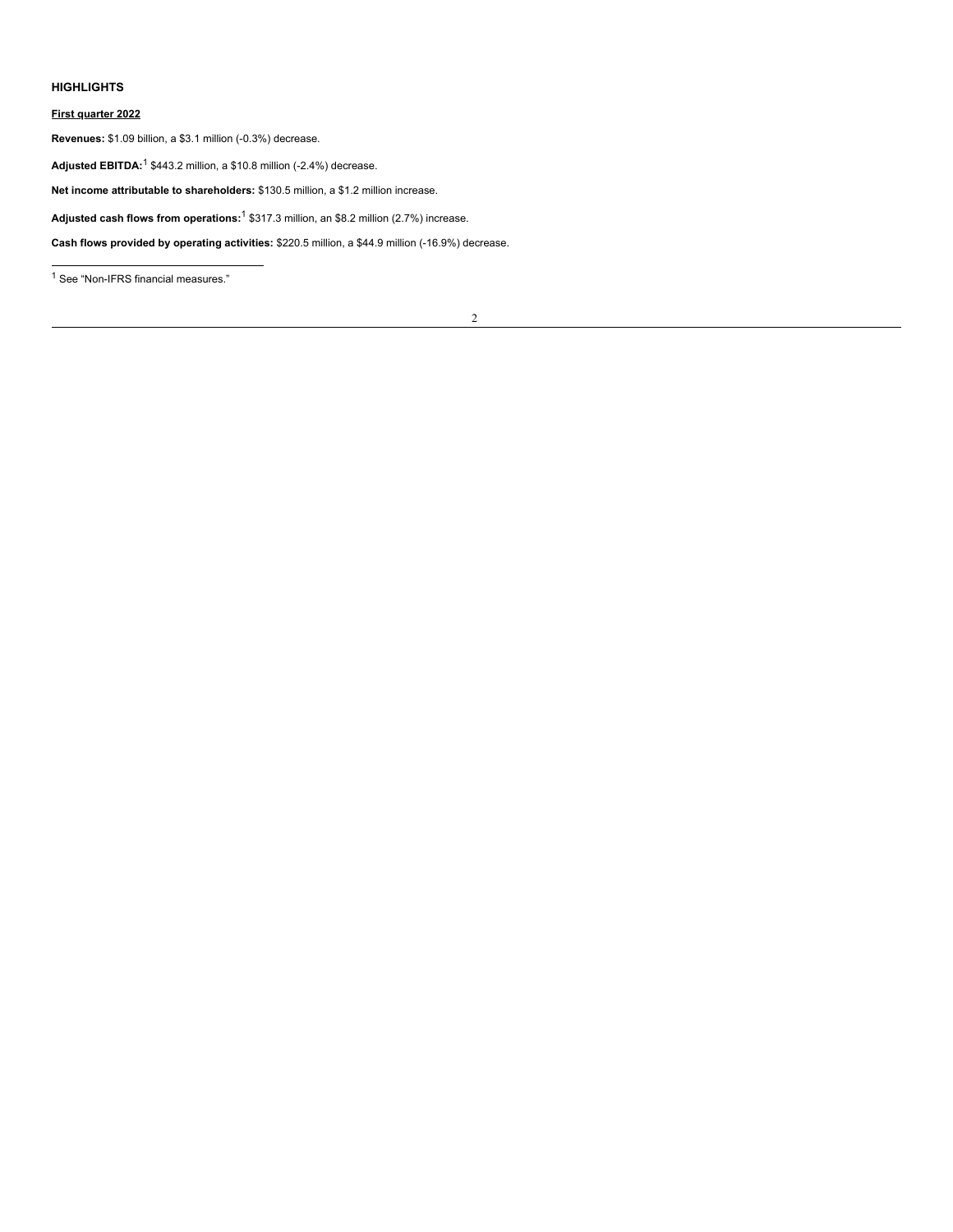**Table 1 Consolidated summary of income, cash flows and balance sheet** (in millions of Canadian dollars)

|                                                            |                   | Three months<br>ended March 31 |
|------------------------------------------------------------|-------------------|--------------------------------|
|                                                            | 2022              | 2021                           |
| Income                                                     |                   |                                |
| Revenues:                                                  |                   |                                |
| Telecommunications                                         | \$<br>$903.4$ \$  | 914.0                          |
| Media                                                      | 181.8             | 174.8                          |
| Sports and Entertainment                                   | 34.1              | 31.2                           |
| Inter-segment                                              | (31.3)            | (28.9)                         |
|                                                            | 1,088.0           | 1,091.1                        |
| Adjusted EBITDA (negative adjusted EBITDA):                |                   |                                |
| Telecommunications                                         | 460.0             | 450.9                          |
| Media                                                      | (11.9)            | 1.3                            |
| Sports and Entertainment                                   | (0.1)             | 2.1                            |
| <b>Head Office</b>                                         | (4.8)             | (0.3)                          |
|                                                            | 443.2             | 454.0                          |
| Depreciation and amortization                              | (194.9)           | (195.6)                        |
| Financial expenses                                         | (75.7)            | (81.0)                         |
| Loss on valuation and translation of financial instruments | (0.1)             | (0.1)                          |
| Restructuring of operations and other items                | (0.9)             | (4.5)                          |
| Income taxes                                               | (45.4)            | (44.8)                         |
| Net income                                                 | \$<br>126.2<br>\$ | 128.0                          |
|                                                            |                   |                                |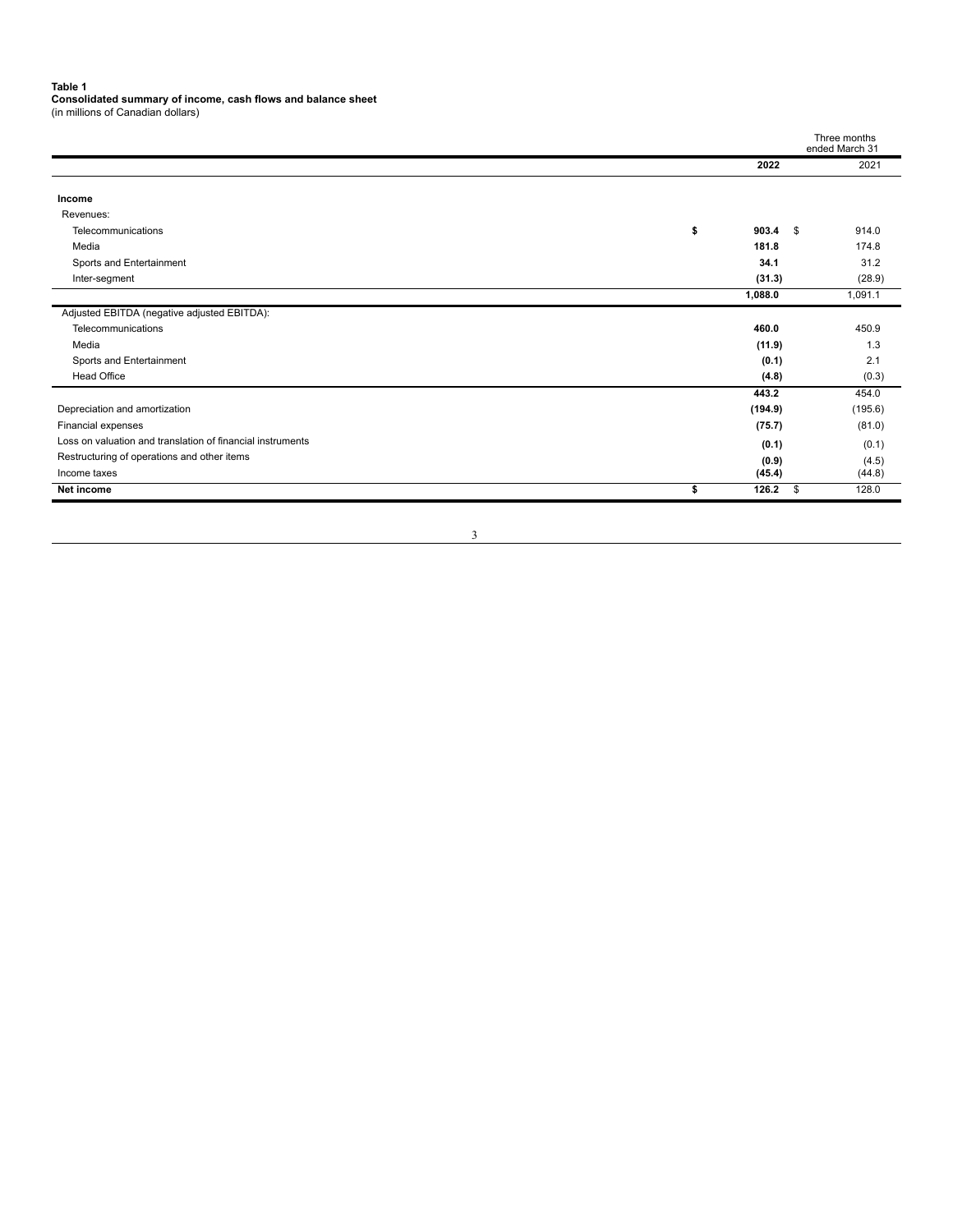| Table 1 (continued)                                                                                              |                   | Three months<br>ended March 31 |
|------------------------------------------------------------------------------------------------------------------|-------------------|--------------------------------|
|                                                                                                                  | 2022              | 2021                           |
| Additions to property, plant and equipment and to intangible assets:                                             |                   |                                |
| Telecommunications                                                                                               | \$<br>\$<br>115.4 | 138.0                          |
| Media                                                                                                            | 9.2               | 5.7                            |
| Sports and Entertainment                                                                                         | 0.8               | 1.0                            |
| <b>Head Office</b>                                                                                               | 0.5               | 0.2                            |
| <b>Cash flows:</b>                                                                                               | 125.9             | 144.9                          |
| Adjusted cash flows from operations:                                                                             |                   |                                |
| Telecommunications                                                                                               | 344.6             | 312.9                          |
| Media                                                                                                            | (21.1)            | (4.4)                          |
| Sports and Entertainment                                                                                         | (0.9)             | 1.1                            |
| <b>Head Office</b>                                                                                               | (5.3)             | (0.5)                          |
|                                                                                                                  | 317.3             | 309.1                          |
|                                                                                                                  |                   |                                |
| Free cash flows from continuing operating activities <sup>1</sup><br>Cash flows provided by operating activities | 96.9              | 95.1                           |
|                                                                                                                  | 220.5             | 265.4                          |
|                                                                                                                  | March 31<br>2022  | Dec. 31<br>2021                |
| <b>Balance sheet</b>                                                                                             |                   |                                |
| Cash and cash equivalents                                                                                        | \$<br>27.6<br>\$  | 65.1                           |
| Working capital                                                                                                  | (749.9)           | 71.6                           |
| Net assets related to derivative financial instruments                                                           | 305.4             | 382.3                          |
| <b>Total assets</b>                                                                                              | 10,588.4          | 10,735.0                       |
| Total long-term debt                                                                                             | 6,332.2           | 6,509.5                        |
| Lease liabilities (current and long term)                                                                        | 206.5             | 210.1                          |
| Equity attributable to shareholders                                                                              | 1,626.2           | 1,438.7                        |
| Equity                                                                                                           | 1,748.5           | 1,562.0                        |

#### **Telecommunications**

· The Telecommunications segment's revenues decreased by \$10.6 million (-1.2%) and its adjusted EBITDA increased by \$9.1 million (2.0%) in the first quarter of 2022.

· Videotron's revenues from mobile services and equipment increased by \$20.1 million (8.7%) in the first quarter of 2022.

There was a net increase of 13,800 (0.2%) RGUs in the first quarter of 2022, including 24,500 (1.5%) connections to the mobile telephony service, 17,500 (3.5%)<br>subscriptions to over-the-top ("OTT") video services, and 5,30

<sup>1</sup> See "Non-IFRS financial measures."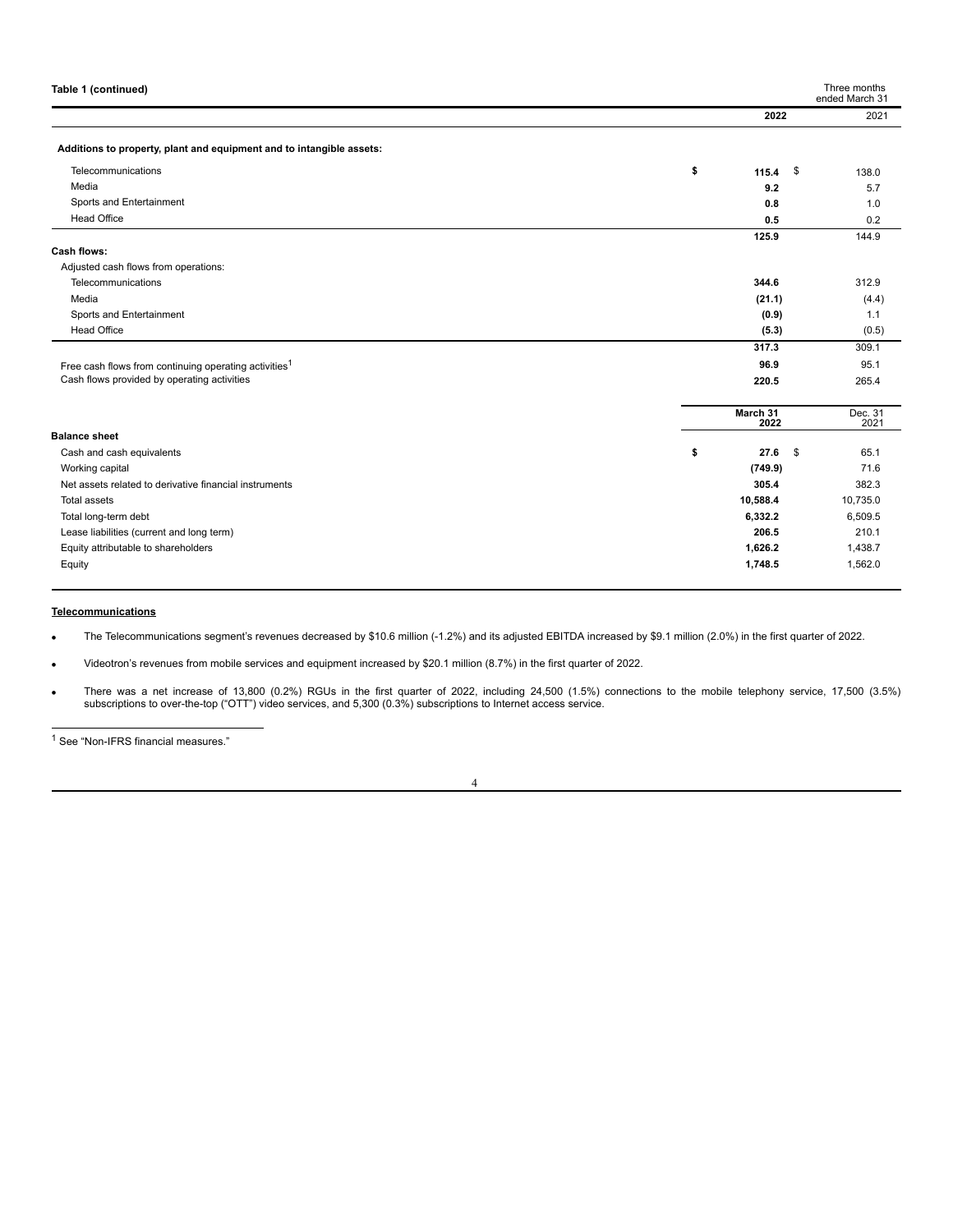## **Other segments**

· The Media and Sports and Entertainment segments increased their revenues by \$7.0 million (4.0%) and \$2.9 million (9.3%) respectively.

#### **Financing operations**

· On February 15, 2022, TVA Group amended its \$75.0 million secured revolving credit facility to extend its term from February 2022 to February 2023 and amend certain terms and conditions.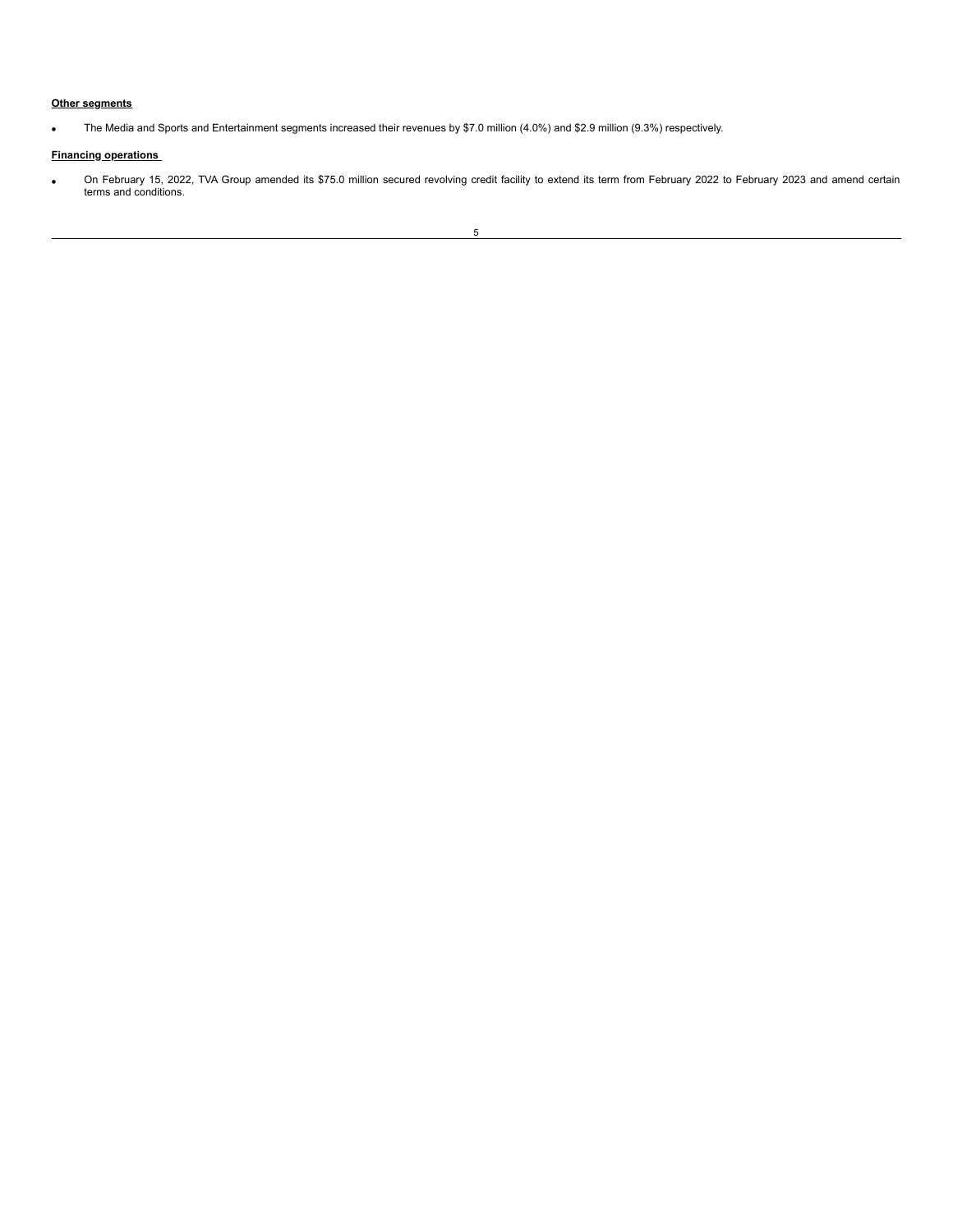# **ANALYSIS OF CONSOLIDATED RESULTS OF OPERATIONS AND CASH FLOWS**

#### **2022/2021 First quarter comparison**

**Revenues:** \$1.09 billion, a \$3.1 million (-0.3%) decrease.

- · Revenues decreased in Telecommunications (\$10.6 million or -1.2% of segment revenues).
- · Revenues increased in Media (\$7.0 million or 4.0%) and Sports and Entertainment (\$2.9 million or 9.3%).

**Adjusted EBITDA:** \$443.2 million, a \$10.8 million (-2.4%) decrease.

- · Adjusted EBITDA increased in Telecommunications (\$9.1 million or 2.0% of segment adjusted EBITDA).
- · There were unfavourable variances in Media (\$13.2 million), in Sports and Entertainment (\$2.2 million) and at Head Office (4.5 million).
- · The change in the fair value of Quebecor stock options and stock-price-based share units resulted in a \$1.3 million favourable variance in the Corporation's stock-based compensation charge in the first quarter of 2022 compared with the same period of 2021.

**Net income attributable to shareholders:** \$130.5 million in the first quarter of 2022, compared with \$129.3 million in the same period of 2021, an increase of \$1.2 million.

- The main favourable variances were:
	- $\delta$  \$5.3 million decrease in financial expenses;
	- o \$3.6 million favourable variance in restructuring of operations and other items;
	- <sup>o</sup> \$3.0 million favourable variance in non-controlling interest.
- The main unfavourable variances were:
	- o \$10.8 million decrease in adjusted EBITDA.

Adjusted cash flows from operations: \$317.3 million, an \$8.2 million (2.7%) increase due primarily to an \$18.5 million decrease in additions to intangible assets, partially offset by the \$10.8 million decrease in adjusted EBITDA.

**Cash flows provided by operating activities:** \$220.5 million, a \$44.9 million (-16.9%) decrease due primarily to the unfavourable net change in non-cash balances related to<br>operating activities, the increase in current in

**Depreciation and amortization charge:** \$194.9 million in the first quarter of 2022, a \$0.7 million decrease.

Financial expenses: \$75.7 million in the first quarter of 2022, a \$5.3 million decrease. The decrease in financial expenses was due to the impact of lower average interest on longterm debt, partially offset by higher average indebtedness.

**Loss on valuation and translation of financial instruments:** \$0.1 million in the first quarters of 2022 and 2021.

**Charge for restructuring of operations and other items:** \$0.9 million in the first quarter of 2022, a \$3.6 million favourable variance.

· A \$0.9 million charge was recognized in the first quarter of 2022 in connection with cost-reduction initiatives in the Corporation's various segments (\$3.2 million in the first quarter of 2021). A \$0.8 million charge for impairment of assets and a \$0.5 million loss on other items were also recognized in the first quarter of 2021.

**Income tax expense:** \$45.4 million in the first quarter of 2022 (effective tax rate of 26.5%), compared with \$44.8 million in the same period of 2021 (effective tax rate of 25.9%), a \$0.6 million unfavourable variance.

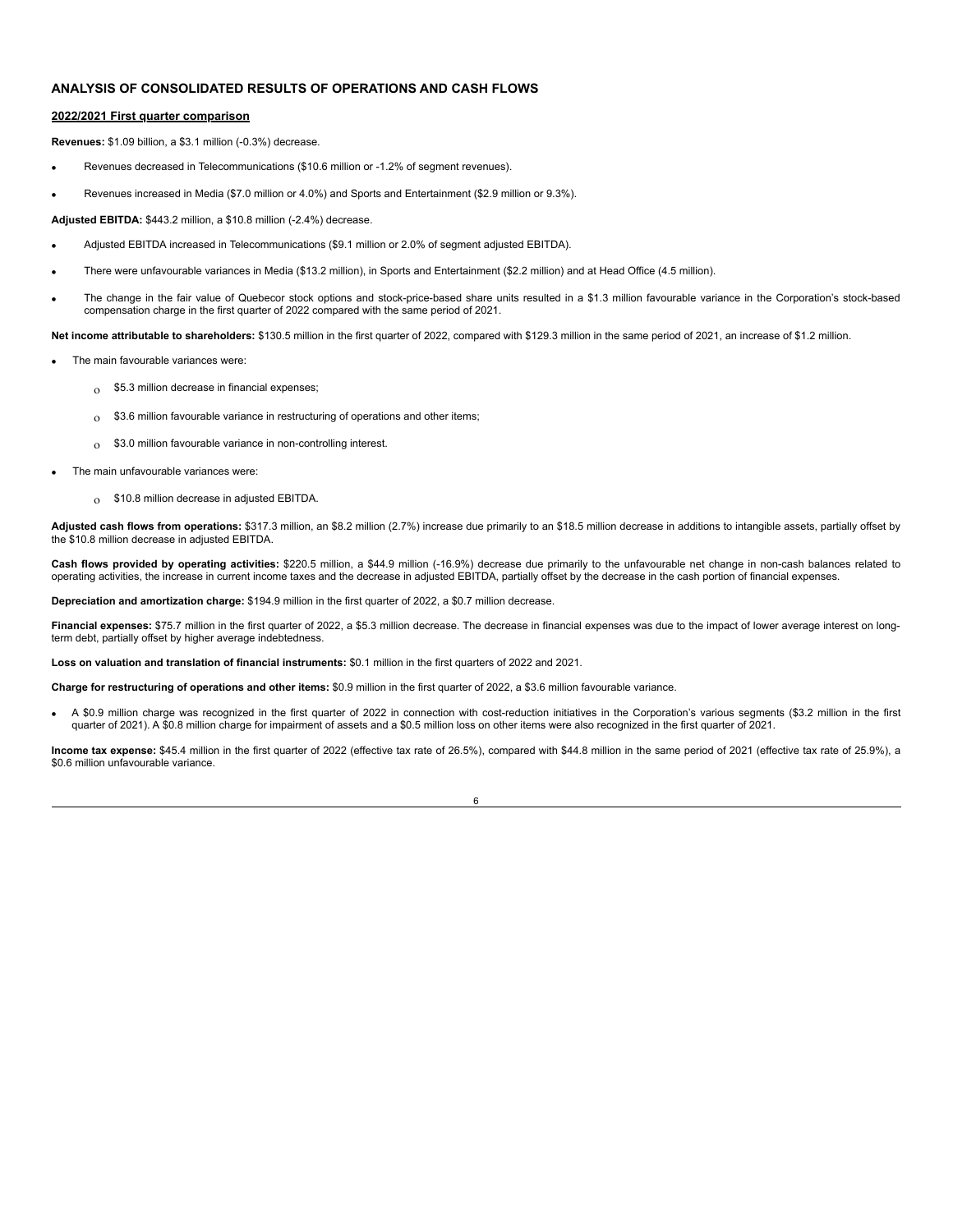#### **Telecommunications**

#### **First quarter 2022 operating results**

**Revenues:** \$903.4 million in the first quarter of 2022, a \$10.6 million (-1.2%) decrease.

- Revenues from mobile telephony services increased \$16.8 million (9.9%) to \$187.3 million, due primarily to an increase in the number of subscriber connections and higher average per-customer revenue.
- · Revenues from Internet access services increased \$2.0 million (0.7%) to \$298.6 million, due mainly to subscriber base growth.
- Revenues from television services decreased \$15.9 million (-7.5%) to \$197.3 million, mainly because of a decrease in the subscriber base and a decrease in average persubscriber revenues.
- Revenues from wireline telephony services decreased \$5.5 million (-6.8%) to \$75.2 million, mainly because of the impact of the net decrease in subscriber connections, partially offset by higher average per-connection revenues.
- Revenues from mobile equipment sales to customers increased \$3.3 million (5.5%) to \$63.8 million, mainly because of price increases, partially offset by a decrease in the number of mobile devices sold.
- Revenues from wireline equipment sales to customers decreased \$14.4 million (-30.8%) to \$32.3 million, mainly because of a lower volume of equipment sales related to the Helix platform.
- Other revenues increased \$3.1 million (6.8%) to \$48.9 million, mainly reflecting a revenue increase at Videotron Business.

**ARPU:** Videotron's total ARPU was \$46.40 in the first quarter of 2022 compared with \$46.64 in the same period of 2021. The \$0.24 (-0.5%) decrease was due in part to the larger proportion of units in mobile telephony. Mobile ARPU was \$38.70 in the first quarter of 2022 compared with \$38.08 in the same period of 2021, a \$0.62 (1.6%) increase.

#### **Customer statistics**

*RGUs –* The total number of RGUs was 6,203,400 at March 31, 2022, an increase of 13,800 (0.2%) from the end of the fourth quarter of 2021 (compared with a decrease of 6,700 in the same period of 2021), and a 12-month increase of 62,200 (1.0%) (Table 2).

*Mobile telephony –* The number of subscriber connections to the mobile telephony service stood at 1,626,400 at March 31, 2022, an increase of 24,500 (1.5%) from the end of the fourth quarter of 2021 (compared with an increase of 22,100 in the same period of 2021), and a 12-month increase of 123,200 (8.2%) (Table 2).

*Internet access –* The number of subscribers to Internet access services stood at 1,846,100 at March 31, 2022, an increase of 5,300 (0.3%) from the end of the fourth quarter of 2021 (compared with an increase of 8,100 in the same period of 2021), and a 12-month increase of 41,200 (2.3%) (Table 2).

*Television –* The number of subscribers to television services stood at 1,406,400 at March 31, 2022, a decrease of 12,200 (-0.9%) from the end of the fourth quarter of 2021 (compared with a decrease of 18,100 in the same period of 2021), and a 12-month decrease of 51,100 (-3.5%) (Table 2).

Wireline telephony - The number of subscriber connections to wireline telephony services stood at 803,600 at March 31, 2022, a decrease of 21,300 (-2.6%) from the end of the fourth quarter of 2021 (compared with a decrease of 27,000 in the same period of 2021), and a 12-month decrease of 94,100 (-10.5%) (Table 2).

*OTT –* The number of subscribers to OTT video services stood at 520,900 at March 31, 2022, an increase of 17,500 (3.5%) from the end of the fourth quarter of 2021 (compared with an increase of 8,200 in the same period of 2021) and a 12-month increase of 43,000 (9.0%) (Table 2).

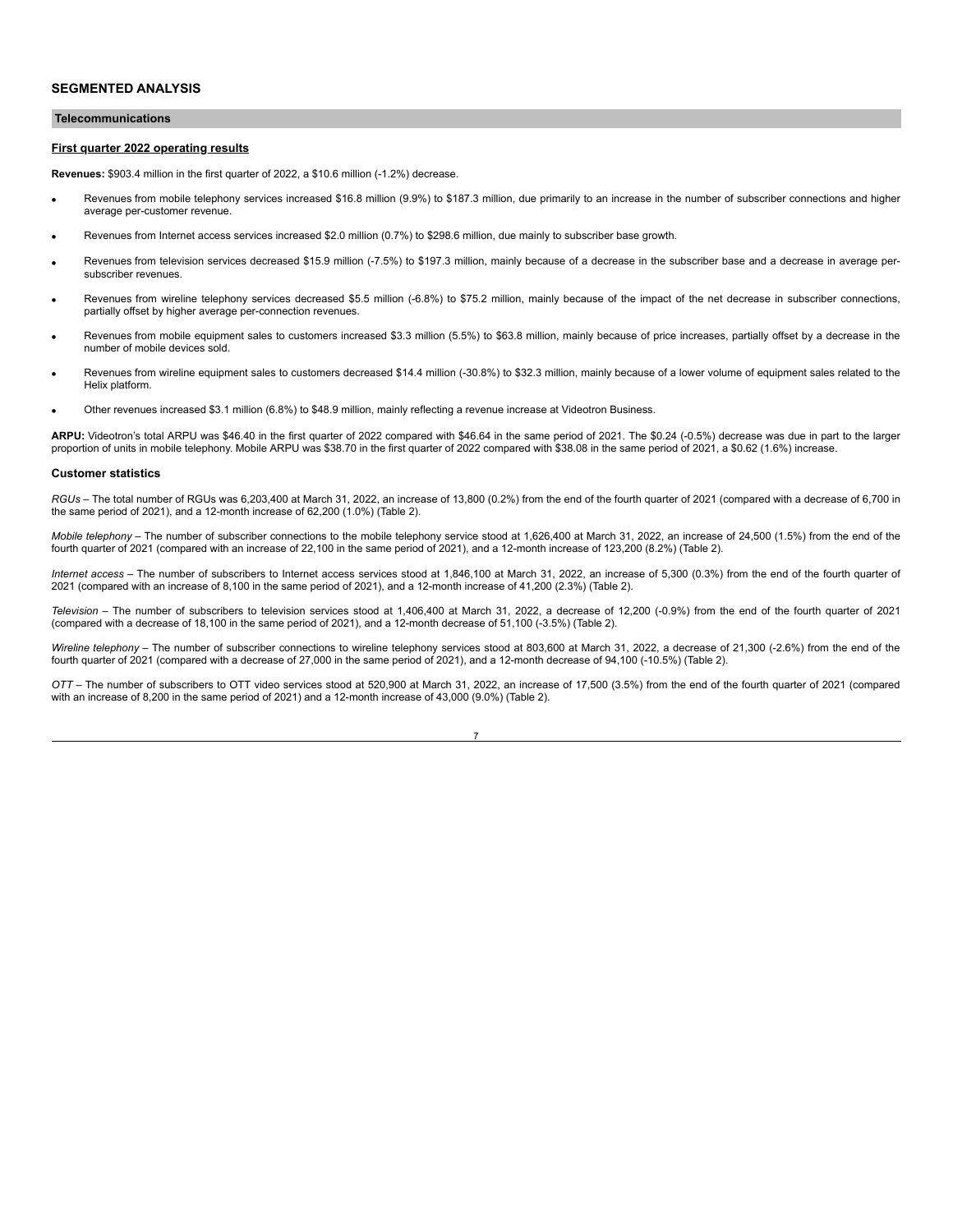#### **Table 2**

**Telecommunications segment quarter-end RGUs for the last eight quarters** (in thousands of units)

|                    | Mar. 2022 | Dec. 2021 | Sept. 2021 | June 2021 | Mar. 2021 | Dec. 2020 | Sept. 2020 | June 2020 |
|--------------------|-----------|-----------|------------|-----------|-----------|-----------|------------|-----------|
|                    |           |           |            |           |           |           |            |           |
| Mobile telephony   | 1.626.4   | 1.601.9   | .571.3     | 1.530.4   | .503.2    | .481.1    | 1.452.6    | 1.404.9   |
| Internet           | 1.846.1   | 1.840.8   | .832.7     | 1.810.2   | 1.804.9   | .796.8    | 1.769.8    | 1.749.3   |
| Television         | 1.406.4   | 1,418.6   | ,428.0     | 1.441.4   | ,457.5    | .475.6    | 1.481.8    | 1.497.3   |
| Wireline telephony | 803.6     | 824.9     | 847.4      | 872.4     | 897.7     | 924.7     | 947.8      | 976.5     |
| OTT video          | 520.9     | 503.4     | 467.2      | 466.6     | 477.9     | 469.7     | 452.9      | 472.2     |
| Total              | 6.203.4   | 6.189.6   | 6.146.6    | 6.121.0   | 6.141.2   | 6.147.9   | 6.104.9    | 6,100.2   |

**Adjusted EBITDA:** \$460.0 million, a \$9.1 million (2.0%) increase due primarily to:

decrease in operating expenses, including customer service expenses, labour costs and administrative expenses.

Partially offset by:

impact of lower revenues.

**Cost/revenue ratio:** Employee costs and purchases of goods and services for all Telecommunications segment operations, expressed as a percentage of revenues, were 49.1% in the first quarter of 2022 compared with 50.7% in the same period of 2021. The reduction was mainly due to the decrease in operating expenses.

**Adjusted cash flows from operations:** \$344.6 million in the first quarter of 2022 compared with \$312.9 million in the same period of 2021 (Table 11). The \$31.7 million increase was caused by a \$16.4 million decrease in additions to intangible assets, due primarily to a general slowdown in investment following the review of strategic priorities, the \$9.1 million increase in adjusted EBITDA and a \$6.2 million decrease in additions to property, plant and equipment.

#### **Media**

#### **First quarter 2022 operating results**

**Revenues:** \$181.8 million in the first quarter of 2022, a \$7.0 million (4.0%) increase.

- · Other revenues increased by \$5.0 million (10.1%), mainly because of higher revenues from production and distribution services and from film production and audiovisual services.
- Advertising revenues increased by \$3.1 million (4.1%), mainly because of higher advertising revenues in the broadcasting business.
- Subscription revenues decreased by \$1.1 million (-2.2%), mainly because of lower subscription revenues at the specialty channels and the magazines.

**Adjusted EBITDA:** Negative \$11.9 million in the first quarter of 2022, a \$13.2 million unfavourable variance due primarily to:

increase in the TVA Network's content costs.

Partially offset by:

impact of the revenue increase.

**Cost/revenue ratio:** Employee costs and purchases of goods and services for all Media segment operations, expressed as a percentage of revenues, were 106.5% in the first quarter of 2022 compared with 99.3% in the same period of 2021, mainly due to the increase in content costs in the broadcasting business.

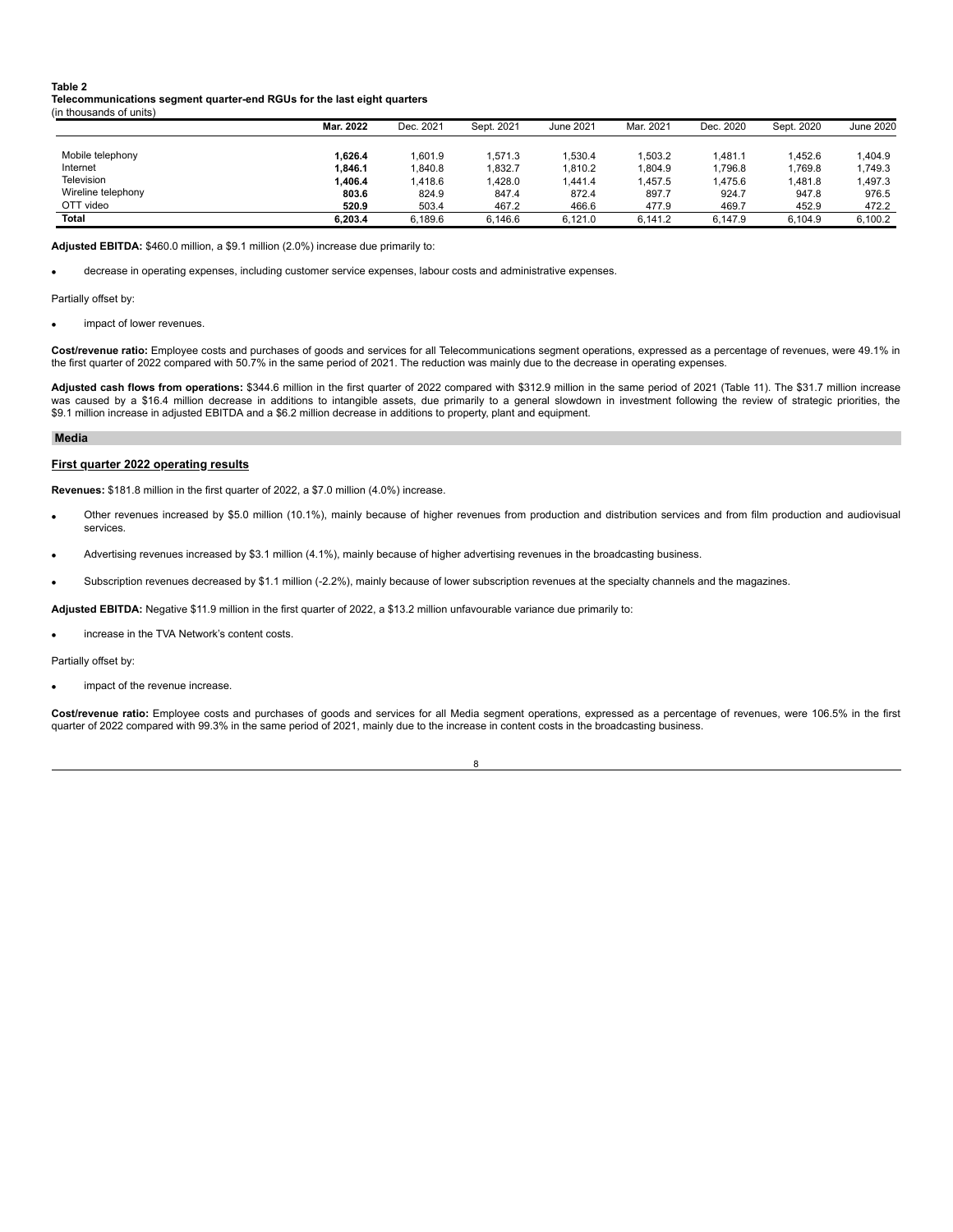**Adjusted cash flows from operations:** Negative \$21.1 million in the first quarter of 2022 compared with negative \$4.4 million in the same period of 2021 (Table 9). The<br>\$16.7 million unfavourable variance was due to the \$1

#### **Sports and Entertainment**

#### **First quarter 2022 operating results**

**Revenues:** \$34.1 million in the first quarter of 2022, a \$2.9 million (9.3%) increase due primarily to higher revenues from book distribution, concerts and music.

Adjusted EBITDA: Negative \$0.1 million in the first quarter of 2022, an unfavorable variance of \$2.2 million, primarily due to the impact of increases in some operating expenses, including administrative expenses.

**Adjusted cash flows from operations:** Negative \$0.9 million in the first quarter of 2022 compared with positive \$1.1 million in the same period of 2021 (Table 9). The \$2.0 million unfavourable variance was essentially due to the \$2.2 million unfavourable variance in adjusted EBITDA.

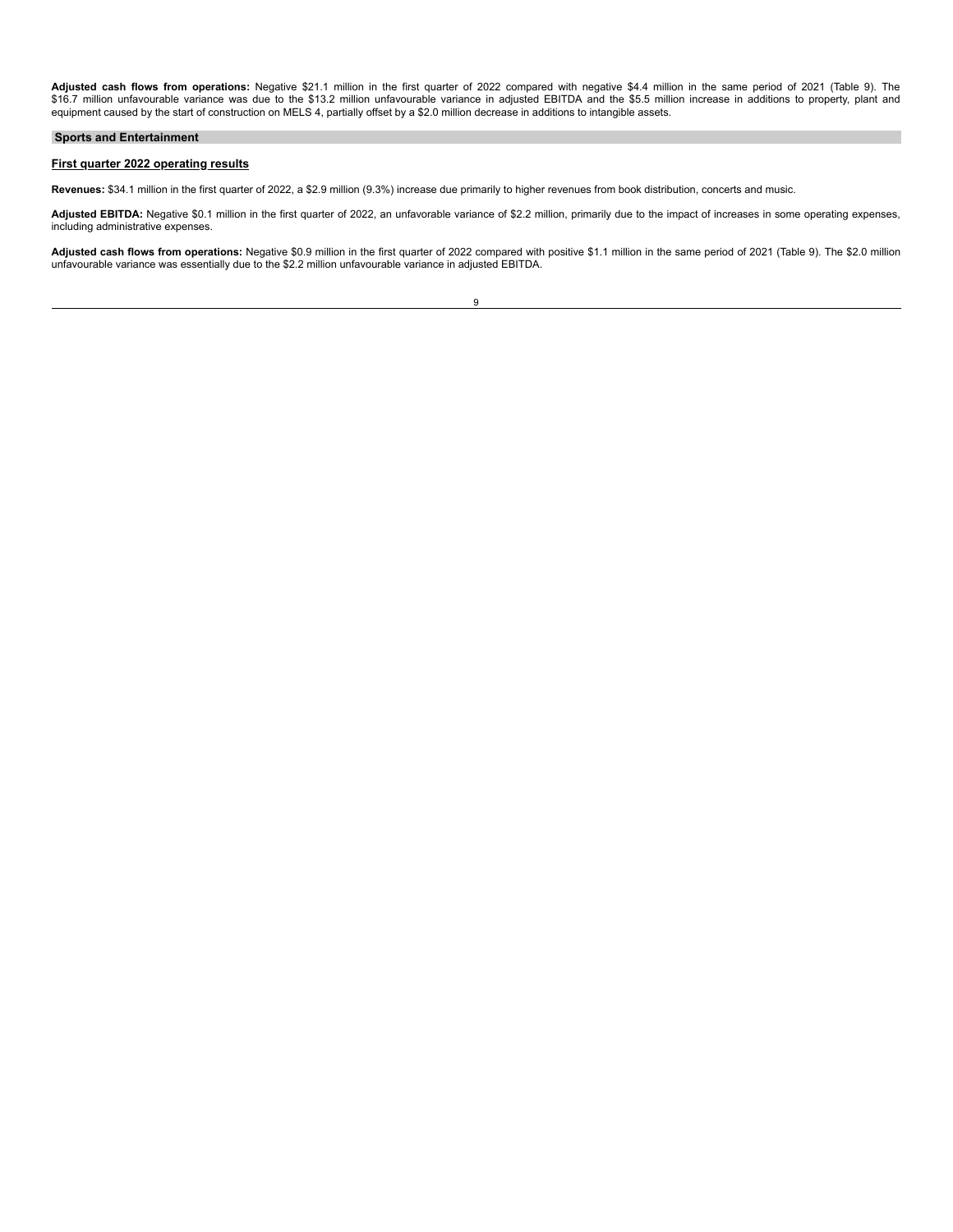#### **CASH FLOWS AND FINANCIAL POSITION**

This section provides an analysis of the Corporation's sources and uses of cash flows, as well as a financial position analysis as of the balance sheet date.

#### **Operating activities**

**Cash flows provided by operating activities:** \$220.5 million in the first quarter of 2022, compared with \$265.4 million in the same period of 2021.

The \$44.9 million decrease was mainly due to:

- \$30.6 million unfavourable net change in non-cash balances related to operating activities, due primarily to unfavourable variances in inventory, accounts payable and accrued charges and deferred revenues, partially offset by favourable variances in contract assets, income tax payable and accounts receivable;
- \$11.1 million increase in current income taxes:
- · \$10.8 million decrease in adjusted EBITDA.

Partially offset by:

\$4.8 million decrease in the cash portion of financial expenses.

The unfavourable net change in non-cash items related to operating activities and the decrease in profitability had an unfavourable impact on cash flows provided by operating activities in the first quarter of 2022 compared with the same period of 2021, while the decrease in the cash portion of financial expenses had a favourable impact.

**Working capital:** Negative \$749.9 million at March 31, 2022 compared with positive \$71.6 million at December 31, 2021. The \$821.5 million decrease was due primarily to a Senior Note maturing in 2023, and related derivative financial instruments, the balances of which have been recorded in current items, as well as decreases in accounts receivable and in cash and cash equivalents, partially offset by an increase in inventory.

#### **Investing activities**

**Cash flows used for additions to property, plant and equipment:** \$95.2 million in the first quarter of 2022 compared with \$111.6 million in the same period of 2021. The \$16.4 million decrease mainly reflects a \$15.9 million favourable net change in current non-cash items.

**Cash flows used for additions to intangible assets:** \$29.8 million in the first quarter of 2022 compared with \$58.8 million in the same period of 2021. The \$29.0 million reduction was mainly due to a general slowdown in investment following the review of strategic priorities, mainly in the Telecommunications segment, and a \$10.5 million favourable net change in current non-cash items.

**Proceeds from disposal of assets:** \$1.4 million in the first quarter of 2022 compared with \$0.1 million in the same period of 2021.

**Business acquisitions:** \$15.1 million in the first quarter of 2021, essentially consisting in the acquisition of Les Disques Audiogramme inc. in the Sports and Entertainment segment.

**Acquisition of investments and other:** \$4.0 million in the first quarter of 2022 compared with \$0.6 million in the same period of 2021.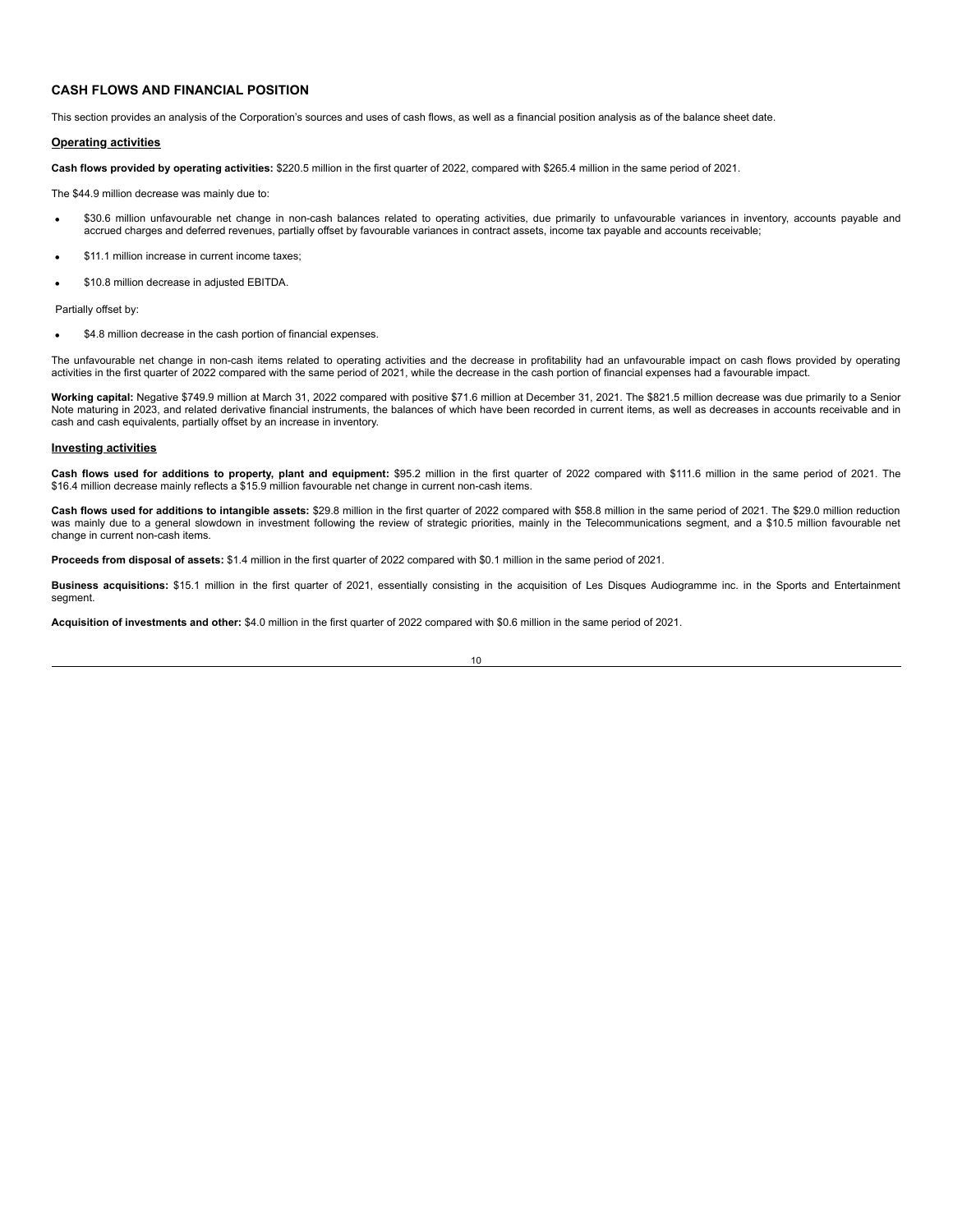#### **Free cash flows from continuing operating activities**

**Free cash flows from continuing operating activities:** \$96.9 million in the first quarter of 2022 compared with \$95.1 million in the same period of 2021 (Table 10).

The \$1.8 million increase was due primarily to:

- · \$16.4 million decrease in cash flows used for additions to property, plant and equipment;
- \$29.0 million decrease in cash flows used for additions to intangible assets.

Partially offset by:

\$44.9 million decrease in cash flows provided by operating activities.

#### **Financing activities**

**Consolidated debt** (long-term debt plus bank indebtedness): \$157.8 million reduction in the first quarter of 2022; \$76.9 million net unfavourable variance in assets and liabilities related to derivative financial instruments.

- Debt reductions in the first quarter of 2022 essentially consisted of:
	- $\delta$  \$149.0 million decrease in Videotron's drawings on its secured revolving credit facility;
	- $_{0}$  \$51.2 million favourable impact of exchange rate fluctuations. The consolidated debt reduction attributable to this item was offset by the decrease in the asset (or increase in the liability) related to derivative financial instruments;
	- $_{\rm O}$  \$7.4 million decrease in debt attributable to changes in fair value related to hedged interest risk.
- Debt increases in the first quarter of 2022 essentially consisted of:
	- $_{0}$  \$25.2 million increase in the bank indebtedness of Videotron and TVA Group;
	- $_0$  \$23.0 million increase in total drawings on the secured revolving bank credit facilities of TVA Group and Quebecor Media.
- · Assets and liabilities related to derivative financial instruments totalled a net asset of \$305.4 million at March 31, 2022 compared with \$382.3 million at December 31, 2021. The \$76.9 million net unfavourable variance was mainly due to:
	- $_{\text{O}}$  unfavourable impact of exchange rate fluctuations on the value of derivative financial instruments;
	- $_{0}$  unfavourable impact of interest rate trends in Canada, compared with the United States, on the fair value of derivative financial instruments.
- · On February 15, 2022, TVA Group amended its \$75.0 million secured revolving credit facility to extend its term from February 2022 to February 2023 and amend certain terms and conditions.

#### **Financial Position**

**Net available liquidity:** \$1.65 billion at March 31, 2022 for Quebecor Media and its wholly owned subsidiaries, consisting of \$1.65 billion in available unused revolving credit facilities, less \$1.0 million in bank indebtedness.

**Consolidated debt** (long-term debt plus bank indebtedness): \$6.32 billion at March 31, 2022, a \$157.8 million decrease compared with December 31, 2021; \$76.9 million net unfavourable variance in assets and liabilities related to derivative financial instruments (see "Financing activities" above).

· Consolidated debt essentially consisted of Videotron's \$5.23 billion debt (\$5.38 billion at December 31, 2021); TVA Group's \$26.5 million debt (\$12.0 million at December 31, 2021); and Quebecor Media's \$1.07 billion debt (\$1.09 billion at December 31, 2021).

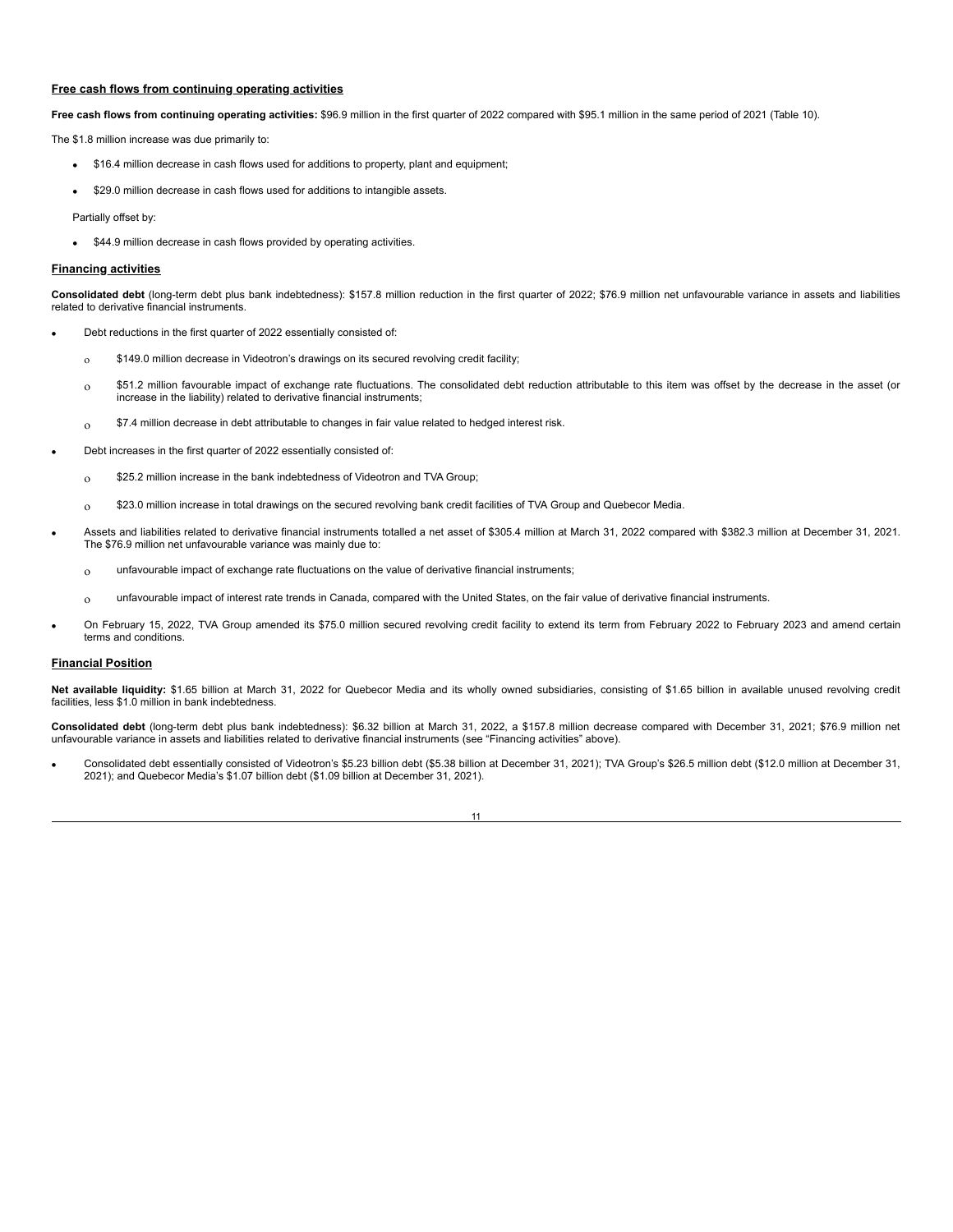As at March 31, 2022, minimum principal payments on long-term debt in the coming years were as follows:

#### **Table 3**

**Minimum principal payments on Quebecor Media's long-term debt 12 months ending March 31**

(in millions of Canadian dollars)

| 2023<br>2024<br>2025<br>2026<br>2027 | 1,095.5<br>135.9<br>750.3<br>775.0 |
|--------------------------------------|------------------------------------|
|                                      | $\overline{\phantom{0}}$           |
| 2028 and thereafter                  | 3,575.5                            |
| Total                                | 6,332.2                            |

From time to time, Quebecor Media may (but is under no obligation to) seek to retire or purchase its outstanding securities, including Senior Notes, in open market purchases, privately negotiated transactions, or otherwise. Such repurchases, if any, will depend on its liquidity position and requirements, prevailing market conditions, contractual restrictions and other factors. The amounts involved may be material.

The weighted average term of Quebecor Media's consolidated debt was approximately 5.0 years as of March 31, 2022 (5.2 years as of December 31, 2021). After taking into<br>account hedging instruments, the debt consisted of app

The Corporation's management believes that cash flows and available sources of financing should be sufficient to cover committed cash requirements for capital investments, working capital, interest payments, income tax payments, debt and lease repayments, pension plan contributions, share repurchases and dividends or distributions to shareholders in the future. The Corporation has access to cash flows generated by its subsidiaries through dividends (or distributions) and cash advances paid by its wholly owned subsidiaries. The Corporation believes it will be able to meet future debt maturities, which are staggered over the coming years.

Pursuant to its financing agreements, the Corporation is required to maintain certain financial ratios. At March 31, 2022, the Corporation was in compliance with all required financial ratios.

#### **Dividends declared and paid**

On April 5, 2022, the Board of Directors of Quebecor Media declared a dividend in the amount of \$125.0 million, which was paid to shareholders the same day.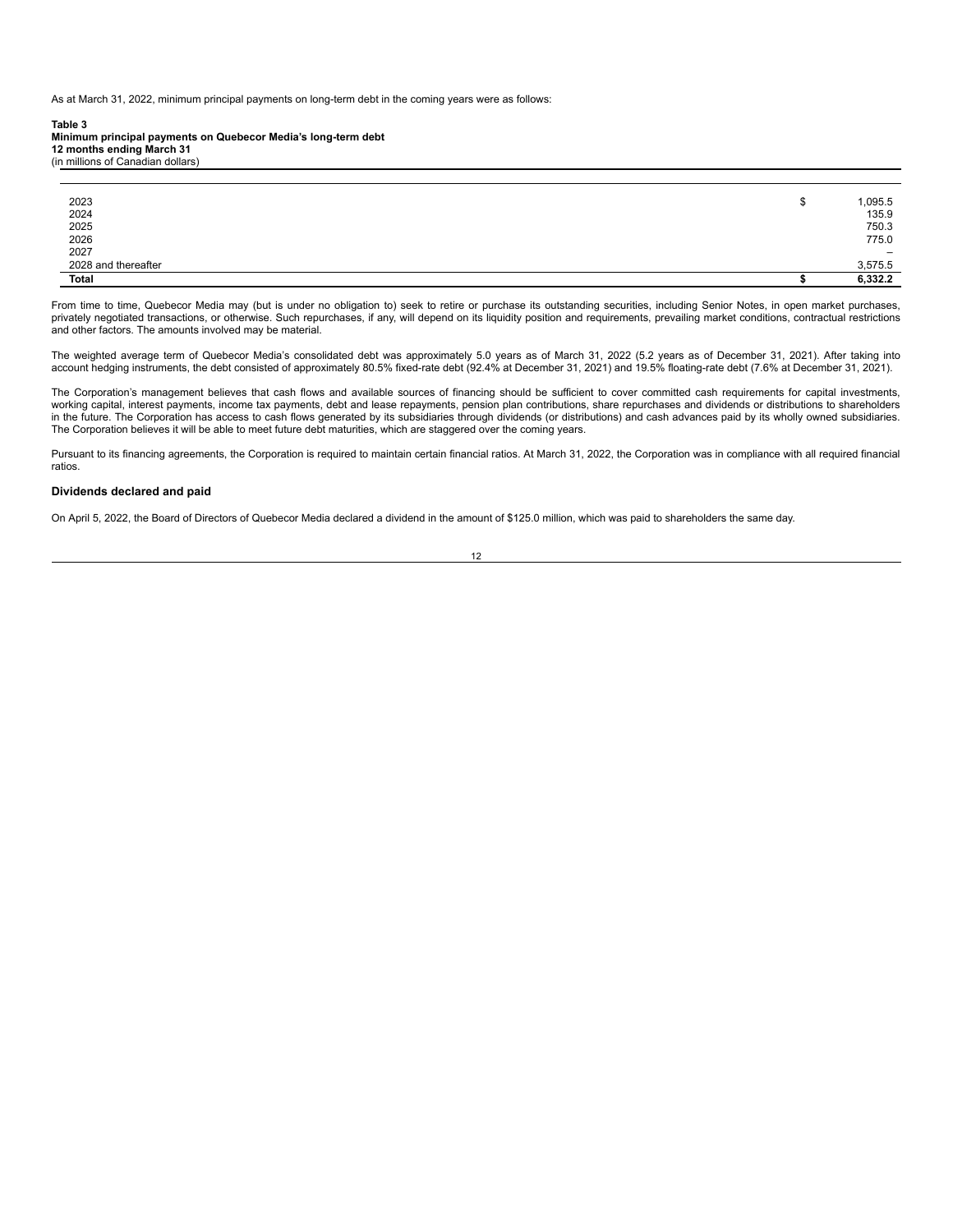# **Analysis of consolidated balance sheet**

**Table 4 Consolidated balance sheet of Quebecor Media Analysis of main differences between March 31, 2022 and December 31, 2021** (in millions of Canadian dollars)

|                                                                                                          | March 31,         | Dec. 31,   |                   |                                                                                 |
|----------------------------------------------------------------------------------------------------------|-------------------|------------|-------------------|---------------------------------------------------------------------------------|
|                                                                                                          | 2022 <sup>1</sup> | $2021^{7}$ | <b>Difference</b> | Main reasons for difference                                                     |
| <b>Assets</b>                                                                                            |                   |            |                   |                                                                                 |
| Cash and<br>cash equivalents                                                                             | \$<br>27.6        | \$<br>65.1 | \$<br>(37.5)      | Cash flows used in financing activities and investing<br>activities.            |
| Accounts receivable                                                                                      | 706.6             | 744.9      | (38.3)            | Impact of current variances in activities.                                      |
| Contract assets                                                                                          | 103.9             | 129.4      | (25.5)            | Increased financing of equipment sales.                                         |
| Inventories                                                                                              | 367.5             | 282.6      | 84.9              | Impact of current variances in activity.                                        |
| Derivative financial<br>instruments <sup>2</sup>                                                         | 305.4             | 382.3      | (76.9)            | See "Financing activities."                                                     |
| Property, plant and<br>equipment                                                                         | 2,981.4           | 3,023.1    | (41.7)            | Depreciation for the period less additions to property,<br>plant and equipment. |
| Intangible assets                                                                                        | 2,324.8           | 2,344.1    | (19.3)            | Amortization for the period less additions to intangible<br>assets.             |
| Other assets                                                                                             | 539.4             | 510.8      | 28.6              | Gain on remeasurement of defined benefit plans.                                 |
| Liabilities                                                                                              |                   |            |                   |                                                                                 |
| Income taxes <sup>3</sup>                                                                                | 14.0              | 39.9       | (25.9)            | Current disbursements less current income taxes for<br>the period.              |
| Long-term debt, including<br>short-term portion and<br>bank indebtedness                                 | 6,322.2           | 6,480.0    | (157.8)           | See "Financing activities."                                                     |
| Other liabilities                                                                                        | 196.0             | 271.5      | (75.5)            | Gain on remeasurement of defined benefit plans.                                 |
| The "restricted cash" and "deferred subsidies" line items are combined for the purposes of the analysis. |                   |            |                   |                                                                                 |

1 The "restricted cash" and "deferred subsidies" line items are combined for the purposes of the analysis.<br>2 Current and long-term assets less long-term liabilities.<br>3 Current liabilities less current assets.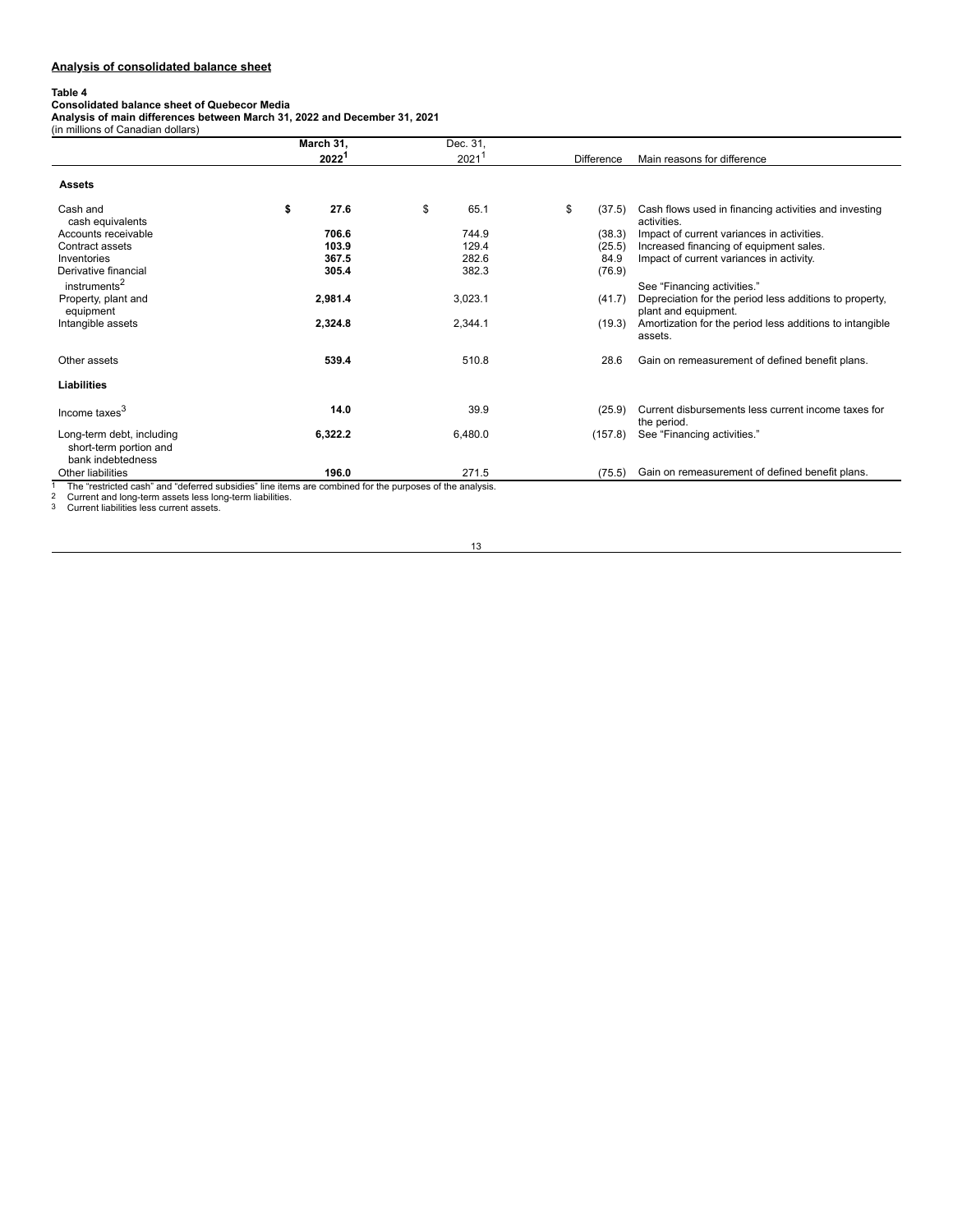# **ADDITIONAL INFORMATION**

#### **Contractual obligations**

At March 31, 2022, material contractual obligations of operating activities included: capital repayment and interest payments on long-term debt and lease liabilities; capital asset purchases and other commitments; and obligations related to derivative financial instruments, less estimated future receipts on derivative financial instruments. Table 5 below shows a summary of these contractual obligations.

#### **Table 5**

#### **Contractual obligations of Quebecor Media as of March 31, 2022**

| (in millions of Canadian dollars)             |         |  |         |  |           |  |                          |    |         |
|-----------------------------------------------|---------|--|---------|--|-----------|--|--------------------------|----|---------|
|                                               |         |  | Under   |  |           |  |                          |    | 5 years |
|                                               | Total   |  | year    |  | 1-3 vears |  | 3-5 vears                |    | or more |
| Long-term debt <sup>1</sup>                   | 6.332.2 |  | .095.5  |  | 886.2     |  | 775.0                    | \$ | 3,575.5 |
| Interest payments <sup>2</sup>                | 1.283.6 |  | 201.5   |  | 436.0     |  | 326.5                    |    | 319.6   |
| Lease liabilities                             | 206.5   |  | 39.5    |  | 67.2      |  | 36.9                     |    | 62.9    |
| Interest payments on lease liabilities        | 49.1    |  | 8.8     |  | 12.9      |  | 8.2                      |    | 19.2    |
| Additions to property, plant and              |         |  |         |  |           |  |                          |    |         |
| equipment and other commitments               | 1,406.5 |  | 356.4   |  | 428.7     |  | 287.0                    |    | 334.4   |
| Derivative financial instruments <sup>3</sup> | (281.6) |  | (227.9) |  | (88.0)    |  | $\overline{\phantom{m}}$ |    | 34.3    |
| <b>Total contractual obligations</b>          | 8.996.3 |  | .473.8  |  | .743.0    |  | 1.433.6                  | S  | 4.345.9 |

1 The carrying value of long-term debt excludes changes in the fair value of long-term debt related to hedged interest rate risk and financing costs.<br>2 Estimated interest pavable on long-term debt, based on interest rates,

2 Estimated interest payable on long-term debt, based on interest rates, hedging of interest rates and hedging of foreign exchange rates as of March 31, 2022.

3 Estimated future receipts, net of future disbursements, related to foreign exchange hedging on the principal of U.S.-dollar-denominated debt using derivative financial instruments.

#### **Related party transactions**

The following describes transactions in which the Corporation and its directors, executive officers and affiliates are involved. The Corporation believes that each of the transactions described below was on terms no less favourable to Quebecor Media than could have been obtained from independent third parties.

#### *Operating transactions*

During the first quarter of 2022, the Corporation made sales to affiliated companies in the amount of \$1.6 million (\$1.2 million in the same period of 2021). The Corporation also made purchases from affiliated companies in the amount of \$8.4 million in the first quarter of 2022 (\$3.8 million in the same period of 2021), which are included in "Purchase of goods and services," and recorded \$0.5 million in interest expense on leases with the parent corporation (\$0.5 million in the same period of 2021). These transactions were accounted for at the consideration agreed between the parties.

As of March 31,2022, the advance from the parent corporation amounted to \$3.3 million (\$21.6 million as of December 31, 2021) and the lease liability with the parent corporation amounted to \$26.2 million (\$27.0 million as of December 31, 2021).

#### *Management arrangements*

The parent corporation has entered into management arrangements with the Corporation. Under these management arrangements, the parent corporation and the Corporation provide management services to each other on a cost-reimbursement basis. The expenses subject to reimbursement include the salaries of the Corporation's executive officers, who also serve as executive officers of the parent corporation.

During the first quarter of 2022, the Corporation received an amount of \$0.6 million, which is included as a reduction in employee costs (\$0.6 million in the same period of 2021), and incurred management fees of \$0.6 million (\$0.6 million in the same period of 2021) with shareholders.

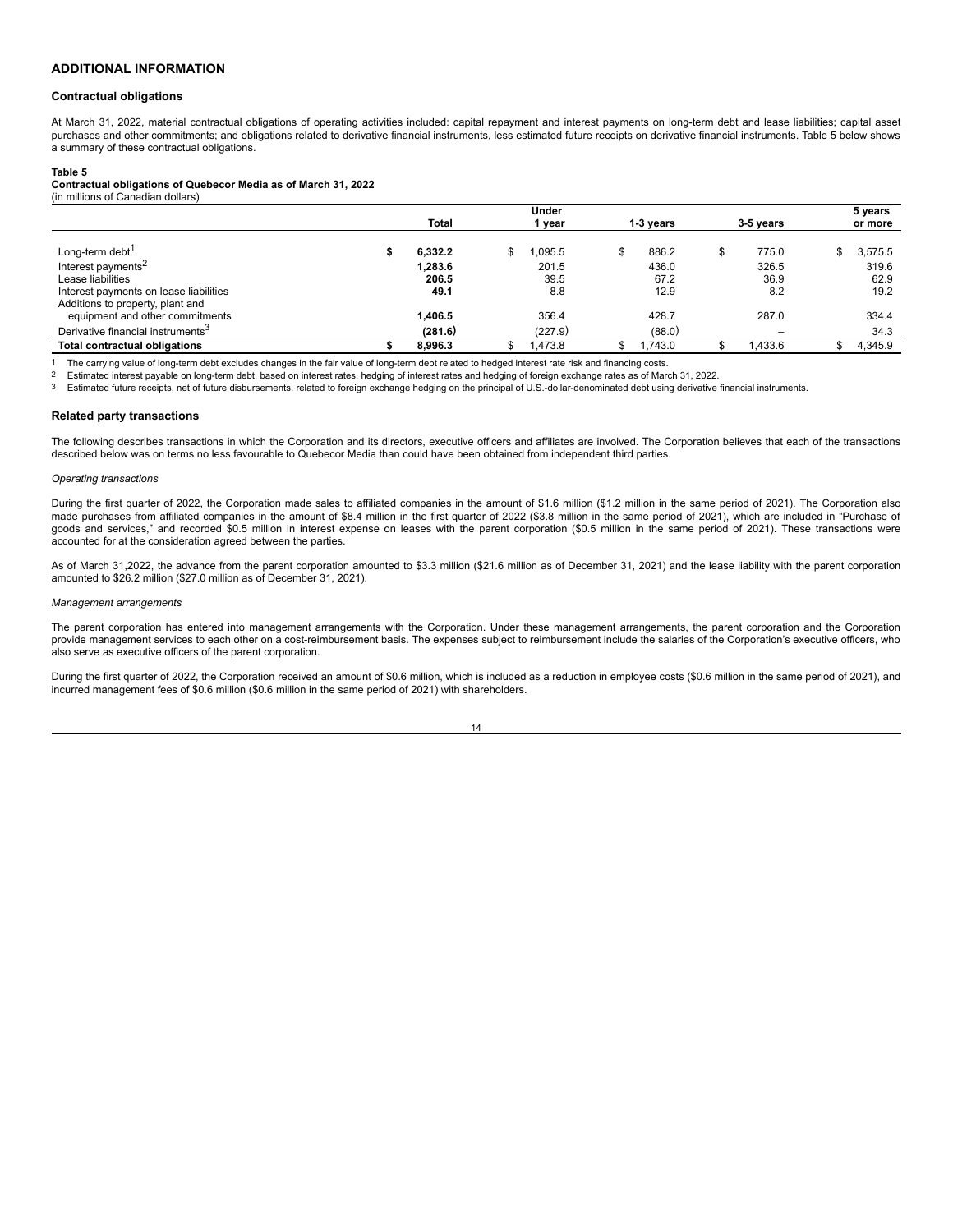#### **Financial instruments**

The Corporation uses a number of financial instruments, mainly cash and cash equivalents, restricted cash, trade receivables, contract assets, long-term investments, bank indebtedness, trade payables, accrued liabilities, long-term debt, lease liabilities and derivative financial instruments.

In order to manage its foreign exchange and interest rate risks, the Corporation uses derivative financial instruments: (i) to set in CAN dollars future payments on debts denominated in U.S. dollars (interest and principal) and certain purchases of inventories and other capital expenditures denominated in a foreign currency; and (ii) to achieve a targeted balance of fixed- and floating-rate debt. The Corporation does not intend to settle its derivative financial instruments prior to their maturity as none of these instruments is held or issued for speculative purposes.

Certain cross-currency swaps entered into by the Corporation include an option that allows each party to unwind the transaction on a specific date at the then settlement amount.

The carrying value and fair value of long-term debt and derivative financial instruments as of March 31, 2022 and December 31, 2021 were as follows:

#### **Table 6**

#### **Fair value of long-term debt and derivative financial instruments**

(in millions of Canadian dollars)

|                                                                 |                   |                 | December 31, 2021 |                   |     |               |  |
|-----------------------------------------------------------------|-------------------|-----------------|-------------------|-------------------|-----|---------------|--|
| Asset (liability)                                               | Carrying<br>value | Fair<br>value   |                   | Carrying<br>value |     | Fair<br>value |  |
| Long-term debt <sup>1</sup><br>Derivative financial instruments | $(6,332.2)$ \$    | $(6, 154.1)$ \$ |                   | (6,509.5)         | \$. | (6,615.3)     |  |
| Foreign exchange forward contracts<br>Cross-currency swaps      | (2.0)<br>307.4    | (2.0)<br>307.4  |                   | 0.9<br>381.4      |     | 0.9<br>381.4  |  |

<sup>1</sup> The carrying value of long-term debt excludes changes in the fair value of long-term debt related to hedged interest rate risk and financing costs.

The fair value of long-term debt is estimated based on quoted market prices when available or on valuation models. When the Corporation uses valuation models, the fair value is estimated using discounted cash flows using period-end market yields or the market value of similar instruments with the same maturity.

The fair value of derivative financial instruments recognized in the consolidated balance sheets is estimated as per the Corporation's valuation models. These models project future cash flows and discount the future amounts to a present value using the contractual terms of the derivative financial instrument and factors observable in external market data, such as period-end swap rates and foreign exchange rates. An adjustment is also included to reflect non-performance risk, impacted by the financial and economic environment prevailing at the date of the valuation, in the recognized measure of the fair value of the derivative financial instruments by applying a credit default premium, estimated using a combination of observable and unobservable inputs in the market, to the net exposure of the counterparty or the Corporation.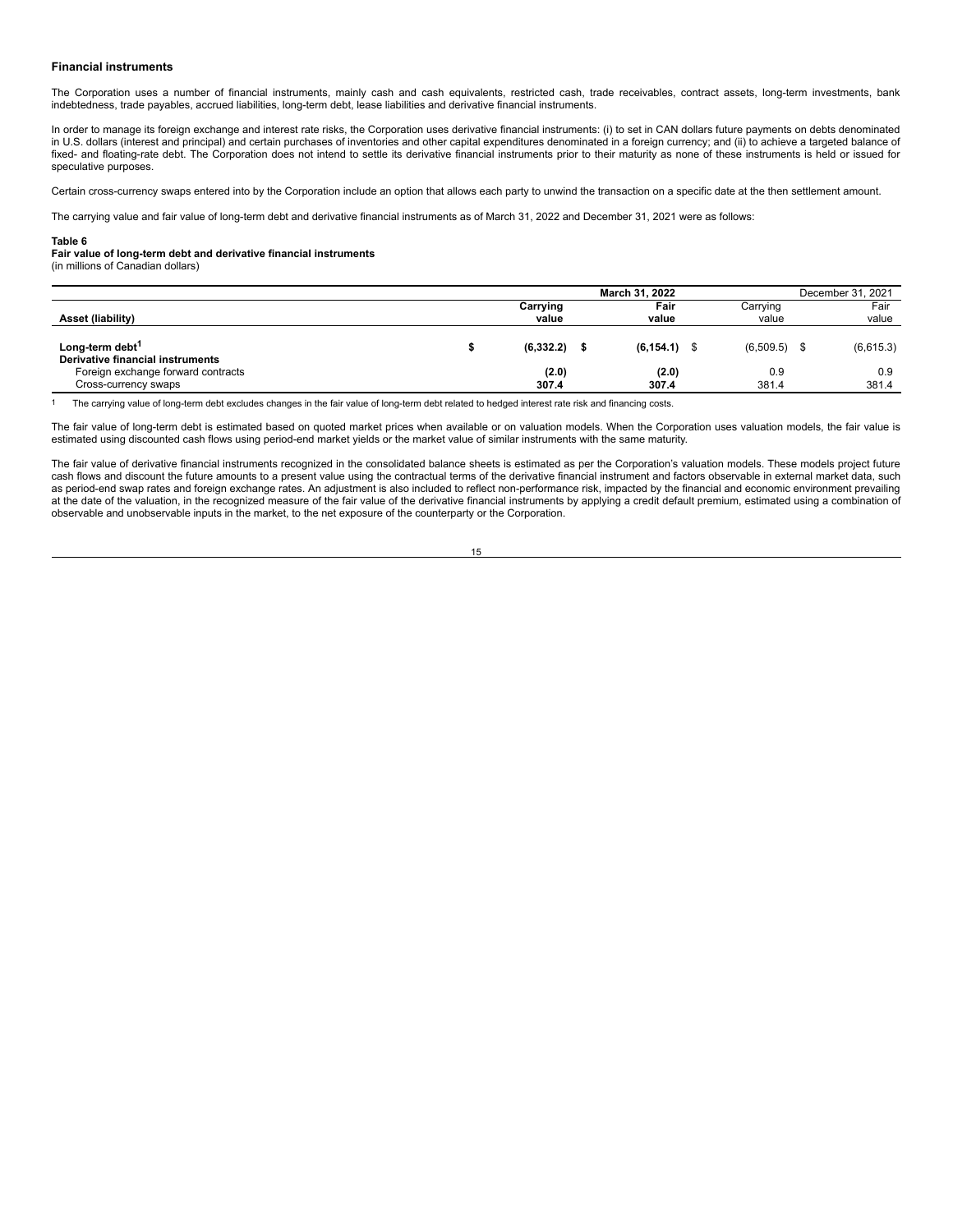Losses on valuation and translation of financial instruments in the first quarters of 2022 and 2021 are summarized in Table 7.

#### **Table 7**

**Loss on valuation and translation of financial instruments**

| (in millions of Canadian dollars) |  |  |
|-----------------------------------|--|--|
|                                   |  |  |
|                                   |  |  |
|                                   |  |  |

An \$18.4 million loss was recorded under "Other comprehensive income" in the first quarter of 2022 in relation to cash flow hedging relationships (\$2.6 million gain in the same period of 2021).

Loss on the ineffective portion of fair value hedges **\$ 0.1** \$ 0.1

Three months ended March 31 **2022** 2021

**\$ 0.1** \$ 0.1

#### **Non-IFRS financial measures**

The financial measures not standardized under IFRS that are used by the Corporation to assess its financial performance, such as adjusted EBITDA, adjusted cash flows from operations and free cash flows from continuing operating activities, are not calculated in accordance with, or recognized by IFRS. The Corporation's method of calculating these non-IFRS financial measures may differ from the methods used by other companies and, as a result, the non-IFRS financial measures presented in this document may not be comparable to other similarly titled measures disclosed by other companies.

#### **Adjusted EBITDA**

In its analysis of operating results, the Corporation defines adjusted EBITDA, as reconciled to net income under IFRS, as net income before depreciation and amortization, financial expenses, loss on valuation and translation of financial instruments, restructuring of operations and other items, and income tax. Adjusted EBITDA as defined above is not a measure of results that is consistent with IFRS. It is not intended to be regarded as an alternative to IFRS financial performance measures or to the statement of cash flows as a measure of liquidity. It should not be considered in isolation or as a substitute for measures of performance prepared in accordance with IFRS. The Corporation's management and Board of Directors use this measure in evaluating its consolidated results as well as the results of the Corporation's operating segments. This measure eliminates the significant level of impairment and depreciation/amortization of tangible and intangible assets and is unaffected by the capital structure or investment activities of the Corporation and its business segments.

Adjusted EBITDA is also relevant because it is a component of the Corporation's annual incentive compensation programs. A limitation of this measure, however, is that it does not reflect the periodic costs of tangible and intangible assets used in generating revenues in the Corporation's segments. The Corporation also uses other measures that do reflect such costs, such as adjusted cash flows from operations and free cash flows from continuing operating activities. The Corporation's definition of adjusted EBITDA may not be the same as similarly titled measures reported by other companies.

Table 8 provides a reconciliation of adjusted EBITDA to net income as disclosed in Quebecor Media's condensed consolidated financial statements.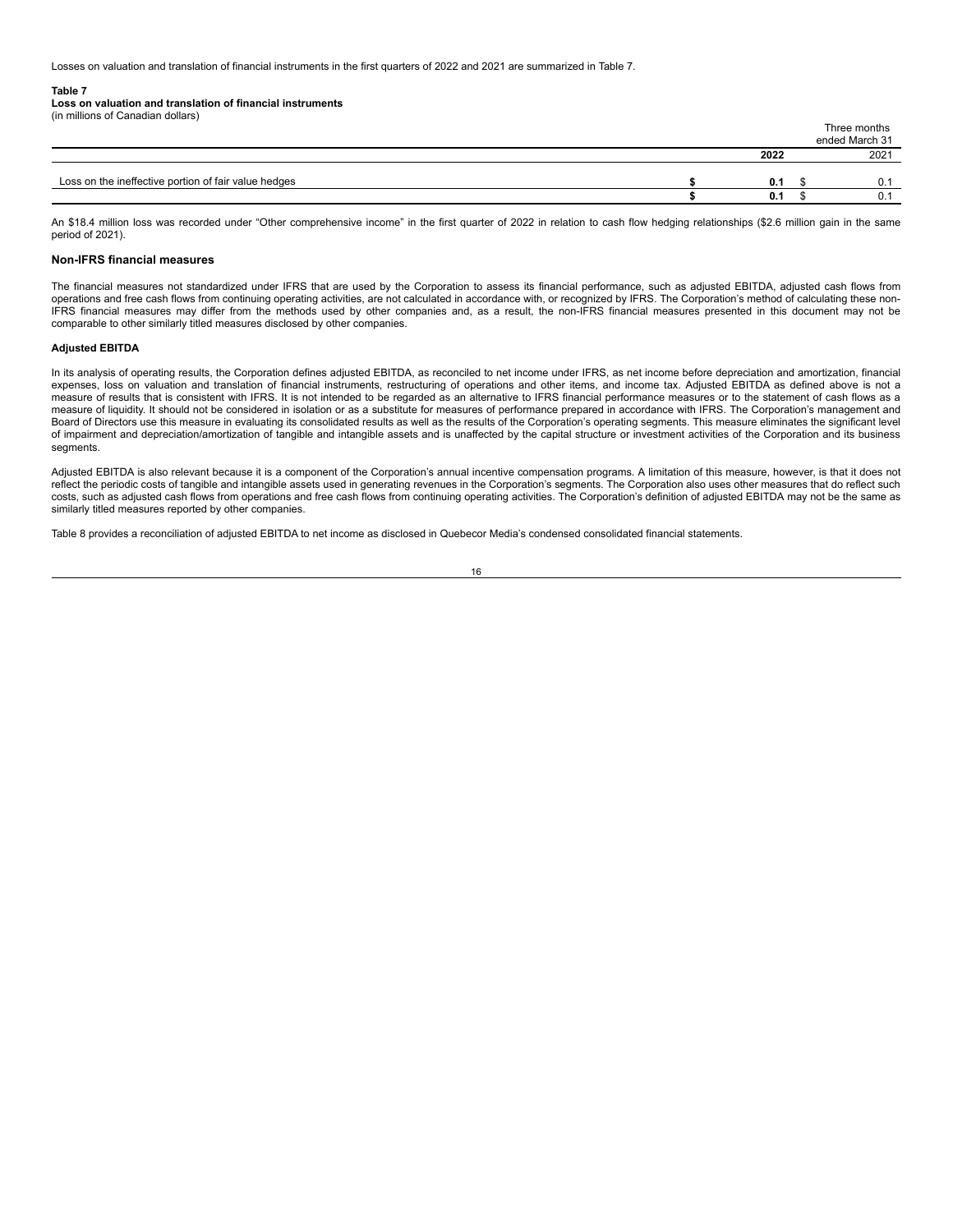**Table 8 Reconciliation of the adjusted EBITDA measure used in this report to the net income measure used in the condensed consolidated financial statements** (in millions of Canadian dollars)

| Net income                                                 | 126.2       | \$.                | 128.0    |  |  |  |  |  |
|------------------------------------------------------------|-------------|--------------------|----------|--|--|--|--|--|
| Income taxes                                               | (45.4)      |                    | (44.8)   |  |  |  |  |  |
| Restructuring of operations and other items                | (0.9)       |                    | (4.5)    |  |  |  |  |  |
| Loss on valuation and translation of financial instruments | (0.1)       |                    | (0.1)    |  |  |  |  |  |
| Financial expenses                                         | (75.7)      |                    | (81.0)   |  |  |  |  |  |
| Depreciation and amortization                              | (194.9)     |                    | (195.6)  |  |  |  |  |  |
|                                                            | 443.2       |                    | 454.0    |  |  |  |  |  |
| <b>Head Office</b>                                         | (4.8)       |                    | (0.3)    |  |  |  |  |  |
| Sports and Entertainment                                   | (0.1)       |                    | 2.1      |  |  |  |  |  |
| Media                                                      | (11.9)      |                    | 1.3      |  |  |  |  |  |
| Telecommunications                                         | 460.0<br>×. | - \$               | 450.9    |  |  |  |  |  |
| Adjusted EBITDA (negative adjusted EBITDA):                |             |                    |          |  |  |  |  |  |
|                                                            | 2022        |                    | 2021     |  |  |  |  |  |
|                                                            |             |                    | March 31 |  |  |  |  |  |
|                                                            |             | Three months ended |          |  |  |  |  |  |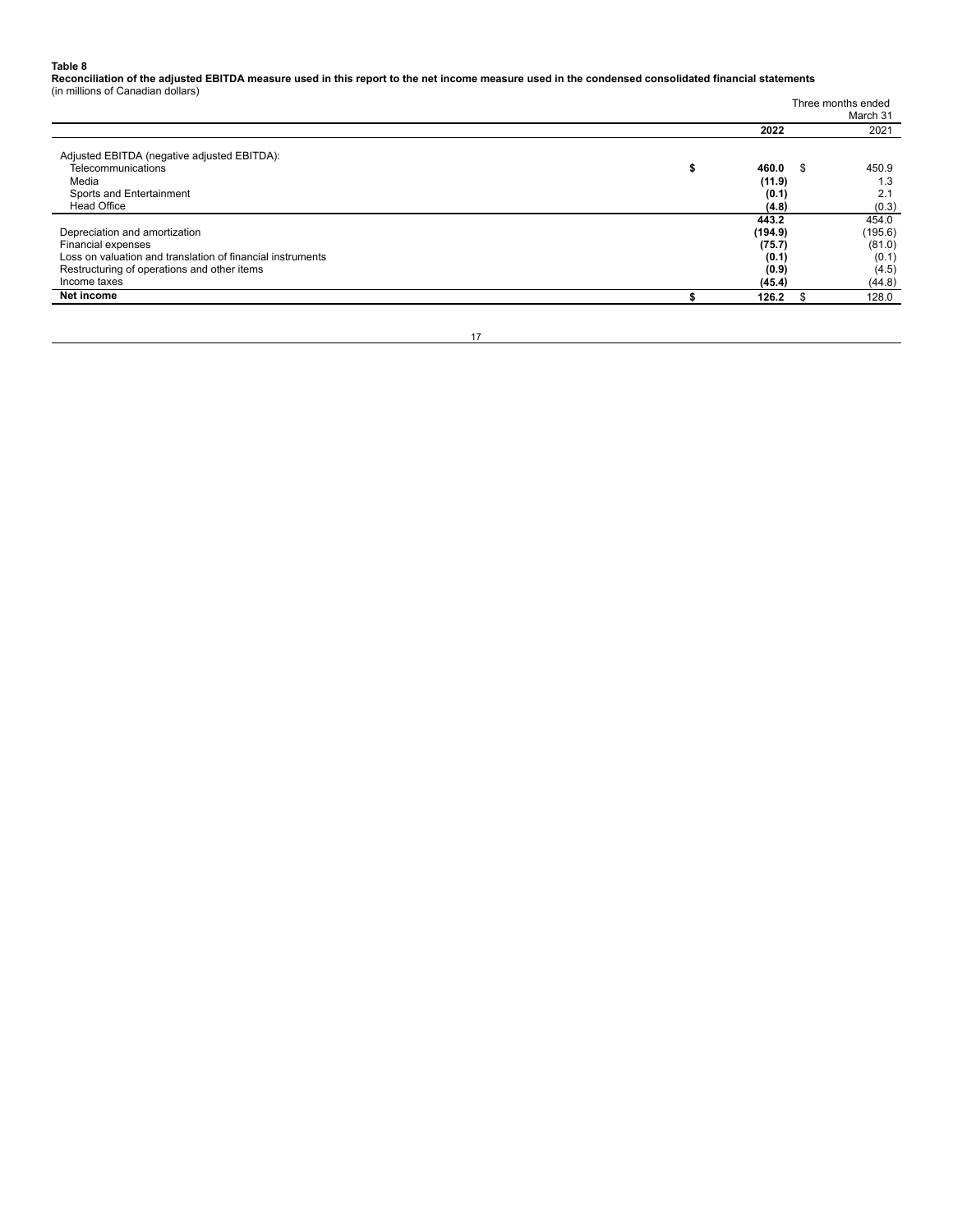#### **Adjusted cash flows from operations and free cash flows from continuing operating activities**

#### *Adjusted cash flows from operations*

Adjusted cash flows from operations represents adjusted EBITDA, less additions to property, plant and equipment and to intangible assets (excluding licence acquisitions and<br>renewals). Adjusted cash flows from operations re acquisitions, licence acquisitions and renewals, payment of dividends, repayment of long-term debt and lease liabilities, and share repurchases. Adjusted cash flows from operations is not a measure of liquidity that is consistent with IFRS. It is not intended to be regarded as an alternative to IFRS financial performance measures or to the statement of cash flows as a measure of liquidity. Adjusted cash flows from operations is used by the Corporation's management and Board of Directors to evaluate the cash flows generated by the operations of all of its segments, on a consolidated basis, in addition to the operating cash flows generated by each segment. Adjusted cash flows from operations is also relevant because it is a component of the Corporation's annual incentive compensation programs. The Corporation's definition of adjusted cash flows from operations may not be identical to similarly titled measures reported by other companies.

#### *Free cash flows from continuing operating activities*

Free cash flows from continuing operating activities represents cash flows provided by operating activities calculated in accordance with IFRS, less cash flows used for additions to property, plant and equipment and to intangible assets (excluding expenditures related to licence acquisitions and renewals), plus proceeds from disposal of assets. The Corporation uses free cash flows from continuing operating activities as a measure of total liquidity generated on a consolidated basis. Free cash flows from continuing operating activities represents available funds for business acquisitions, licence acquisitions and renewals, payment of dividends, repayment of long-term debt and lease liabilities, and share repurchases. Free cash flows from continuing operating activities is not a measure of liquidity that is consistent with IFRS. It is not intended to be regarded as an alternative to IFRS<br>financial performance measures or to not be identical to similarly titled measures reported by other companies.

Tables 9 and 10 provide a reconciliation of adjusted cash flows from operations and free cash flows from continuing operating activities to cash flows provided by operating activities reported in the condensed consolidated financial statements.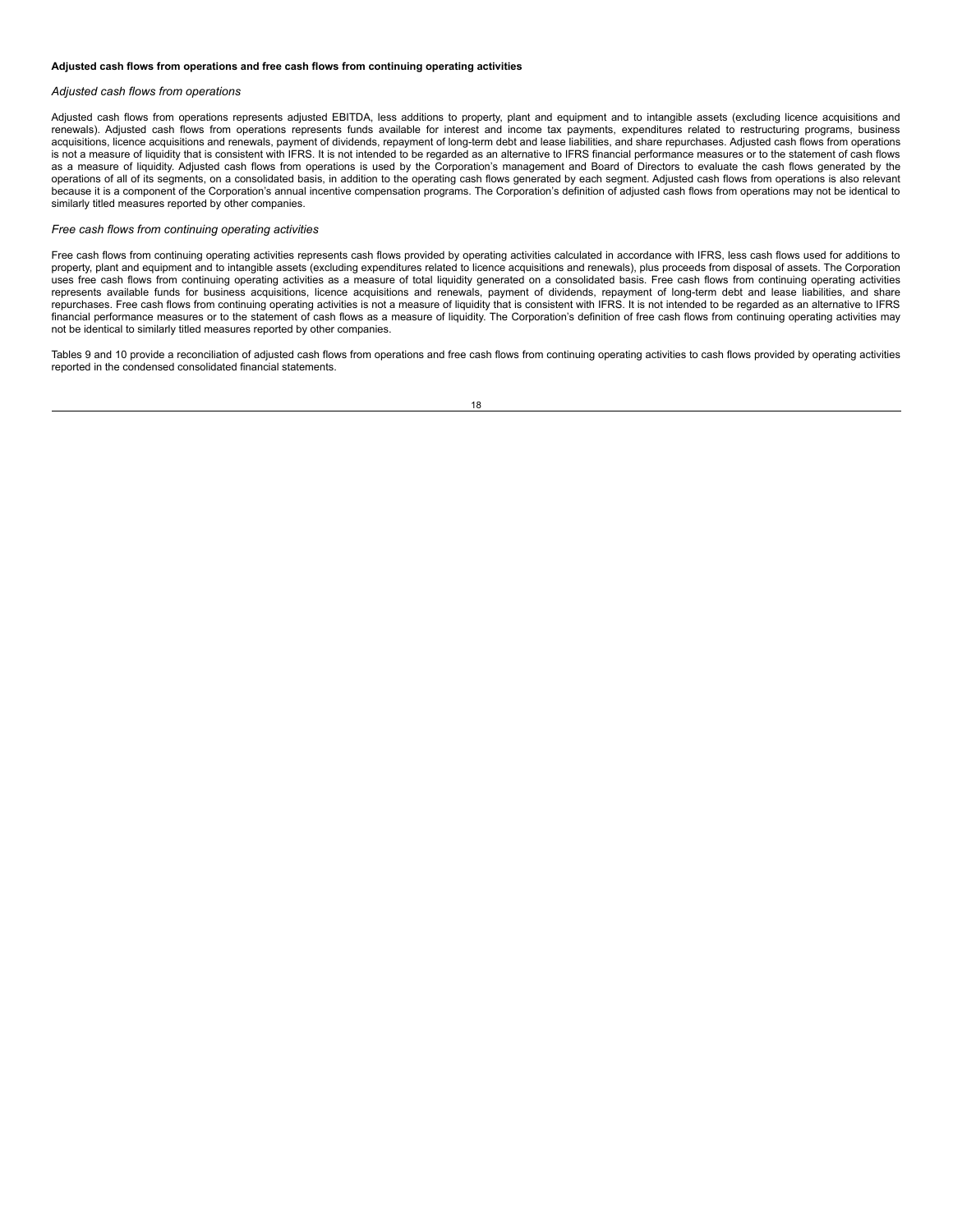# **Table 9 Adjusted cash flows from operations** (in millions of Canadian dollars)

|                                                                                                                        | Three months ended<br>March 31 |          |                             |    |                          |  |
|------------------------------------------------------------------------------------------------------------------------|--------------------------------|----------|-----------------------------|----|--------------------------|--|
|                                                                                                                        | 2022                           |          |                             |    | 2021                     |  |
| Adjusted EBITDA (negative adjusted EBITDA):                                                                            |                                |          |                             |    |                          |  |
| Telecommunications                                                                                                     | \$                             |          | 460.0                       | \$ | 450.9                    |  |
| Media                                                                                                                  |                                |          | (11.9)                      |    | 1.3                      |  |
|                                                                                                                        |                                |          |                             |    |                          |  |
| Sports and Entertainment                                                                                               |                                |          | (0.1)                       |    | 2.1                      |  |
| <b>Head Office</b>                                                                                                     |                                |          | (4.8)                       |    | (0.3)                    |  |
|                                                                                                                        |                                |          | 443.2                       |    | 454.0                    |  |
| <b>Minus</b>                                                                                                           |                                |          |                             |    |                          |  |
| Additions to property, plant and equipment: <sup>1</sup>                                                               |                                |          |                             |    |                          |  |
| Telecommunications                                                                                                     |                                |          | (93.2)                      |    | (99.4)                   |  |
| Media                                                                                                                  |                                |          | (6.7)                       |    | (1.2)                    |  |
| Sports and Entertainment                                                                                               |                                |          | (0.1)                       |    | (0.1)                    |  |
| <b>Head Office</b>                                                                                                     |                                |          | (0.2)                       |    | $\overline{\phantom{m}}$ |  |
|                                                                                                                        |                                |          | (100.2)                     |    | (100.7)                  |  |
| Additions to intangible assets: <sup>2</sup>                                                                           |                                |          |                             |    |                          |  |
| Telecommunications                                                                                                     |                                |          | (22.2)                      |    | (38.6)                   |  |
| Media                                                                                                                  |                                |          | (2.5)                       |    | (4.5)                    |  |
| Sports and Entertainment                                                                                               |                                |          | (0.7)                       |    | (0.9)                    |  |
| <b>Head Office</b>                                                                                                     |                                |          | (0.3)                       |    | (0.2)                    |  |
|                                                                                                                        |                                |          | (25.7)                      |    | (44.2)                   |  |
| Adjusted cash flows from operations                                                                                    |                                |          |                             |    |                          |  |
| Telecommunications                                                                                                     |                                |          | 344.6                       |    | 312.9                    |  |
| Media                                                                                                                  |                                |          | (21.1)                      |    | (4.4)                    |  |
| Sports and Entertainment                                                                                               |                                |          | (0.9)                       |    | 1.1                      |  |
| <b>Head Office</b>                                                                                                     |                                |          | (5.3)                       |    | (0.5)                    |  |
|                                                                                                                        | \$                             |          | 317.3                       | \$ | 309.1                    |  |
| <sup>1</sup> Reconciliation to cash flows used for additions to                                                        |                                |          | Three months ended March 31 |    |                          |  |
| property, plant and equipment as per condensed<br>consolidated financial statements:                                   |                                |          | 2022                        |    | 2021                     |  |
| Additions to property, plant and equipment                                                                             |                                | \$       | (100.2)                     | \$ | (100.7)                  |  |
| Net variance in current operating items related to additions to<br>property, plant and equipment (excluding government |                                |          |                             |    |                          |  |
| credits receivable for major capital projects)<br>Cash flows used for additions to property, plant and equipment       |                                |          | 5.0<br>(95.2)               |    | (10.9)<br>(111.6)        |  |
|                                                                                                                        |                                |          |                             |    |                          |  |
| <sup>2</sup> Reconciliation to cash flows used for additions to<br>intangible assets as per condensed consolidated     |                                |          | Three months ended March 31 |    |                          |  |
| financial statements:                                                                                                  |                                |          | 2022                        |    | 2021                     |  |
| Additions to intangible assets<br>Net variance in current operating items related to additions to                      |                                | <b>s</b> | (25.7)                      | \$ | (44.2)                   |  |
| intangible assets (excluding government credits receivable for<br>major capital projects)                              |                                |          | (4.1)                       |    | (14.6)                   |  |
| Cash flows used for additions to intangible assets                                                                     |                                |          | (29.8)                      | \$ | (58.8)                   |  |
|                                                                                                                        |                                |          |                             |    |                          |  |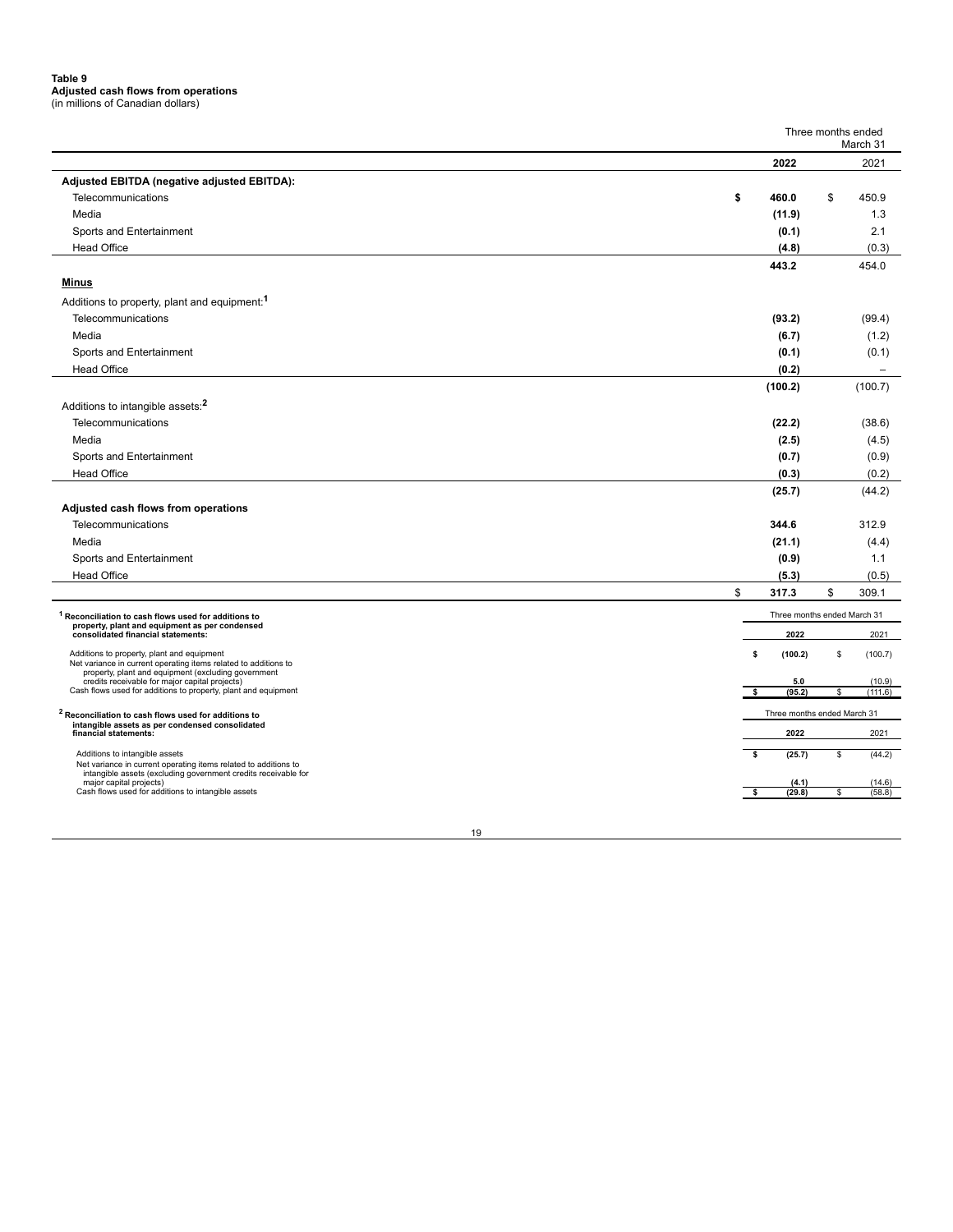#### **Table 10**

**Free cash flows from continuing operating activities and cash flows provided by operating activities reported in the condensed consolidated financial statements** (in millions of Canadian dollars)

|                                                                                                 | Three months ended<br>March 31 |    |        |  |  |  |  |  |
|-------------------------------------------------------------------------------------------------|--------------------------------|----|--------|--|--|--|--|--|
|                                                                                                 | 2022                           |    | 2021   |  |  |  |  |  |
| Adjusted cash flows from operations from                                                        |                                |    |        |  |  |  |  |  |
| Table 9                                                                                         | \$<br>317.3                    | \$ | 309.1  |  |  |  |  |  |
| Plus (minus)                                                                                    |                                |    |        |  |  |  |  |  |
| Cash portion of financial expenses                                                              | (74.0)                         |    | (78.8) |  |  |  |  |  |
| Cash portion related to restructuring of operations                                             |                                |    |        |  |  |  |  |  |
| and other items                                                                                 | (0.9)                          |    | (3.2)  |  |  |  |  |  |
| Current income taxes                                                                            | (74.4)                         |    | (63.3) |  |  |  |  |  |
| Other                                                                                           | 1.5                            |    | (0.3)  |  |  |  |  |  |
| Net change in non-cash balances related to                                                      |                                |    |        |  |  |  |  |  |
| operating activities                                                                            | (73.5)                         |    | (42.9) |  |  |  |  |  |
| Net variance in current operating items related to                                              |                                |    |        |  |  |  |  |  |
| additions to property, plant and equipment                                                      |                                |    |        |  |  |  |  |  |
| (excluding government credits receivable for<br>major capital projects)                         | 5.0                            |    | (10.9) |  |  |  |  |  |
|                                                                                                 |                                |    |        |  |  |  |  |  |
| Net variance in current operating items related to<br>additions to intangible assets (excluding |                                |    |        |  |  |  |  |  |
| government credits receivable for major capital                                                 |                                |    |        |  |  |  |  |  |
| projects)                                                                                       | (4.1)                          |    | (14.6) |  |  |  |  |  |
| Free cash flows from continuing operating                                                       |                                |    |        |  |  |  |  |  |
| activities                                                                                      | 96.9                           |    | 95.1   |  |  |  |  |  |
| Plus (minus)                                                                                    |                                |    |        |  |  |  |  |  |
| Cash flows used for additions to property, plant                                                |                                |    |        |  |  |  |  |  |
| and equipment                                                                                   | 95.2                           |    | 111.6  |  |  |  |  |  |
| Cash flows used for additions to intangible assets                                              | 29.8                           |    | 58.8   |  |  |  |  |  |
| Proceeds from disposal of assets                                                                | (1.4)                          |    | (0.1)  |  |  |  |  |  |
| Cash flows provided by operating activities                                                     | \$<br>220.5                    | \$ | 265.4  |  |  |  |  |  |

#### **Key performance indicators**

#### **Revenue-generating unit**

The Corporation uses RGU, an industry metric, as a key performance indicator. An RGU represents, as the case may be, subscriptions to the Internet access, television and OTT services, and subscriber connections to the mobile and wireline telephony services. RGU is not a measurement that is consistent with IFRS and the Corporation's definition and calculation of RGU may not be the same as identically titled measurements reported by other companies or published by public authorities.

#### **Average monthly revenue per unit**

The Corporation uses ARPU, an industry metric, as a key performance indicator. This indicator is used to measure monthly revenues per average RGU. ARPU is not a measurement that is consistent with IFRS and the Corporation's definition and calculation of ARPU may not be the same as identically titled measurements reported by other companies. The previously used ABPU metric has been abandoned in the first quarter of 2022 and replaced by ARPU, which affords better comparability in view of the Corporation's changing business model related to equipment sales.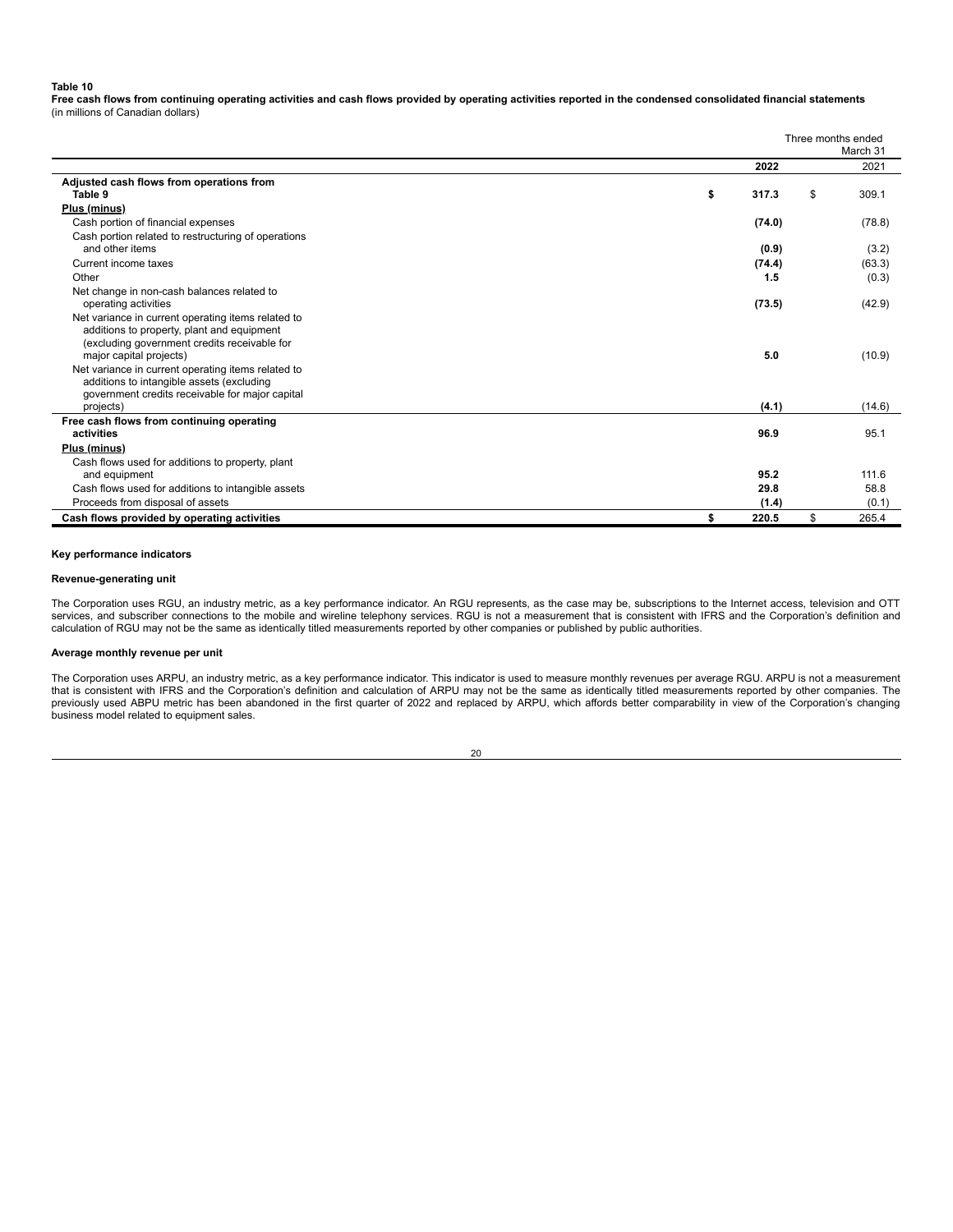Mobile ARPU is calculated by dividing mobile telephony revenues by the average number of mobile RGUs during the applicable period, and then dividing the resulting amount by the number of months in the applicable period.

Total ARPU is calculated by dividing the combined revenues from mobile and wireline telephony, Internet access, television and OTT services by the total average number of RGUs from mobile and wireline telephony, Internet access and television during the applicable period, and then dividing the resulting amount by the number of months in the applicable period.

#### **Table 14**

#### **Videotron's ARPU for the past eight quarters** (in Canadian dollars)

|             | Q1-2022 |  | Q4-2021<br>Q3-2021 |  | Q2-2021 |       | Q1-2021 |       | Q4-2020 |       | Q3-2020 |       | Q2-2020 |       |
|-------------|---------|--|--------------------|--|---------|-------|---------|-------|---------|-------|---------|-------|---------|-------|
|             |         |  |                    |  |         |       |         |       |         |       |         |       |         |       |
| Mobile ARPU | 38.70   |  | 38.97              |  | 39.13   | 38.41 |         | 38.08 |         | 38.69 |         | 39.20 |         | 38.45 |
| Total ARPU  | 46.40   |  | 47.07              |  | 47.32   | 47.22 |         | 46.64 |         | 46.94 |         | 46.84 |         | 46.51 |

#### **Cautionary statement regarding forward-looking statements**

The statements in this report that are not historical facts are forward-looking statements and are subject to significant known and unknown risks, uncertainties and assumptions that could cause the Corporation's actual results for future periods to differ materially from those set forth in forward-looking statements. Forward-looking statements may be identified by<br>the use of the conditional or by forw terms, variations of such terms or the negative of such terms. Some important factors that could cause actual results to differ materially from those expressed in these forwardlooking statements include, but are not limited to:

- Quebecor Media's ability to continue successfully developing its network and the facilities that support its mobile services;
- general economic, financial or market conditions and variations in the businesses of local, regional and national advertisers in Quebecor Media's newspapers, television outlets and other media properties;
- the intensity of competitive activity in the industries in which Quebecor Media operates;
- fragmentation of the media landscape:
- new technologies that might change consumer behaviour with respect to Quebecor Media's product suites;
- unanticipated higher capital spending required for developing Quebecor Media's network or to address the continued development of competitive alternative technologies, or the inability to obtain additional capital to continue the development of Quebecor Media's business;
- Quebecor Media's ability to implement its business and operating strategies successfully and to manage its growth and expansion;
- disruptions to the network through which Quebecor Media provides its television, Internet access, mobile and wireline telephony and OTT services, and its ability to protect such services against piracy, unauthorized access and other security breaches;
- labour disputes or strikes;
- service interruptions resulting from equipment breakdown, network failure, the threat of natural disasters, epidemics, pandemics and other public-health crises, including the COVID-19 pandemic, and political instability in some countries;
- impact of emergency measures implemented by various levels of government;
- changes in Quebecor Media's ability to obtain services and equipment critical to its operations;
- changes in laws and regulations, or in their interpretations, which could result, among other things, in the loss (or reduction in value) of Quebecor Media's licences or markets, or in an increase in competition, compliance costs or capital expenditures;
- Quebecor Media's ability to successfully develop its Sports and Entertainment segment and other expanding lines of business in its other segments;
- Quebecor Media's substantial indebtedness, the tightening of credit markets, and the restrictions on its business imposed by the terms of its debt; and
- interest rate fluctuations that could affect a portion of Quebecor Media's interest payment requirements on long-term debt.

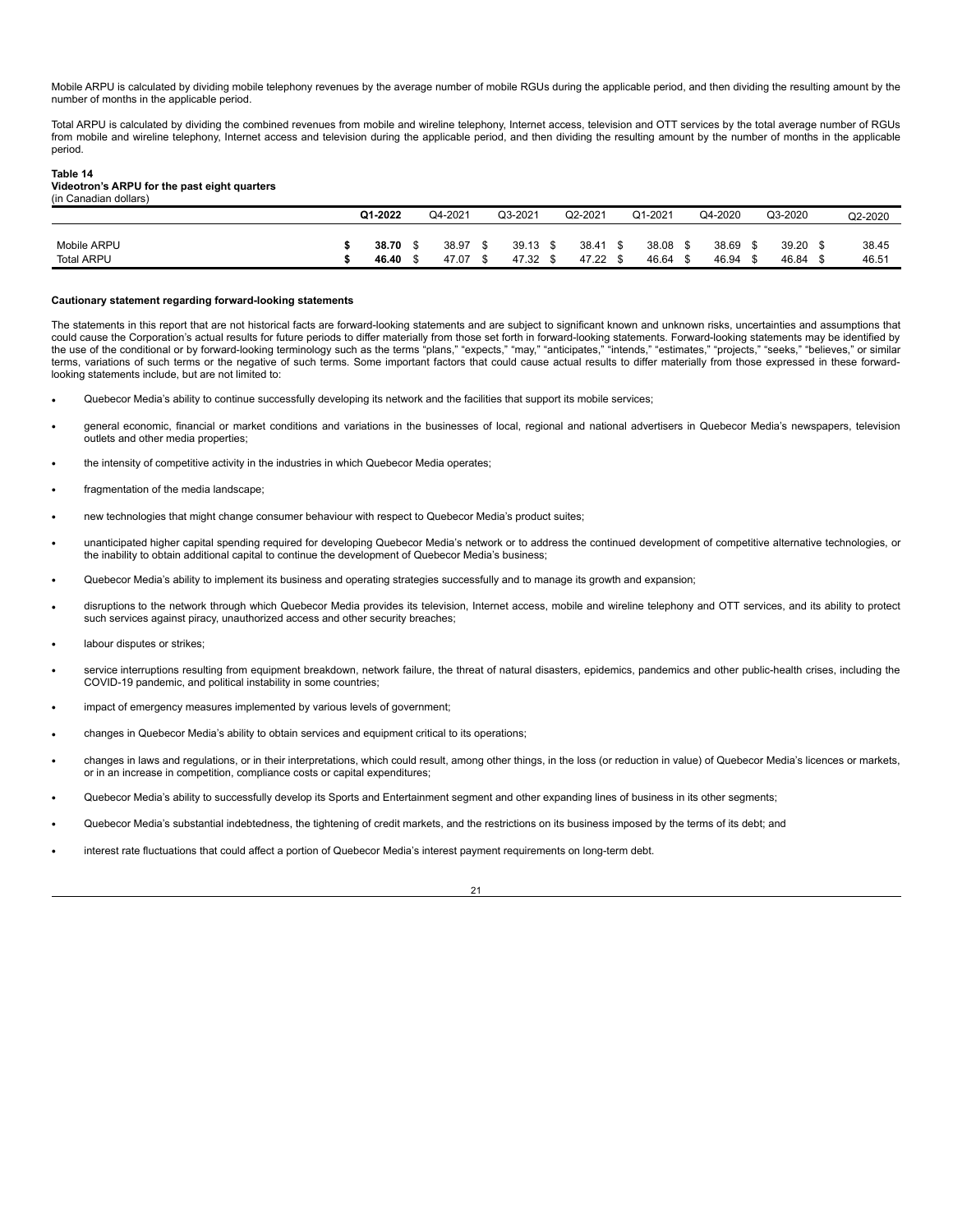The Corporation cautions investors and others that the above list of cautionary statements is not exhaustive. These and other factors are discussed in further detail in the Annual<br>Report on Form 20-F under "Item 3. Key Inf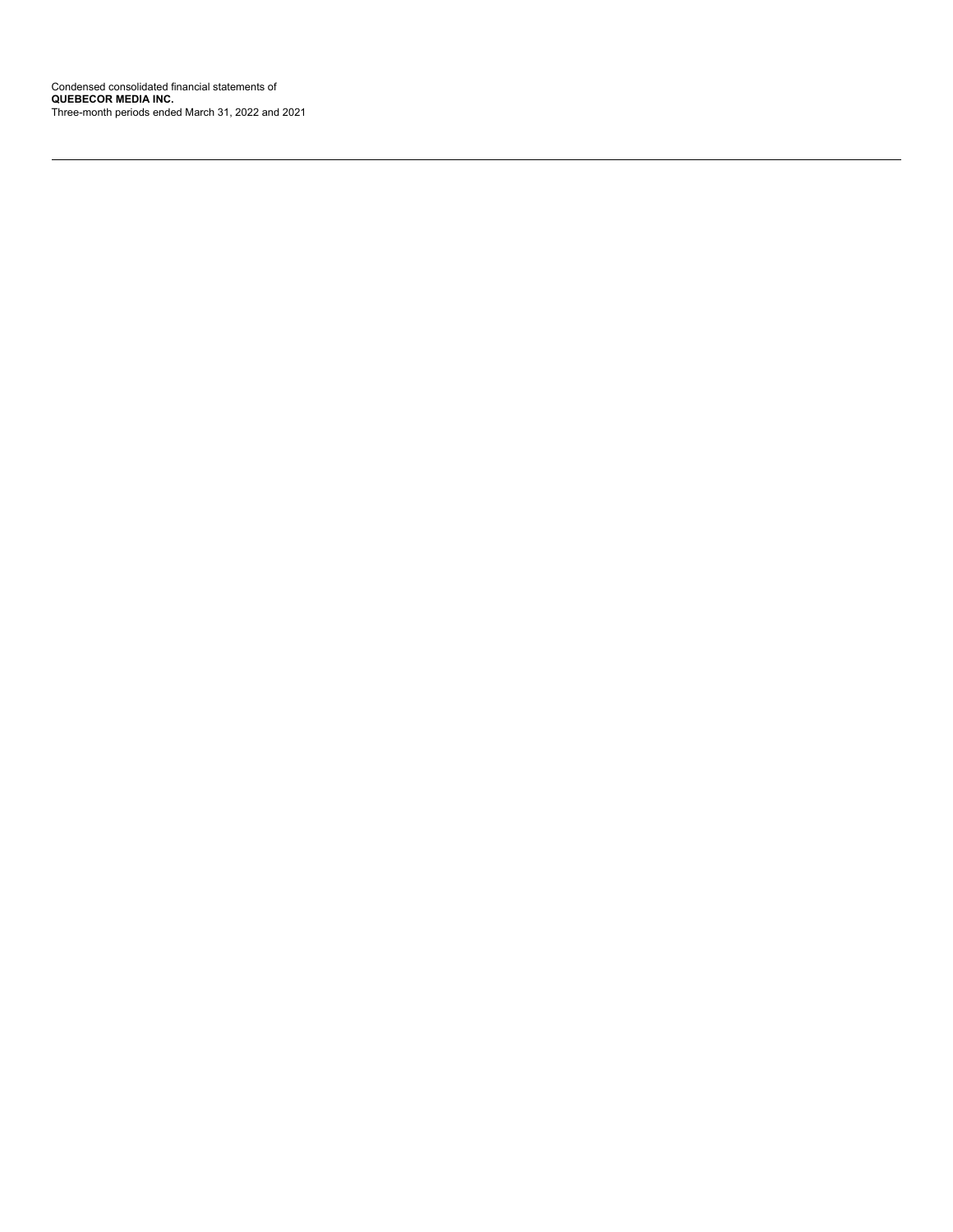# **QUEBECOR MEDIA INC. CONSOLIDATED STATEMENTS OF INCOME**

| (in millions of Canadian dollars)<br>(unaudited)           |      |                       | Three months ended<br>March 31 |
|------------------------------------------------------------|------|-----------------------|--------------------------------|
|                                                            | Note | 2022                  | 2021                           |
| <b>Revenues</b>                                            | 2    | \$<br>1,088.0<br>- \$ | 1,091.1                        |
| Employee costs                                             | 3    | 178.6                 | 175.7                          |
| Purchase of goods and services                             | 3    | 466.2                 | 461.4                          |
| Depreciation and amortization                              |      | 194.9                 | 195.6                          |
| Financial expenses                                         | 4    | 75.7                  | 81.0                           |
| Loss on valuation and translation of financial instruments |      | 0.1                   | 0.1                            |
| Restructuring of operations and other items                | 5    | 0.9                   | 4.5                            |
| Income before income taxes                                 |      | 171.6                 | 172.8                          |
| Income taxes (recovery):<br>Current                        |      | 74.4                  | 63.3                           |
| Deferred                                                   |      | (29.0)                | (18.5)                         |
|                                                            |      | 45.4                  | 44.8                           |
| Net income                                                 |      | 126.2<br>\$           | 128.0                          |
| Net income (loss) attributable to                          |      |                       |                                |
| Shareholders                                               |      | \$<br>130.5<br>- \$   | 129.3                          |
| Non-controlling interests                                  |      | (4.3)                 | (1.3)                          |
|                                                            |      |                       |                                |

See accompanying notes to condensed consolidated financial statements.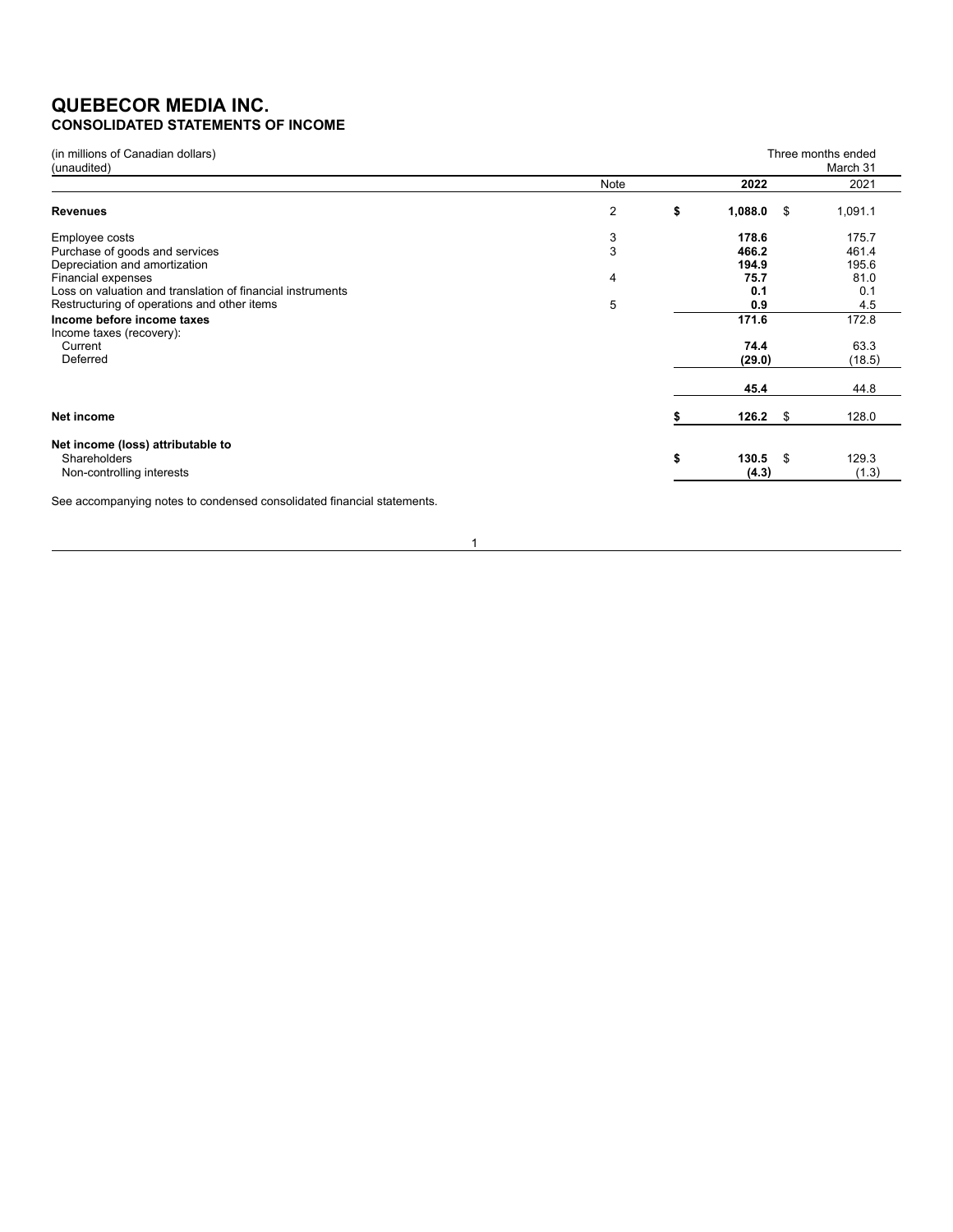# **QUEBECOR MEDIA INC. CONSOLIDATED STATEMENTS OF COMPREHENSIVE INCOME**

| (in millions of Canadian dollars)<br>(unaudited)                                                |    |                       | Three months ended<br>March 31 |
|-------------------------------------------------------------------------------------------------|----|-----------------------|--------------------------------|
|                                                                                                 |    | 2022                  | 2021                           |
| Net income                                                                                      | \$ | 126.2<br>- \$         | 128.0                          |
| Other comprehensive income:<br>Items that may be reclassified to income:<br>Cash flow hedges:   |    |                       |                                |
| Loss on valuation of derivative financial instruments<br>Deferred income taxes                  |    | (18.4)<br>3.9         | (2.6)<br>1.9                   |
| Loss on translation of investments in foreign associates                                        |    | (4.3)                 |                                |
| Items that will not be reclassified to income:<br>Defined benefit plans:<br>Re-measurement gain |    | 108.0                 | 177.0                          |
| Deferred income taxes                                                                           |    | (28.6)                | (46.9)                         |
| Equity investment:<br>Loss on revaluation of an equity investment                               |    | (0.2)                 |                                |
|                                                                                                 |    | 60.4                  | 129.4                          |
| <b>Comprehensive income</b>                                                                     | S  | 186.6<br>\$           | 257.4                          |
| Comprehensive income attributable to<br>Shareholders<br>Non-controlling interests               | \$ | 187.5<br>-\$<br>(0.9) | 251.9<br>5.5                   |
| See accompanying notes to condensed consolidated financial statements.                          |    |                       |                                |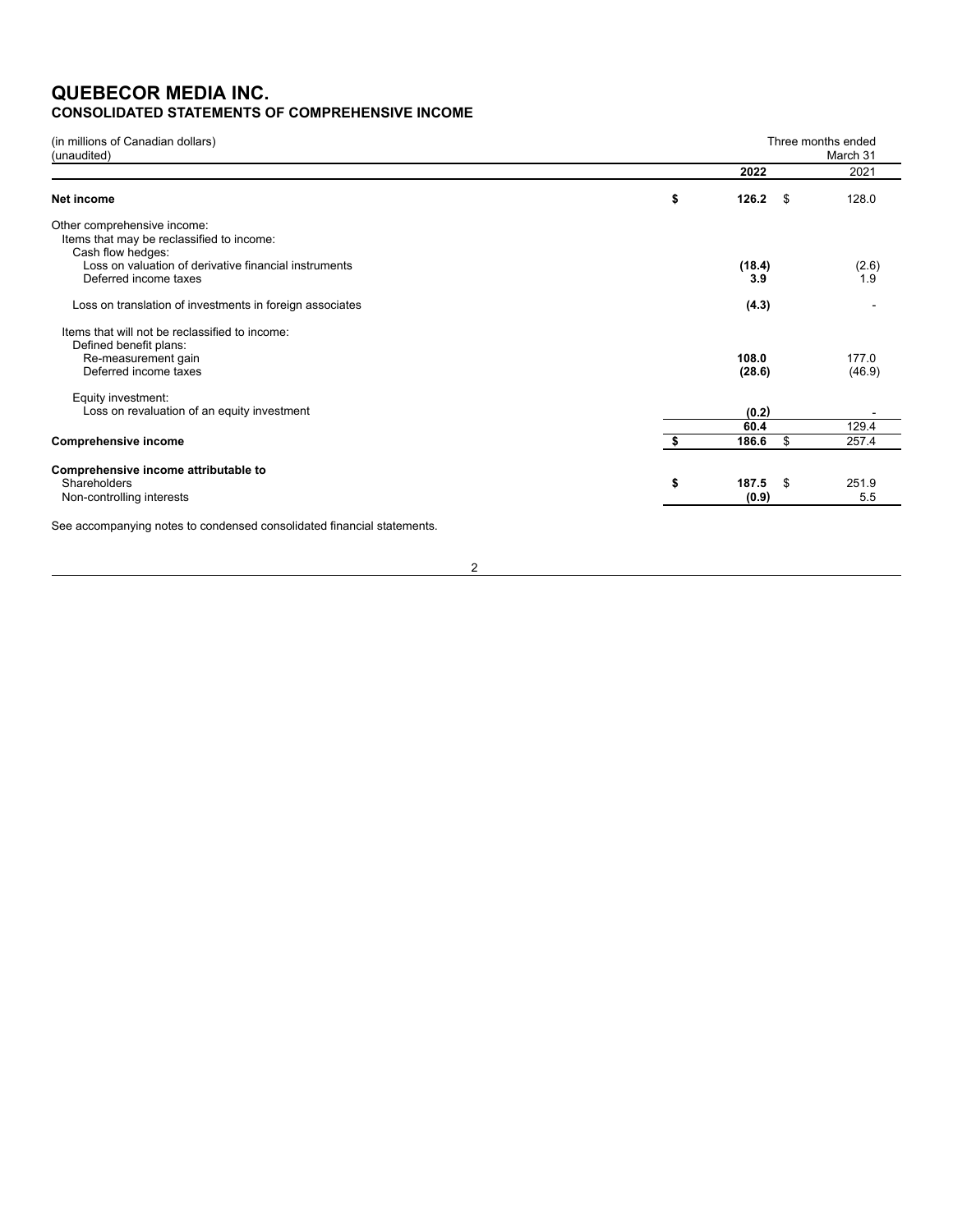# **QUEBECOR MEDIA INC. SEGMENTED INFORMATION**

(in millions of Canadian dollars) (unaudited)

|                                                                              |                         |      |            |                                            |        | Three months ended March 31, 2022        |     |              |
|------------------------------------------------------------------------------|-------------------------|------|------------|--------------------------------------------|--------|------------------------------------------|-----|--------------|
|                                                                              | Telecommuni-<br>cations |      | Media      | <b>Sports</b><br>and<br>Enter-<br>tainment |        | Head<br>office<br>and Inter-<br>segments |     | Total        |
| Revenues                                                                     | \$<br>903.4             | \$   | 181.8      | \$<br>34.1                                 | $\sim$ | $(31.3)$ \$                              |     | 1,088.0      |
| Employee costs                                                               | 101.3                   |      | 59.9       | 10.1                                       |        | 7.3                                      |     | 178.6        |
| Purchase of goods and services                                               | 342.1                   |      | 133.8      | 24.1                                       |        | (33.8)                                   |     | 466.2        |
| Adjusted EBITDA <sup>1</sup>                                                 | 460.0                   |      | (11.9)     | (0.1)                                      |        | (4.8)                                    |     | 443.2        |
| Depreciation and amortization                                                |                         |      |            |                                            |        |                                          |     | 194.9        |
| Financial expenses                                                           |                         |      |            |                                            |        |                                          |     | 75.7         |
| Loss on valuation and translation of financial<br>instruments                |                         |      |            |                                            |        |                                          |     | 0.1          |
| Restructuring of operations and other items                                  |                         |      |            |                                            |        |                                          |     | 0.9          |
| Income before income taxes                                                   |                         |      |            |                                            |        |                                          | \$  | 171.6        |
|                                                                              |                         |      |            |                                            |        |                                          |     |              |
| Cash flows used for                                                          |                         |      |            |                                            |        |                                          |     |              |
| Additions to property, plant and equipment<br>Additions to intangible assets | \$<br>89.2<br>26.0      | - \$ | 5.6<br>2.8 | \$<br>0.1<br>0.7                           | - \$   | 0.3<br>0.3                               | -\$ | 95.2<br>29.8 |

|                                                                                     |                         |                  |                                     | Three months ended March 31, 2021        |                     |
|-------------------------------------------------------------------------------------|-------------------------|------------------|-------------------------------------|------------------------------------------|---------------------|
|                                                                                     | Telecommuni-<br>cations | Media            | Sports<br>and<br>Enter-<br>tainment | Head<br>office<br>and Inter-<br>segments | Total               |
| Revenues                                                                            | \$<br>914.0             | \$<br>174.8      | \$<br>$31.2$ \$                     | $(28.9)$ \$                              | 1,091.1             |
| Employee costs                                                                      | 104.5                   | 55.1             | 7.5                                 | 8.6                                      | 175.7               |
| Purchase of goods and services                                                      | 358.6                   | 118.4            | 21.6                                | (37.2)                                   | 461.4               |
| Adjusted EBITDA <sup>1</sup>                                                        | 450.9                   | 1.3              | 2.1                                 | (0.3)                                    | 454.0               |
| Depreciation and amortization                                                       |                         |                  |                                     |                                          | 195.6               |
| Financial expenses<br>Loss on valuation and translation of financial<br>instruments |                         |                  |                                     |                                          | 81.0<br>0.1         |
| Restructuring of operations and other items                                         |                         |                  |                                     |                                          | 4.5                 |
| Income before income taxes                                                          |                         |                  |                                     |                                          | \$<br>172.8         |
| Cash flows used for                                                                 |                         |                  |                                     |                                          |                     |
| Additions to property, plant and equipment<br>Additions to intangible assets        | \$<br>107.6<br>51.3     | \$<br>3.8<br>6.1 | \$<br>0.1<br>0.9                    | \$<br>0.1<br>0.5                         | \$<br>111.6<br>58.8 |

The Chief Executive Officer uses adjusted EBITDA as the measure of profit to assess the performance of each segment. Adjusted EBITDA is a non-IFRS measure and is<br>defined as net income before depreciation and amortization, other items and income taxes.

See accompanying notes to condensed consolidated financial statements.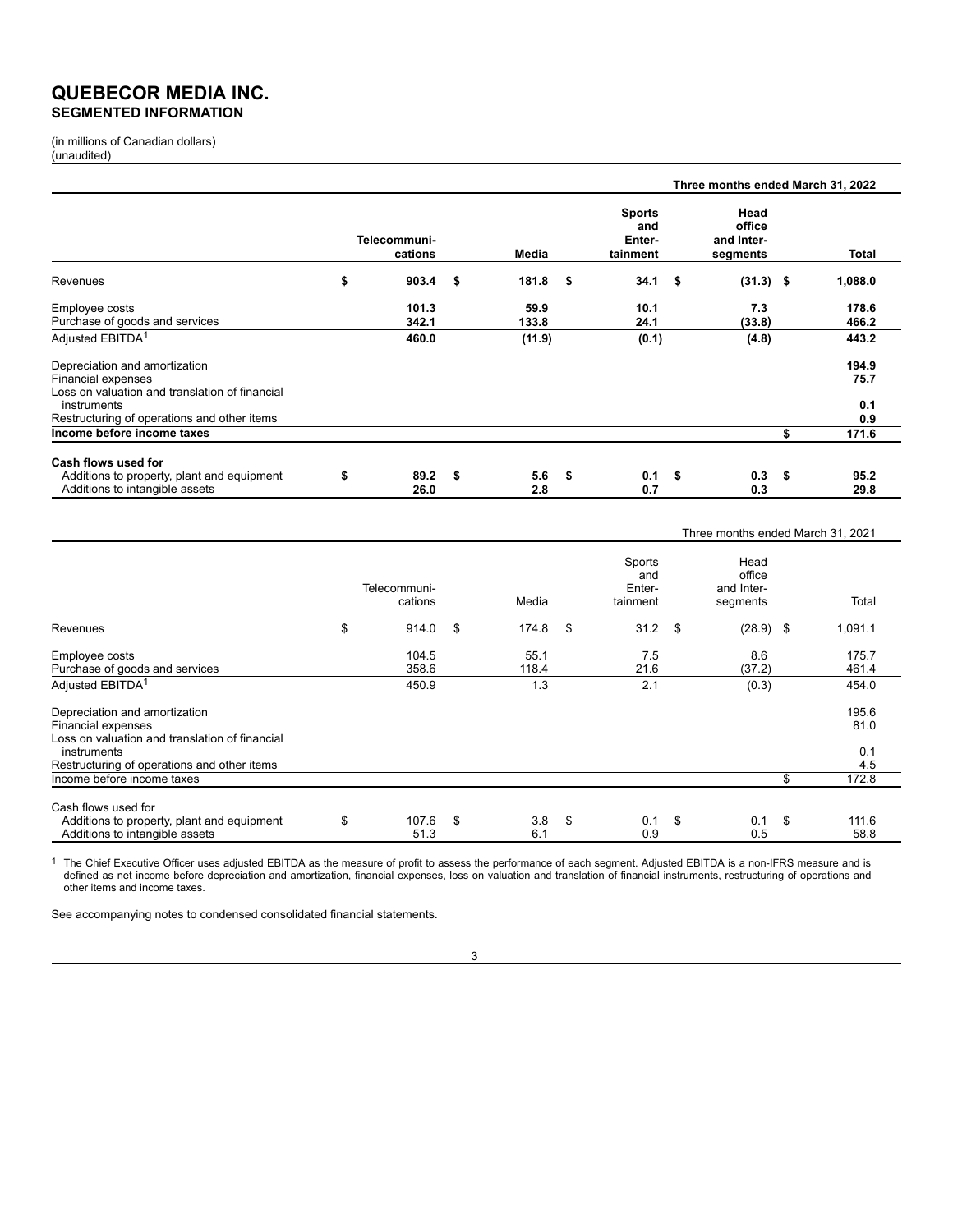# **QUEBECOR MEDIA INC. CONSOLIDATED STATEMENTS OF EQUITY**

(in millions of Canadian dollars) (unaudited)

|                                   |   |          |    | Equity attributable to shareholders |                |     |               | Equity       |              |
|-----------------------------------|---|----------|----|-------------------------------------|----------------|-----|---------------|--------------|--------------|
|                                   |   |          |    |                                     |                |     | Accumulated   | attributable |              |
|                                   |   |          |    |                                     |                |     | other com-    | to non-      |              |
|                                   |   | Capital  |    | Contributed                         |                |     | prehensive    | controlling  | Total        |
|                                   |   | stock    |    | surplus                             | <b>Deficit</b> |     | (loss) income | interests    | equity       |
|                                   |   | (note 8) |    |                                     |                |     | (note 10)     |              |              |
| Balance as of December 31, 2020   | S | .290.6   | \$ | 734.3 \$                            | (575.0)        | -\$ | $(131.1)$ \$  | 101.6        | \$<br>.420.4 |
| Net income (loss)                 |   |          |    |                                     | 129.3          |     |               | (1.3)        | 128.0        |
| Other comprehensive income        |   |          |    |                                     |                |     | 122.6         | 6.8          | 129.4        |
| <b>Dividends</b>                  |   |          |    | ٠                                   | (120.0)        |     |               | (0.1)        | (120.1)      |
| Balance as of March 31, 2021      |   | 1,290.6  |    | 734.3                               | (565.7)        |     | (8.5)         | 107.0        | .557.7       |
| Net income                        |   |          |    |                                     | 441.4          |     |               | 11.3         | 452.7        |
| Other comprehensive (loss) income |   |          |    |                                     |                |     | (8.4)         | 5.0          | (3.4)        |
| <b>Dividends</b>                  |   |          |    |                                     | (445.0)        |     |               |              | (445.0)      |
| Balance as of December 31, 2021   |   | 1,290.6  |    | 734.3                               | (569.3)        |     | (16.9)        | 123.3        | .562.0       |
| Net income (loss)                 |   |          |    |                                     | 130.5          |     |               | (4.3)        | 126.2        |
| Other comprehensive income        |   |          |    |                                     | ۰              |     | 57.0          | 3.4          | 60.4         |
| <b>Dividends</b>                  |   |          |    |                                     |                |     |               | (0.1)        | (0.1)        |
| Balance as of March 31, 2022      |   | 1,290.6  | 55 | 734.3                               | (438.8)        | ъ   | 40.1          | 122.3        | 1,748.5      |

See accompanying notes to condensed consolidated financial statements.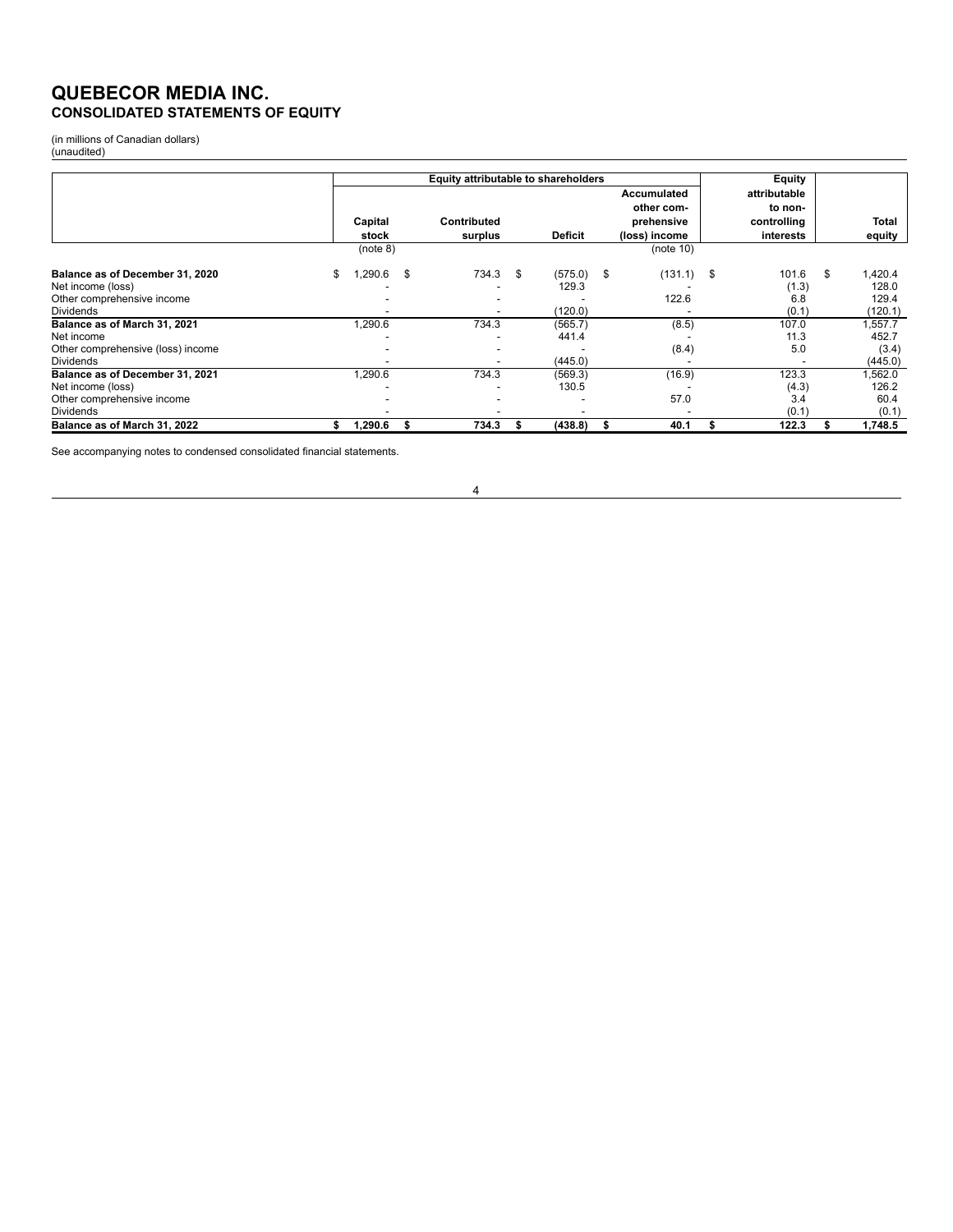# **QUEBECOR MEDIA INC. CONSOLIDATED STATEMENTS OF CASH FLOWS**

| (in millions of Canadian dollars)                                      |      |             | Three months ended<br>March 31 |
|------------------------------------------------------------------------|------|-------------|--------------------------------|
| (unaudited)                                                            | Note | 2022        | 2021                           |
|                                                                        |      |             |                                |
| Cash flows related to operating activities                             |      |             |                                |
| Net income                                                             |      | \$<br>126.2 | \$<br>128.0                    |
| Adjustments for:                                                       |      |             |                                |
| Depreciation of property, plant and equipment                          |      | 138.9       | 145.8                          |
| Amortization of intangible assets                                      |      | 45.0        | 38.9                           |
| Depreciation of right-of-use assets                                    |      | 11.0        | 10.9                           |
| Loss on valuation and translation of financial instruments             |      | 0.1         | 0.1                            |
| Loss on disposal of other assets                                       | 5    |             | 0.5                            |
| Impairment of assets                                                   | 5    |             | 0.8                            |
| Amortization of financing costs                                        | 4    | 1.7         | 2.2                            |
| Deferred income taxes                                                  |      | (29.0)      | (18.5)                         |
| Other                                                                  |      | 0.1         | (0.4)                          |
|                                                                        |      | 294.0       | 308.3                          |
| Net change in non-cash balances related to operating activities        |      | (73.5)      | (42.9)                         |
| Cash flows provided by operating activities                            |      | 220.5       | 265.4                          |
| Cash flows related to investing activities                             |      |             |                                |
| <b>Business acquisitions</b>                                           |      |             | (15.1)                         |
| Additions to property, plant and equipment                             | 6    | (95.2)      | (111.6)                        |
| Additions to intangible assets                                         |      | (29.8)      | (58.8)                         |
| Proceeds from disposal of assets                                       |      | 1.4         | 0.1                            |
| Acquisition of investments and other                                   |      | (4.0)       | (0.6)                          |
| Cash flows used in investing activities                                |      | (127.6)     | (186.0)                        |
| Cash flows related to financing activities                             |      |             |                                |
| Net change in bank indebtedness                                        |      | 25.2        | 1.6                            |
| Net change under revolving facilities                                  |      | (126.1)     | (3.1)                          |
| Net change in advance from the parent corporation                      |      | (18.3)      | 31.4                           |
| Issuance of long-term debt, net of financing costs                     |      |             | 644.0                          |
| Repayment of lease liabilities                                         |      | (11.1)      | (10.9)                         |
| <b>Dividends</b>                                                       |      |             | (120.0)                        |
| Dividends paid to non-controlling interests                            |      | (0.1)       | (0.1)                          |
| Cash flows (used in) provided by financing activities                  |      | (130.4)     | 542.9                          |
|                                                                        |      |             |                                |
| Net change in cash and cash equivalents                                |      | (37.5)      | 622.3                          |
| Cash and cash equivalents at beginning of period                       |      | 65.1        | 137.3                          |
| Cash and cash equivalents at end of period                             |      | \$<br>27.6  | \$<br>759.6                    |
|                                                                        |      |             |                                |
| Cash and cash equivalents consist of                                   |      |             |                                |
| Cash                                                                   |      | \$<br>27.5  | \$<br>759.3                    |
| Cash equivalents                                                       |      | 0.1         | 0.3                            |
|                                                                        |      | \$<br>27.6  | \$<br>759.6                    |
| Interest and taxes reflected as operating activities                   |      |             |                                |
| Cash interest payments                                                 |      | \$<br>25.9  | \$<br>38.4                     |
| Cash income tax payments (net of refunds)                              |      | 98.7        | 112.8                          |
|                                                                        |      |             |                                |
| See accompanying notes to condensed consolidated financial statements. |      |             |                                |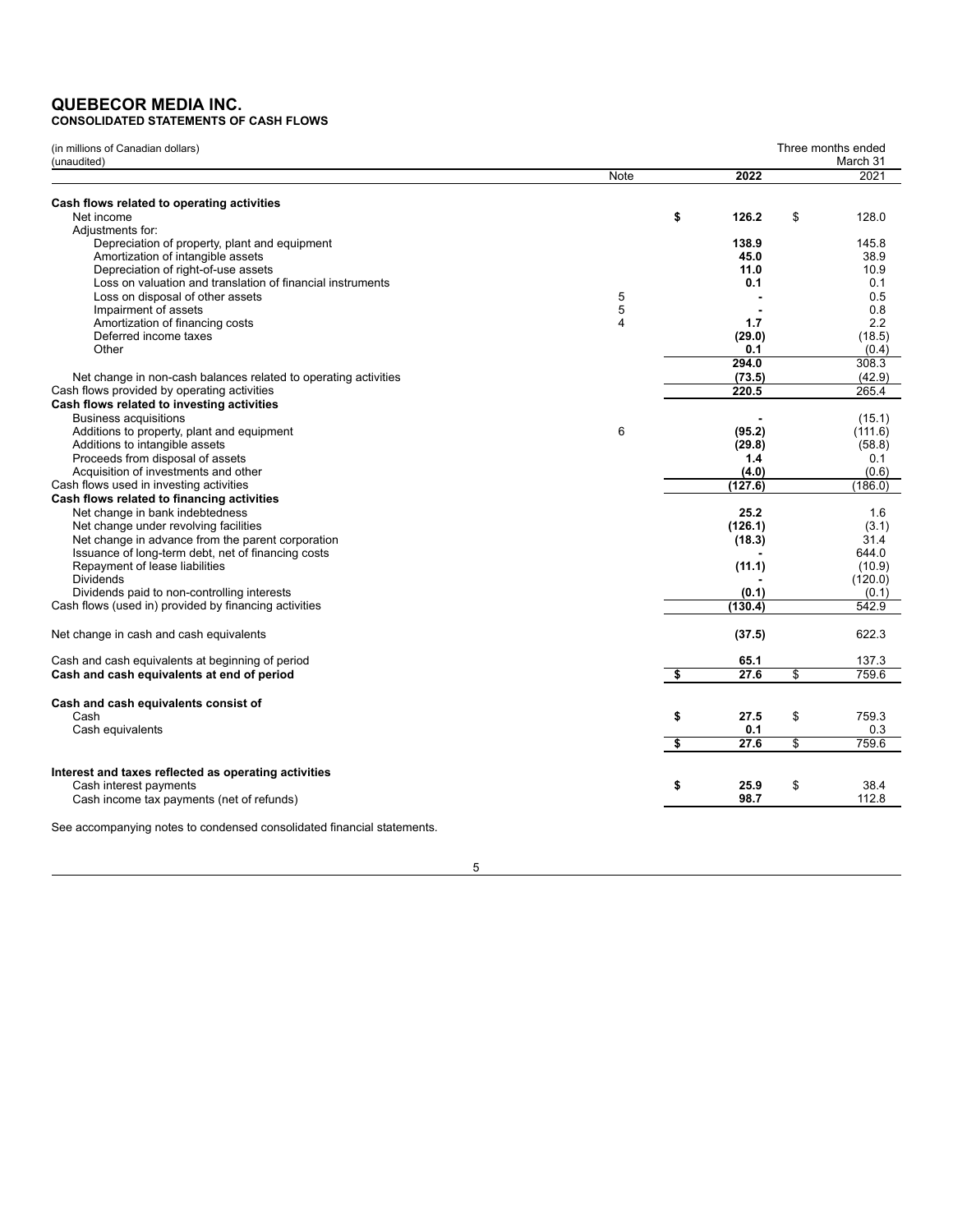# **QUEBECOR MEDIA INC. CONSOLIDATED BALANCE SHEETS**

(in millions of Canadian dollars) (unaudited) **March 31** December 31 Note **2022** 2021 **Assets Current assets** Cash and cash equivalents **\$ 27.6** \$ 65.1 Restricted cash 6 **130.7** 162.4 Accounts receivable **706.6** 744.9 Contract assets **103.9** 129.4 Income taxes **13.0** 7.3 Inventories **367.5** 282.6 Derivative financial instruments **229.8** - Other current assets **139.9** 139.9 **1,719.0** 1,523.3 **Non-current assets** Property, plant and equipment **2,981.4** 3,023.1 Intangible assets **2,324.8** 2,344.1 Right-of-use assets **164.5** 167.7 Goodwill **2,718.5** 2,718.5 Derivative financial instruments **111.0** 405.6 Deferred income taxes **29.8** 41.9 Other assets **539.4** 510.8 **8,869.4** 9,211.7 **Total assets \$ 10,588.4** \$ 10,735.0 **Liabilities and equity Current liabilities** Bank indebtedness **\$ 25.2** \$ - Advance from the parent corporation **3.3** 21.6 Accounts payable, accrued charges and provisions **864.4** 859.6 **864.4** 859.6 **864.4** 859.6 **864.4** 859.6 **864.4** 859.6 **864.4** 859.6 **864.4** 859.6 **864.4** 859.6 **864.4** 859.6 **864.4** 859.6 **864.4** 859.7 **883.3** Deferred revenue **283.3** 309.7 Deferred subsidies 6 **130.7** 162.4 Income taxes **27.0** 47.2 Current portion of long-term debt **1.005.5** 12.0<br>Current portion of long-term debt **1.000 in the set of the set of the set of the set of the set of the set of th**<br>Current portion of lease liabilities **1.000 in the set of t** Current portion of lease liabilities **39.5** 39.2 **2,468.9** 1,451.7 **Non-current liabilities** Long-term debt 6,468.0<br>
Derivative financial instruments **6,468.0**<br>
23.3 **5.4** 6,468.0 Derivative financial instruments **35.4** 23.3 Lease liabilities **167.0** 170.9 Deferred income taxes **771.1** 787.6<br>
Other liabilities **787.6** 271.5 Other liabilities **196.0** 271.5 **6,371.0** 7,721.3 **Equity** Capital stock 8 **1,290.6** 1,290.6 Contributed surplus **734.3** 734.3 Deficit **(438.8)** (569.3) Accumulated other comprehensive income (loss) 10 **40.1** (16.9) **Equity attributable to shareholders 1,626.2** 1,438.7<br>Non-controlling interests 123.3 123.3 123.3 Non-controlling interests **1,748.5** 1,562.0 **Total liabilities and equity \$ 10,588.4** \$ 10,735.0

See accompanying notes to condensed consolidated financial statements.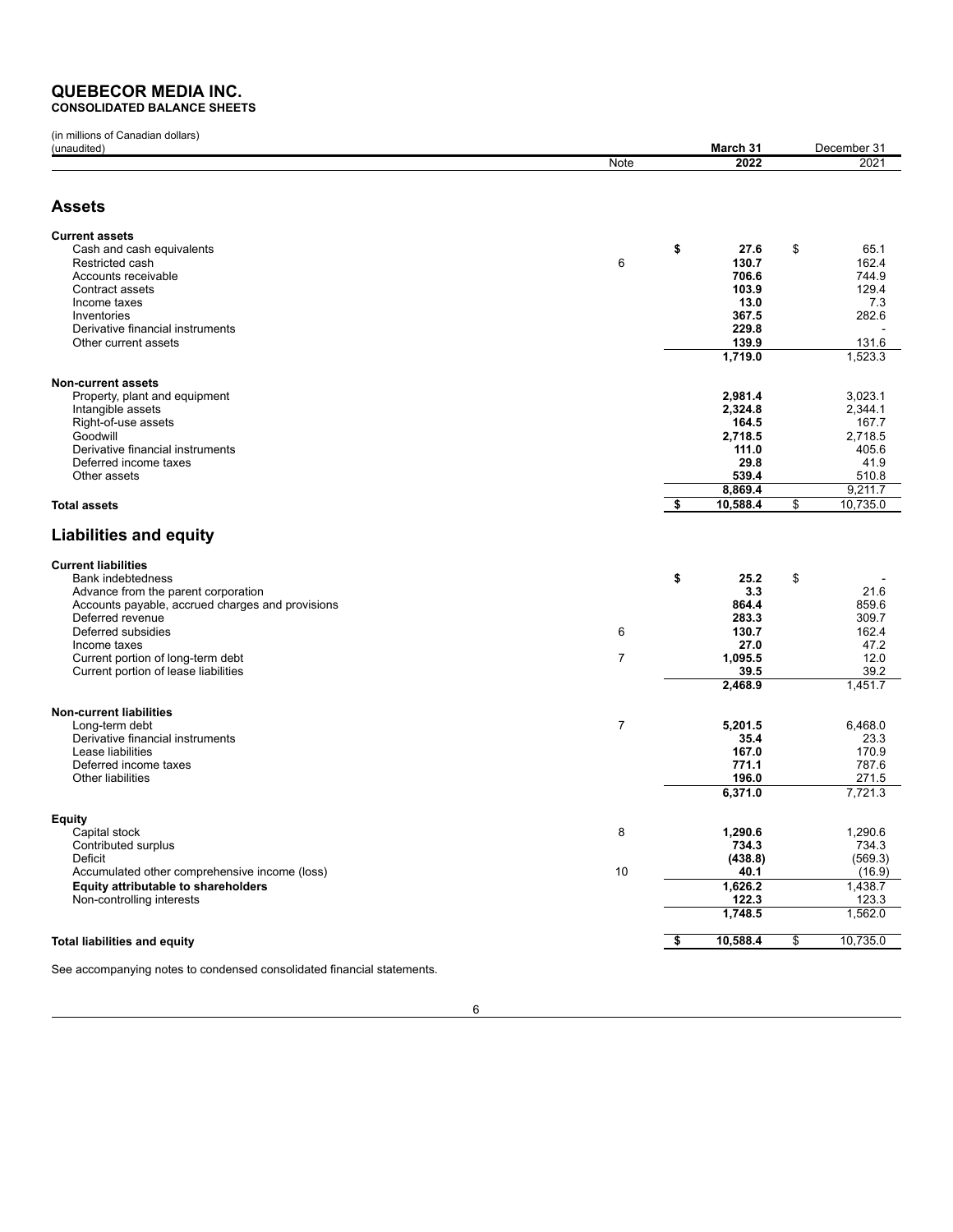For the three-month periods ended March 31, 2022 and 2021 (tabular amounts in millions of Canadian dollars, except for option data) (unaudited)

Quebecor Media Inc. ("Quebecor Media" or the "Corporation") is incorporated under the laws of Québec and is a wholly owned subsidiary of Quebecor Inc. ("Quebecor" or the "parent corporation"). Unless the context otherwise requires, Quebecor Media or the Corporation refers to Quebecor Media Inc. and its subsidiaries. The Corporation's head office and registered office is located at 612 rue Saint-Jacques, Montréal, Québec, Canada.

The Corporation operates, through its subsidiaries, in the following industry segments: Telecommunications, Media, and Sports and Entertainment. The Telecommunications segment offers Internet access, television distribution, mobile and wireline telephony, business solutions and over-the-top video services in Canada. The operations of the Media segment in Québec include the operation of an over-the-air television network and specialty television services, the operation of soundstage and equipment rental and postproduction services for the film and television industries, the printing, publishing and distribution of daily newspapers, the operation of news and entertainment digital platforms and a music streaming service, the publishing and distribution of magazines, the production and distribution of audiovisual content, and the operation of an out-of-home advertising<br>business. The activities of the Sports an sporting and cultural event management, the publishing and distribution of books, the distribution and production of music, and the operation of two Quebec Major Junior Hockey League teams.

The Media segment experiences significant seasonality due, among other factors, to seasonal advertising patterns and influences on people's viewing, reading and listening habits. Because the Media segment depends on the sale of advertising for a significant portion of its revenue, operating results are also sensitive to prevailing economic conditions, as they may affect advertising expenditures of corporations. Accordingly, the results of operations for interim periods of the Media segment should not necessarily be considered indicative of full-year results due to the seasonality of certain of its operations.

Since March 2020, the COVID-19 pandemic has had an impact on some of the Corporation's quarterly results, more particularly in the Media and the Sports and Entertainment segments. Given the uncertainty around the future evolution of the pandemic, including any new major waves, all future impacts of the health crisis on the results of operations cannot be determined with certainty.

#### **1. BASIS OF PRESENTATION**

These consolidated financial statements have been prepared in accordance with International Financial Reporting Standards ("IFRS") as issued by the International Accounting Standards Board (IASB), except that they do not include all disclosures required under IFRS for annual consolidated financial statements. In particular, these consolidated financial statements were prepared in accordance with IAS 34, *Interim Financial Reporting*, and accordingly, they are condensed consolidated financial statements. These<br>condensed consolidated financial statements should b the accounting policies used in the preparation of these condensed consolidated financial statements.

These condensed consolidated financial statements were approved for issue by the Board of Directors of Quebecor Media on May 11, 2022.

Comparative figures for the previous period have been restated to conform to the presentation adopted for the three-month period ended March 31, 2022.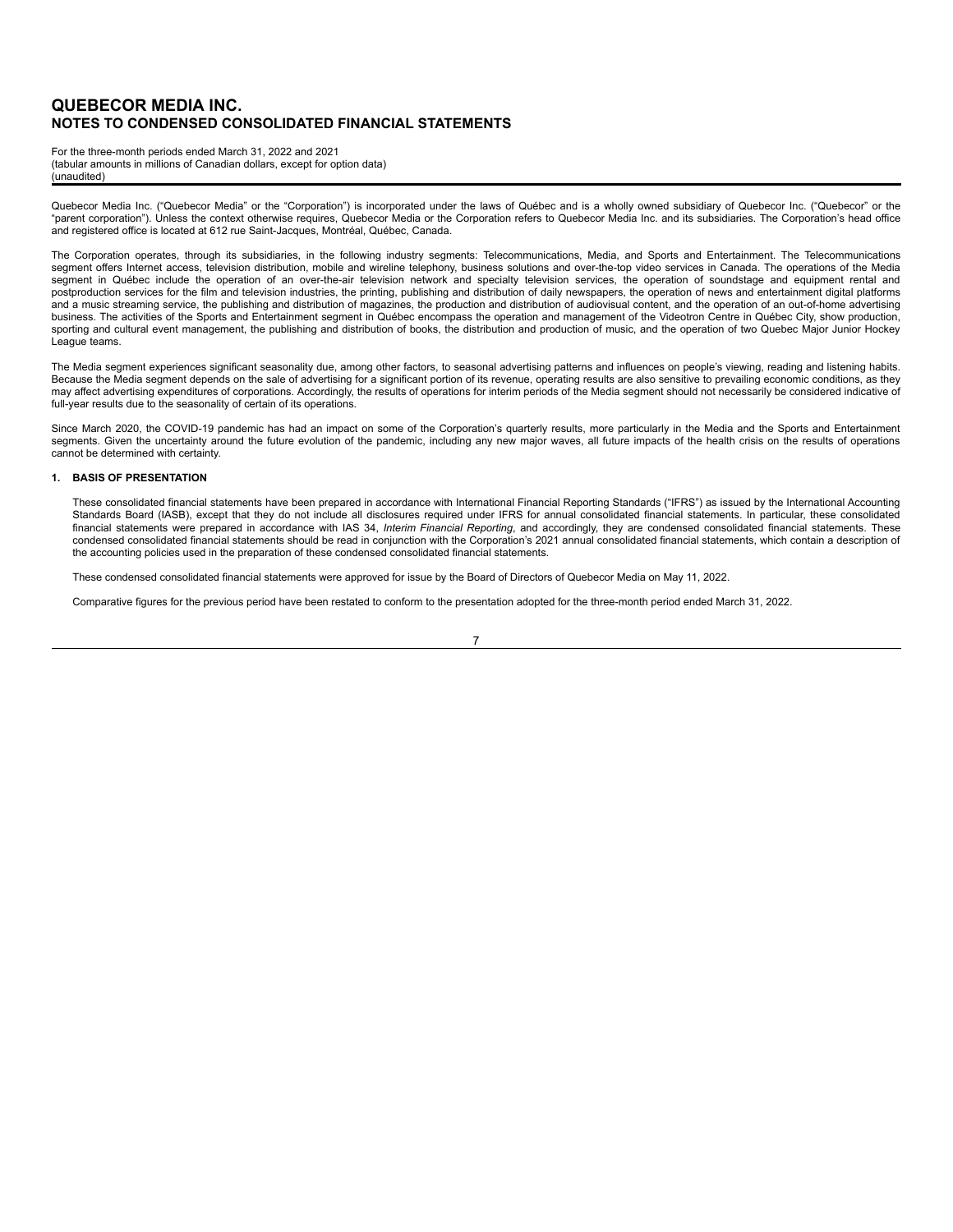For the three-month periods ended March 31, 2022 and 2021 (tabular amounts in millions of Canadian dollars, except for option data) (unaudited)

#### **2. REVENUES**

|                          |             |      | Three months ended March 31 |
|--------------------------|-------------|------|-----------------------------|
|                          | 2022        |      | 2021                        |
| Telecommunications:      |             |      |                             |
| Internet                 | \$<br>298.6 | - \$ | 296.6                       |
| Television               | 197.3       |      | 213.2                       |
|                          | 187.3       |      | 170.5                       |
| Mobile telephony         |             |      |                             |
| Wireline telephony       | 75.2        |      | 80.7                        |
| Mobile equipment sales   | 63.8        |      | 60.5                        |
| Wireline equipment sales | 32.3        |      | 46.7                        |
| Other                    | 48.9        |      | 45.8                        |
| Media:                   |             |      |                             |
| Advertising              | 79.2        |      | 76.1                        |
| Subscription             | 48.3        |      | 49.4                        |
| Other                    | 54.3        |      | 49.3                        |
| Sports and Entertainment | 34.1        |      | 31.2                        |
| Inter-segments           | (31.3)      |      | (28.9)                      |
|                          | 1,088.0     | Ŝ.   | 1,091.1                     |

#### **3. EMPLOYEE COSTS AND PURCHASE OF GOODS AND SERVICES**

|                                                                                                             |                 |      | Three months ended March 31 |
|-------------------------------------------------------------------------------------------------------------|-----------------|------|-----------------------------|
|                                                                                                             | 2022            |      | 2021                        |
| Employee costs<br>Less employee costs capitalized to property, plant and equipment and to intangible assets | 218.1<br>(39.5) | - \$ | 223.6<br>(47.9)             |
|                                                                                                             | 178.6           |      | 175.7                       |
| Purchase of goods and services:<br>Royalties, rights and creation costs                                     | 201.5           |      | 182.8                       |
| Cost of products sold                                                                                       | 107.0           |      | 115.9                       |
| Service contracts                                                                                           | 40.1            |      | 54.9                        |
| Marketing, circulation and distribution expenses                                                            | 19.9            |      | 18.7                        |
| Other                                                                                                       | 97.7            |      | 89.1                        |
|                                                                                                             | 466.2           |      | 461.4                       |
|                                                                                                             | 644.8           |      | 637.1                       |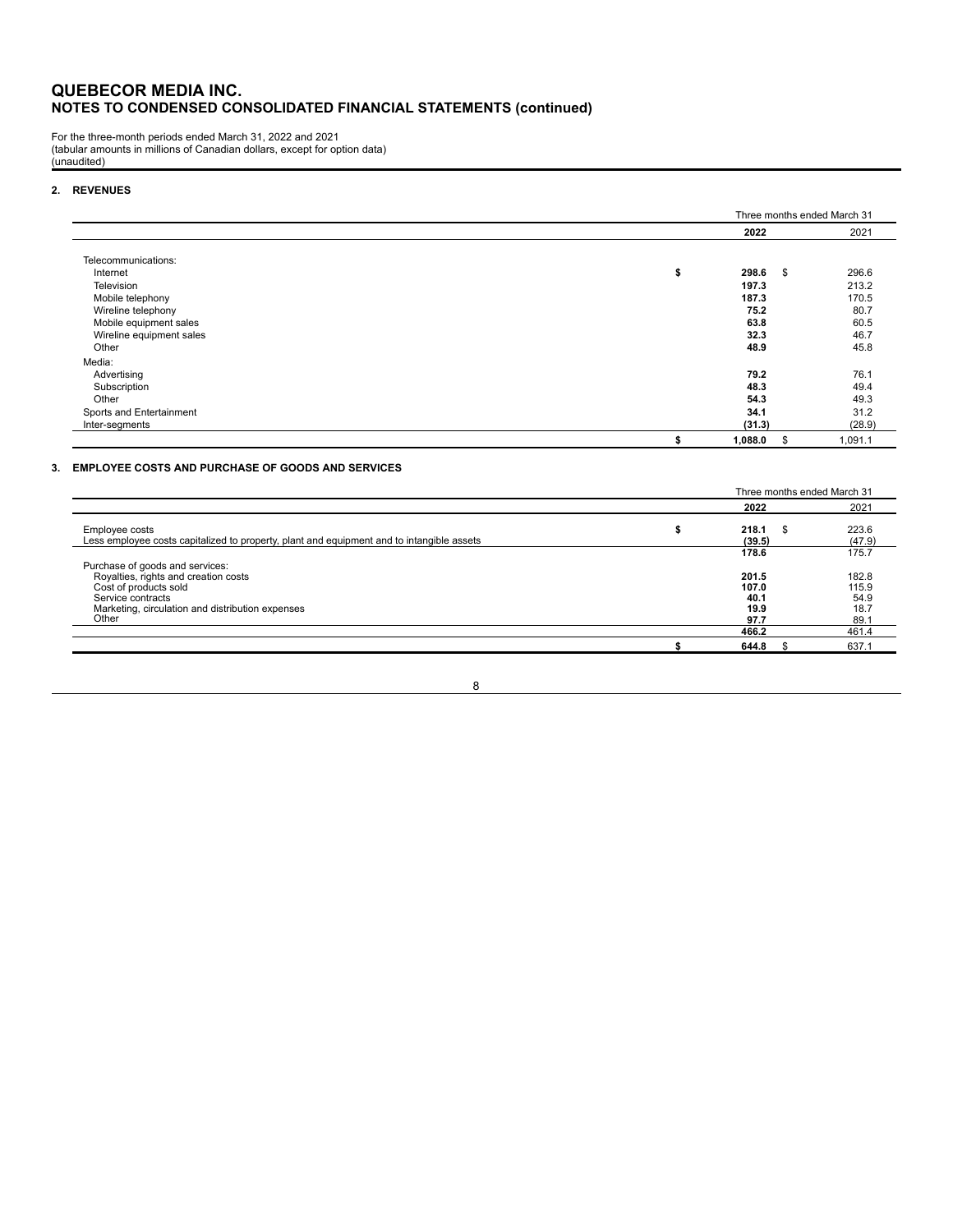For the three-month periods ended March 31, 2022 and 2021 (tabular amounts in millions of Canadian dollars, except for option data) (unaudited)

#### **4. FINANCIAL EXPENSES**

|                                                                   | Three months ended March 31 |       |
|-------------------------------------------------------------------|-----------------------------|-------|
|                                                                   | 2022                        | 2021  |
| Interest on long-term debt                                        | 72.7                        | 77.4  |
| Amortization of financing costs                                   | 1.7                         | 2.2   |
| Interest on lease liabilities                                     | 2.5                         | 2.7   |
| Interest on net defined benefit liability                         | 1.1                         | 2.1   |
| Gain on foreign currency translation on short-term monetary items | (1.1)                       | (1.2) |
| Other                                                             | (1.2)                       | (2.2) |
|                                                                   | 75.7                        | 81.0  |

#### **5. RESTRUCTURING OF OPERATIONS AND OTHER ITEMS**

During the first quarter of 2022, a charge of \$0.9 million was recorded in connection mainly with cost reduction initiatives in the Corporation's various segments (\$3.2 million in 2021). During the first quarter of 2021, an asset impairment charge of \$0.8 million and a loss related to other items of \$0.5 million were also recorded.

#### **6. RESTRICTED CASH AND DEFERRED SUBSIDIES**

On March 22, 2021, Videotron and the Québec government, jointly with the Canadian government, signed agreements to support the achievement of the government's targets for the roll-out of high-speed Internet services in various regions of Québec. Under these agreements, Videotron will extend its high-speed Internet network to connect<br>approximately 37,000 additional households and the gov invested in Videotron's network extension. In accordance with the terms of the agreements, an amount of \$216.2 million received in advance from the government in<br>March 2021 was classified as restricted cash (balance of \$13 balance sheets. During the first quarter of 2022, \$31.7 million of these deferred subsidies were recognized as a reduction of additions to property, plant and equipment upon the realization of the required investments (\$5.5 million in the comparative quarter of 2021).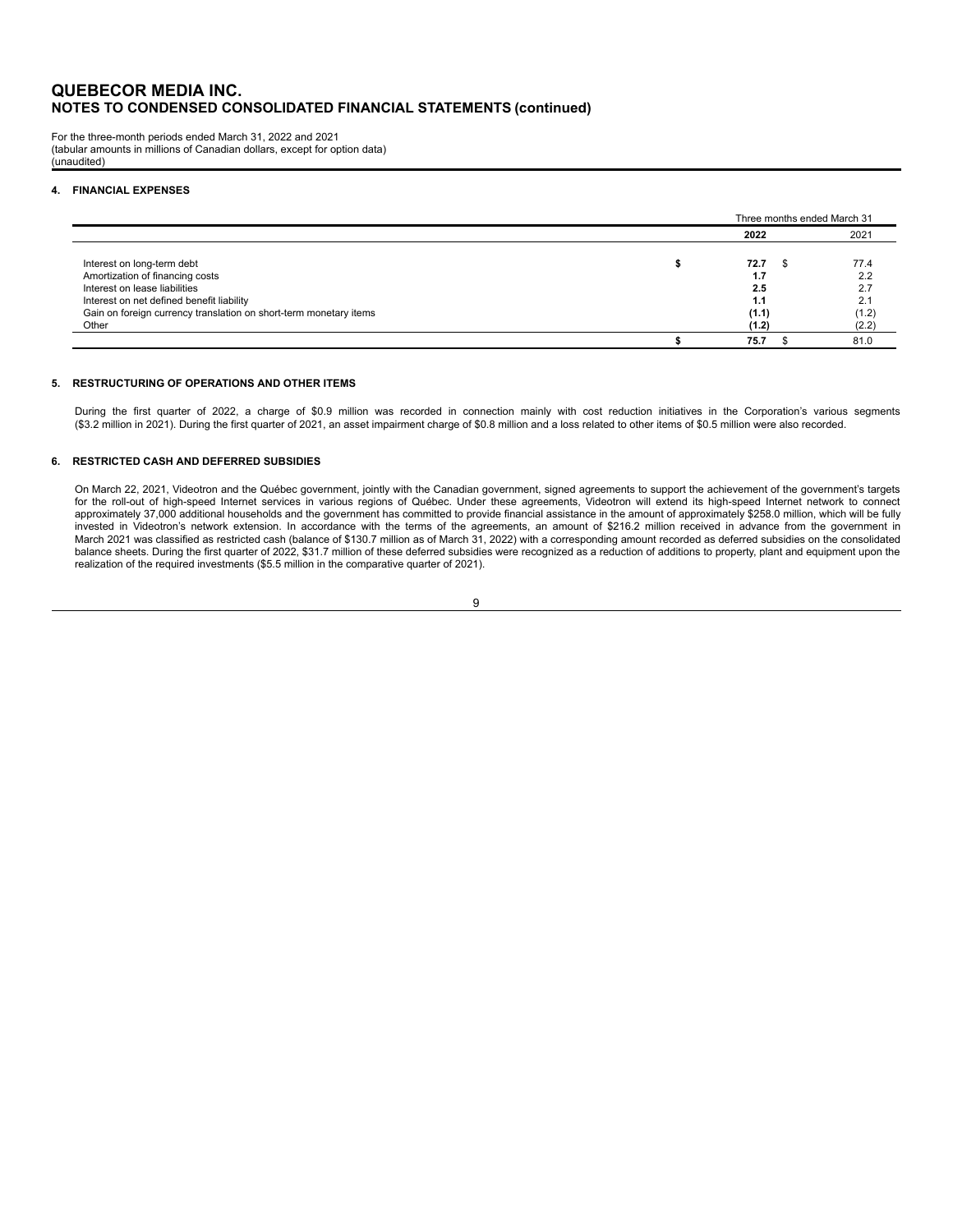For the three-month periods ended March 31, 2022 and 2021 (tabular amounts in millions of Canadian dollars, except for option data) (unaudited)

## **7. LONG-TERM DEBT**

Components of long-term debt are as follows:

|                                                                                                                           | March 31,<br>2022        |      | December 31,<br>2021     |
|---------------------------------------------------------------------------------------------------------------------------|--------------------------|------|--------------------------|
| Total long-term debt<br>Change in fair value related to hedged interest rate risk<br>Financing costs, net of amortization | 6,332.2<br>0.9<br>(36.1) | - \$ | 6,509.5<br>8.3<br>(37.8) |
| Less current portion                                                                                                      | 6,297.0<br>(1,095.5)     |      | 6,480.0<br>(12.0)        |
|                                                                                                                           | 5,201.5                  |      | 6,468.0                  |

As of March 31, 2022, the carrying value of long-term debt denominated in U.S. dollars, excluding financing costs, was \$3,187.3 million (\$3,245.9 million as of<br>December 31, 2021) while the net fair v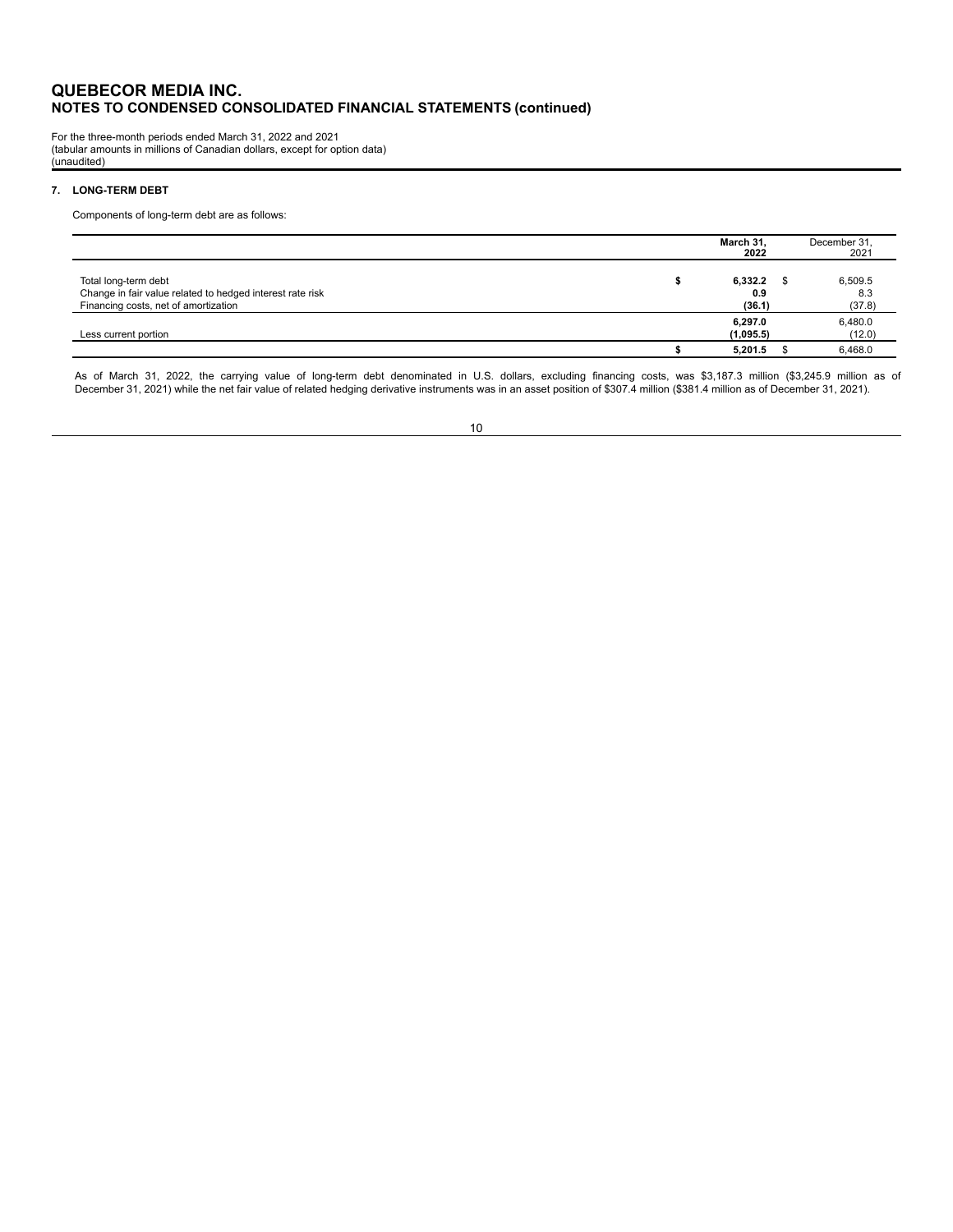For the three-month periods ended March 31, 2022 and 2021 (tabular amounts in millions of Canadian dollars, except for option data) (unaudited)

#### **8. CAPITAL STOCK**

#### **(a) Authorized capital stock**

An unlimited number of Common Shares, without par value;

An unlimited number of non-voting Cumulative First Preferred Shares, without par value; the number of preferred shares in each series and the related characteristics, rights and privileges are determined by the Board of Directors prior to each issue:

- · An unlimited number of Cumulative First Preferred Shares, Series A ("Preferred A Shares"), carrying a 12.5% annual fixed cumulative preferential dividend, redeemable at the option of the holder and retractable at the option of the Corporation;
- · An unlimited number of Cumulative First Preferred Shares, Series B ("Preferred B Shares"), carrying a fixed cumulative preferential dividend, generally equivalent to the Corporation's credit facility interest rate, redeemable at the option of the holder and retractable at the option of the Corporation;
- · An unlimited number of Cumulative First Preferred Shares, Series C ("Preferred C Shares"), carrying an 11.25% annual fixed cumulative preferential dividend, redeemable at the option of the holder and retractable at the option of the Corporation;
- · An unlimited number of Cumulative First Preferred Shares, Series D ("Preferred D Shares"), carrying an 11.0% annual fixed cumulative preferential dividend, redeemable at the option of the holder and retractable at the option of the Corporation;
- · An unlimited number of Cumulative First Preferred Shares, Series F ("Preferred F Shares"), carrying a 10.85% annual fixed cumulative preferential dividend, redeemable at the option of the holder and retractable at the option of the Corporation;
- · An unlimited number of Cumulative First Preferred Shares, Series G ("Preferred G Shares"), carrying a 10.85% annual fixed cumulative preferential dividend, redeemable at the option of the holder and retractable at the option of the Corporation;

An unlimited number of non-voting Preferred Shares, Series E ("Preferred E Shares"), carrying a non-cumulative dividend subsequent to the holders of Cumulative First Preferred Shares, redeemable at the option of the holder and retractable at the option of the Corporation.

#### **(b) Issued and outstanding capital stock**

|                                                                | Common     | Shares |        |
|----------------------------------------------------------------|------------|--------|--------|
|                                                                | Number     |        | Amount |
| . 2021 and March 31, 2022<br><b>Balance as of December 31.</b> | 79.377.062 |        | .290.6 |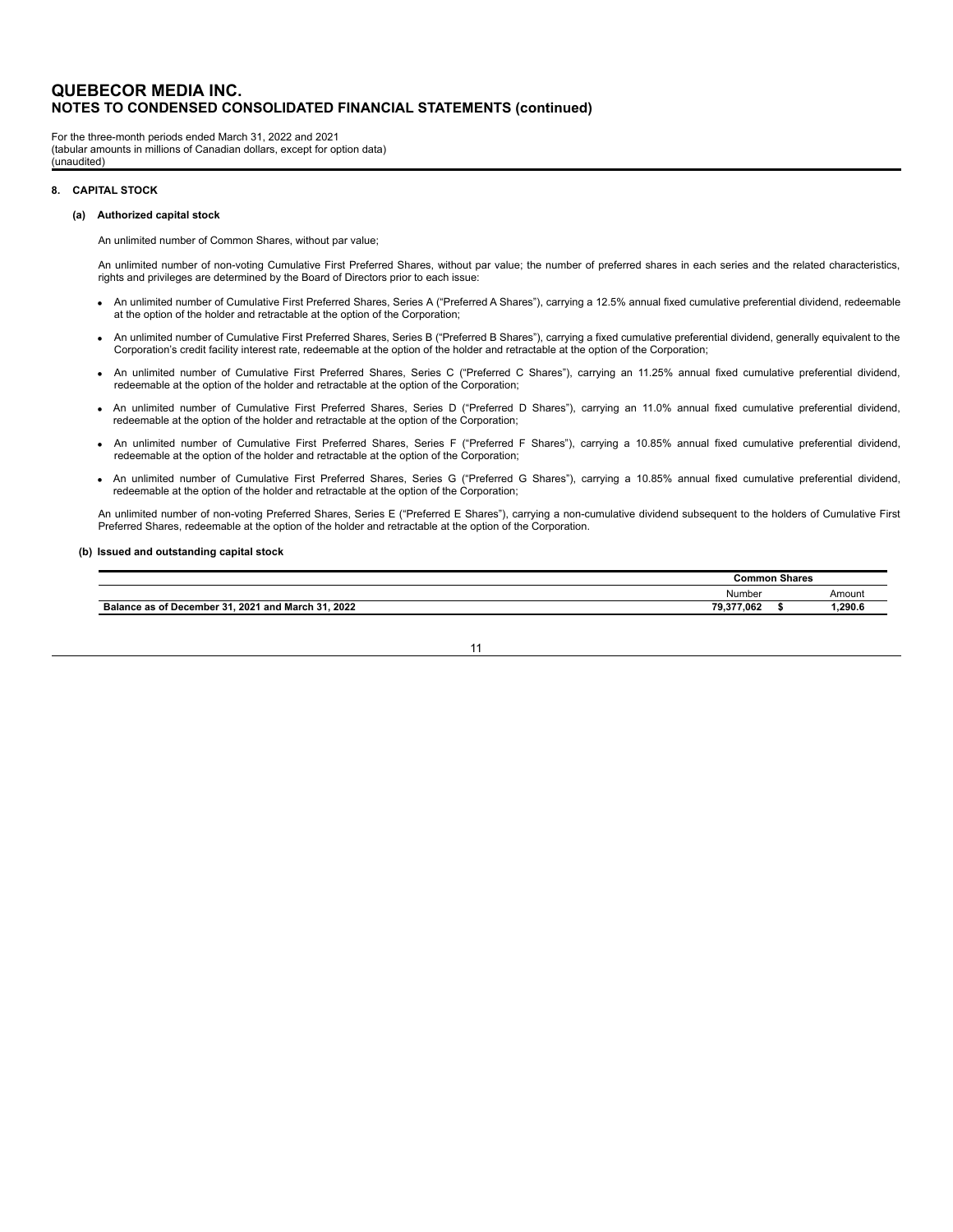For the three-month periods ended March 31, 2022 and 2021 (tabular amounts in millions of Canadian dollars, except for option data) (unaudited)

#### **9. STOCK-BASED COMPENSATION PLANS**

#### Stock option plans

The following table provides details of changes to outstanding options in the principal stock-based compensation plans in which management of the Corporation and its<br>subsidiaries participate, for the three-month period end

|                                            |           |      | <b>Outstanding options</b>            |
|--------------------------------------------|-----------|------|---------------------------------------|
|                                            | Number    |      | Weighted<br>average<br>exercise price |
| Quebecor                                   |           |      |                                       |
| As of December 31, 2021                    | 2.154.600 | - \$ | 30.69                                 |
| Exercised                                  | (6,666)   |      | 26.52                                 |
| Cancelled                                  | (83, 893) |      | 31.04                                 |
| As of March 31, 2022                       | 2,064,041 |      | 30.69                                 |
| Vested options as of March 31, 2022        | 182,261   |      | 26.52                                 |
|                                            |           |      |                                       |
| TVA Group Inc.                             |           |      |                                       |
| As of December 31, 2021 and March 31, 2022 | 369,503   | - 56 | 2.09                                  |
| Vested options as of March 31, 2022        | 48,832    |      | 4.56                                  |

During the three-month period ended March 31, 2021, 10,300 stock options of Quebecor Media were exercised for a cash consideration of \$0.7 million.

#### Deferred share unit plan

The deferred share unit ("DSU") is based either on Quebecor Class B Subordinate Voting Shares ("Quebecor Class B Shares") or on TVA Group Inc. Class B Non-Voting Shares ("TVA Group Class B Shares"). The DSUs vest over six years and will be redeemed for cash only upon the participant's retirement or termination of employment, as the case may be. DSUs entitle the holders to receive additional units when dividends are paid on Quebecor Class B Shares or TVA Group Class B Shares. As of March 31, 2022 and December 31, 2021, 84,647 DSUs based on Quebecor Class B Shares and 120,431 DSUs based on TVA Group Class B Shares were outstanding under these plans.

#### Stock-based compensation expense

For the three-month period ended March 31, 2022, a charge of \$1.7 million was recorded related to stock-based compensation plans (\$3.0 million in 2021).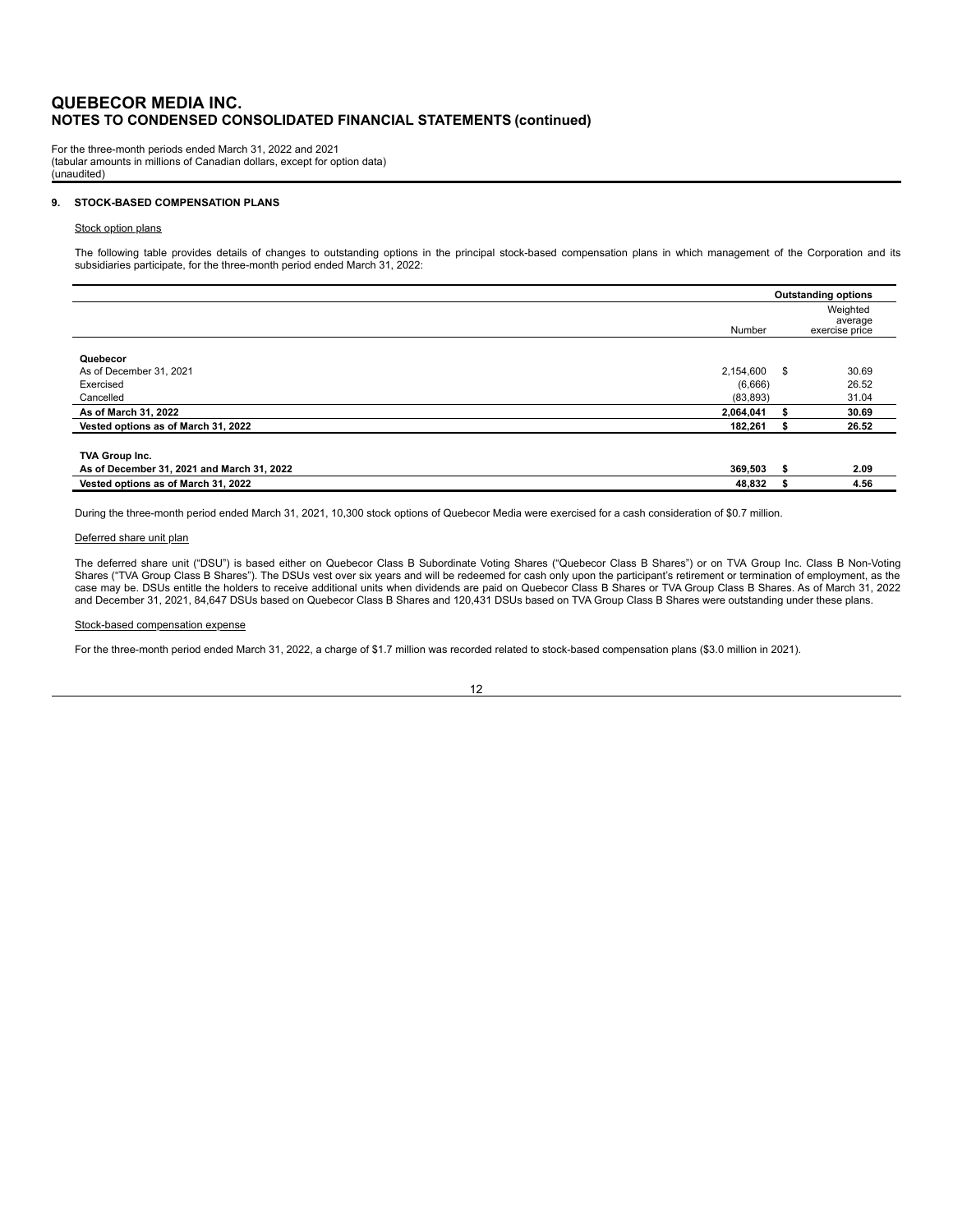For the three-month periods ended March 31, 2022 and 2021 (tabular amounts in millions of Canadian dollars, except for option data) (unaudited)

#### **10. ACCUMULATED OTHER COMPREHENSIVE (LOSS) INCOME ATTRIBUTABLE TO SHAREHOLDERS**

|                                   | <b>Cash flow</b><br>hedges <sup>1</sup> |     | <b>Translation</b><br>οf<br>investments<br>in foreign<br>associates | <b>Defined</b><br>benefit<br>plans <sup>2</sup> | Equity<br>investment             | Total   |
|-----------------------------------|-----------------------------------------|-----|---------------------------------------------------------------------|-------------------------------------------------|----------------------------------|---------|
| Balance as of December 31, 2020   | 29.6                                    | \$. | $\overline{\phantom{0}}$                                            | $(160.7)$ \$                                    | - 35<br>$\overline{\phantom{0}}$ | (131.1) |
| Other comprehensive (loss) income | (0.7)                                   |     | -                                                                   | 123.3                                           |                                  | 122.6   |
| Balance as of March 31, 2021      | 28.9                                    |     |                                                                     | (37.4)                                          |                                  | (8.5)   |
| Other comprehensive income (loss) | 3.8                                     |     | (17.6)                                                              | 3.8                                             | 1.6                              | (8.4)   |
| Balance as of December 31, 2021   | 32.7                                    |     | (17.6)                                                              | (33.6)                                          | 1.6                              | (16.9)  |
| Other comprehensive (loss) income | (14.5)                                  |     | (4.3)                                                               | 76.0                                            | (0.2)                            | 57.0    |
| Balance as of March 31, 2022      | 18.2                                    |     | (21.9)                                                              | 42.4                                            | 1.4                              | 40.1    |

1 No significant amount is expected to be reclassified in income over the next 12 months in connection with derivatives designated as cash flow hedges. The balance is expected to reverse over a 7 1/4-year period.

<sup>2</sup> The re-measurement gain in the consolidated statement of comprehensive income for the three-month period ended March 31, 2022 is mainly due to an increase in the discount rate since December 31, 2021.

#### **11. FAIR VALUE OF FINANCIAL INSTRUMENTS**

In accordance with IFRS 13, *Fair Value Measurement*, the Corporation considers the following fair value hierarchy, which reflects the significance of the inputs used in measuring its financial instruments:

- Level 1: guoted prices (unadjusted) in active markets for identical assets or liabilities;
- Level 2: inputs other than quoted prices included in Level 1 that are observable for the asset or liability, either directly (i.e. as prices) or indirectly (i.e. derived from prices); and
- Level 3: inputs that are not based on observable market data (unobservable inputs).

The fair value of long-term debt is estimated based on quoted market prices when available or on valuation models using Level 1 and Level 2 inputs. When the Corporation uses valuation models, the fair value is estimated using discounted cash flows using year-end market yields or the market value of similar instruments with the same maturity.

The fair value of derivative financial instruments recognized on the consolidated balance sheets is estimated as per the Corporation's valuation models. These models project future cash flows and discount the future amounts to a present value using the contractual terms of the derivative financial instrument and factors observable in external market data, such as period-end swap rates and foreign exchange rates (Level 2 inputs). An adjustment is also included to reflect non-performance risk, impacted by the financial and economic environment prevailing at the date of the valuation, in the recognized measure of the fair value of the derivative financial instruments by applying a credit default premium, estimated using a combination of observable and unobservable inputs in the market (Level 3 inputs), to the net exposure of the counterparty or the Corporation. Derivative financial instruments are classified as Level 2.

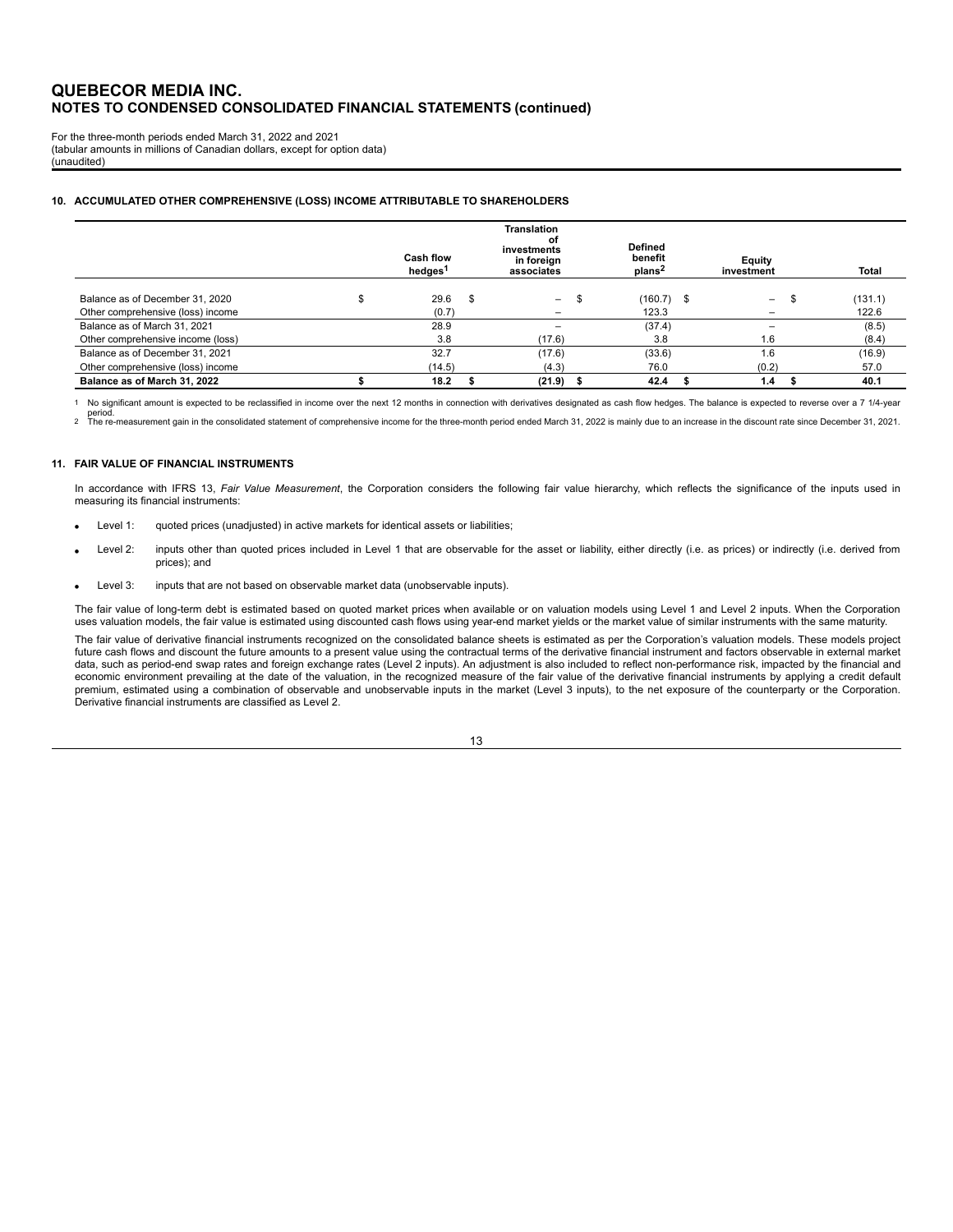For the three-month periods ended March 31, 2022 and 2021 (tabular amounts in millions of Canadian dollars, except for option data) (unaudited)

#### **11. FAIR VALUE OF FINANCIAL INSTRUMENTS (continued)**

The carrying value and fair value of long-term debt and derivative financial instruments as of March 31, 2022 and December 31, 2021 are as follows:

|                                                                        | March 31, 2022    |  |                 |  |                   | December 31, 2021 |               |  |
|------------------------------------------------------------------------|-------------------|--|-----------------|--|-------------------|-------------------|---------------|--|
| Asset (liability)                                                      | Carrying<br>value |  | Fair<br>value   |  | Carrying<br>value |                   | Fair<br>value |  |
| Long-term debt <sup>1</sup><br><b>Derivative financial instruments</b> | (6, 332.2)        |  | $(6, 154.1)$ \$ |  | $(6,509.5)$ \$    |                   | (6,615.3)     |  |
| Foreign exchange forward contracts<br>Cross-currency swaps             | (2.0)<br>307.4    |  | (2.0)<br>307.4  |  | 0.9<br>381.4      |                   | 0.9<br>381.4  |  |

1 The carrying value of long-term debt excludes changes in the fair value of long-term debt related to hedged interest rate risk and financing costs.